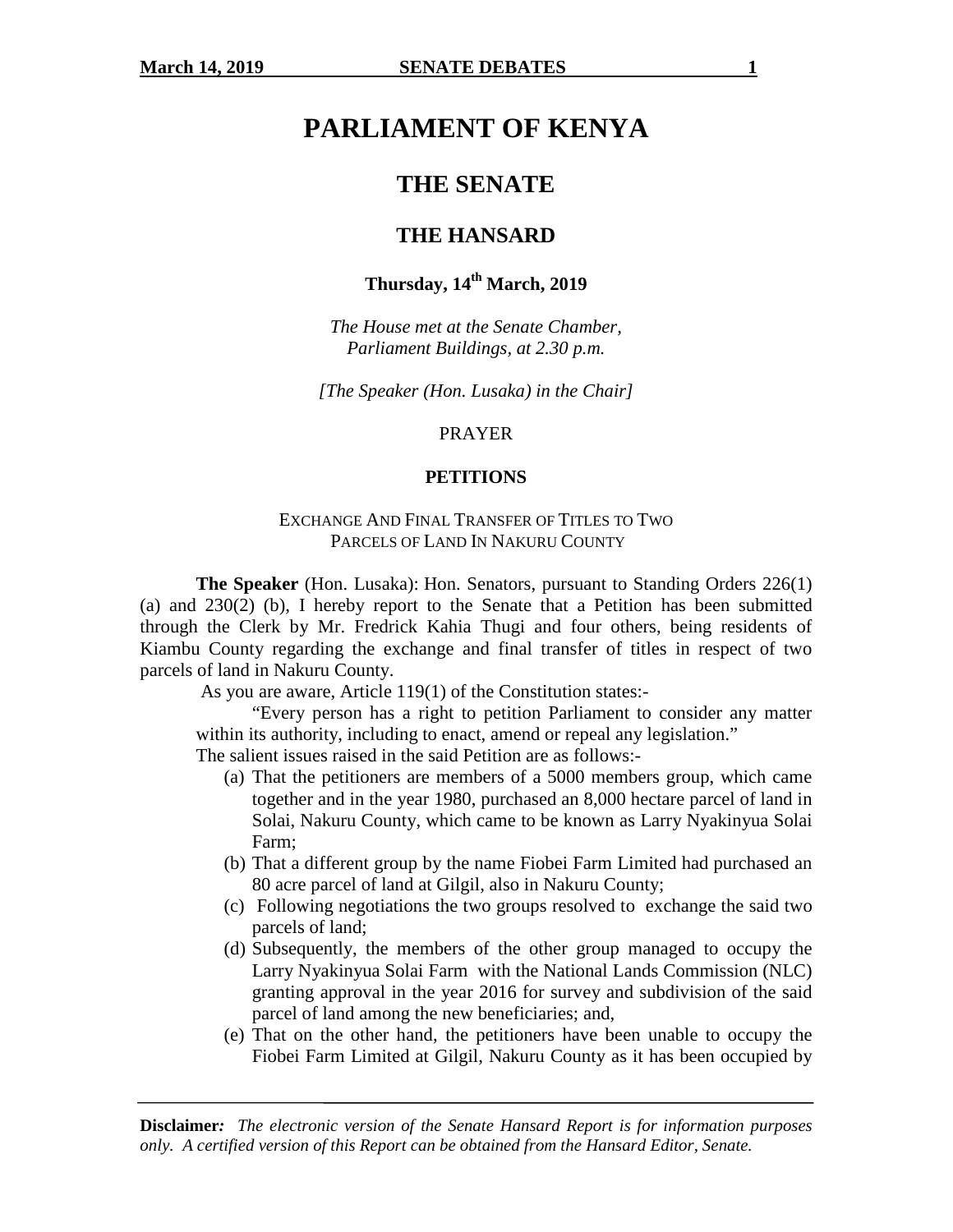illegal squatters who have proceeded to develop the said property and barred the petitioners from accessing it.

The petitioners, therefore, pray that the Senate investigates this matter with a view to ensuring that the petitioners are facilitated to enter into and settle on their parcel of land.

Pursuant to the Standing Orders, I shall now allow comments, observations or clarifications in relation to the Petition for not more than 30 minutes.

Seemingly, there is no interest.

Sen. Wambua, what is your point of order?

**Sen. Wambua**: Mr. Speaker, Sir, I rise on a point of order regarding a procedural issue. On the  $6<sup>th</sup>$  December, 2018, I presented a Petition before this House---

*(An hon. Senator spoke off record)* 

There is no interest in the current petition.

**The Speaker** (Hon. Lusaka): Hon. Senator, let us dispense off with this Petition and then you can give a comment on your Petition.

**Sen. Wambua**: Thank you, Mr. Speaker, Sir.

**The Speaker** (Hon. Lusaka): Hon. Senators, pursuant to Standing Order 232 (1), the Petition stands committed to the Standing Committee on Land, Environment and Natural Resources. In terms of Standing Order 232 (2), the Committee is required in not more than 60 days from the time of reading the prayer to respond to the petitioners by way of report addressed to the petitioners and laid on the Table of the Senate.

 I thank you. Kindly proceed, Sen. Wambua.

### NON-PAYMENT OF PENDING BILLS BY THE COUNTY GOVERNMENT OF KITUI

**Sen. Wambua**: Mr. Speaker, Sir, on 6<sup>th</sup> December, 2018, I presented a Petition from contractors in Kitui County with regard to pending bills. The ruling of the Speaker was that the Committee on Finance and Budget was supposed to give us a response on that matter not later than  $2<sup>nd</sup>$  March, 2019.

Almost two weeks after the deadline, I have not received any communication. Likewise, the petitioners have also not received any communication. I, therefore, seek your guidance on how to deal with this matter because the petitioners are in real trouble. They are really suffering for non-payment of monies due to them owing to contracts that they were given by the county government.

I thank you.

**The Speaker** (Hon. Lusaka): I do not see the Chairperson of the Committee on Finance and Budget, but I can see a Member of that Committee.

Sen. Farhiya, can you comment on that?

**Sen. Farhiya**: Mr. Speaker, Sir, we got that Petition before we went for recess. Subsequently, in our meeting yesterday, we discussed that Petition and it was agreed that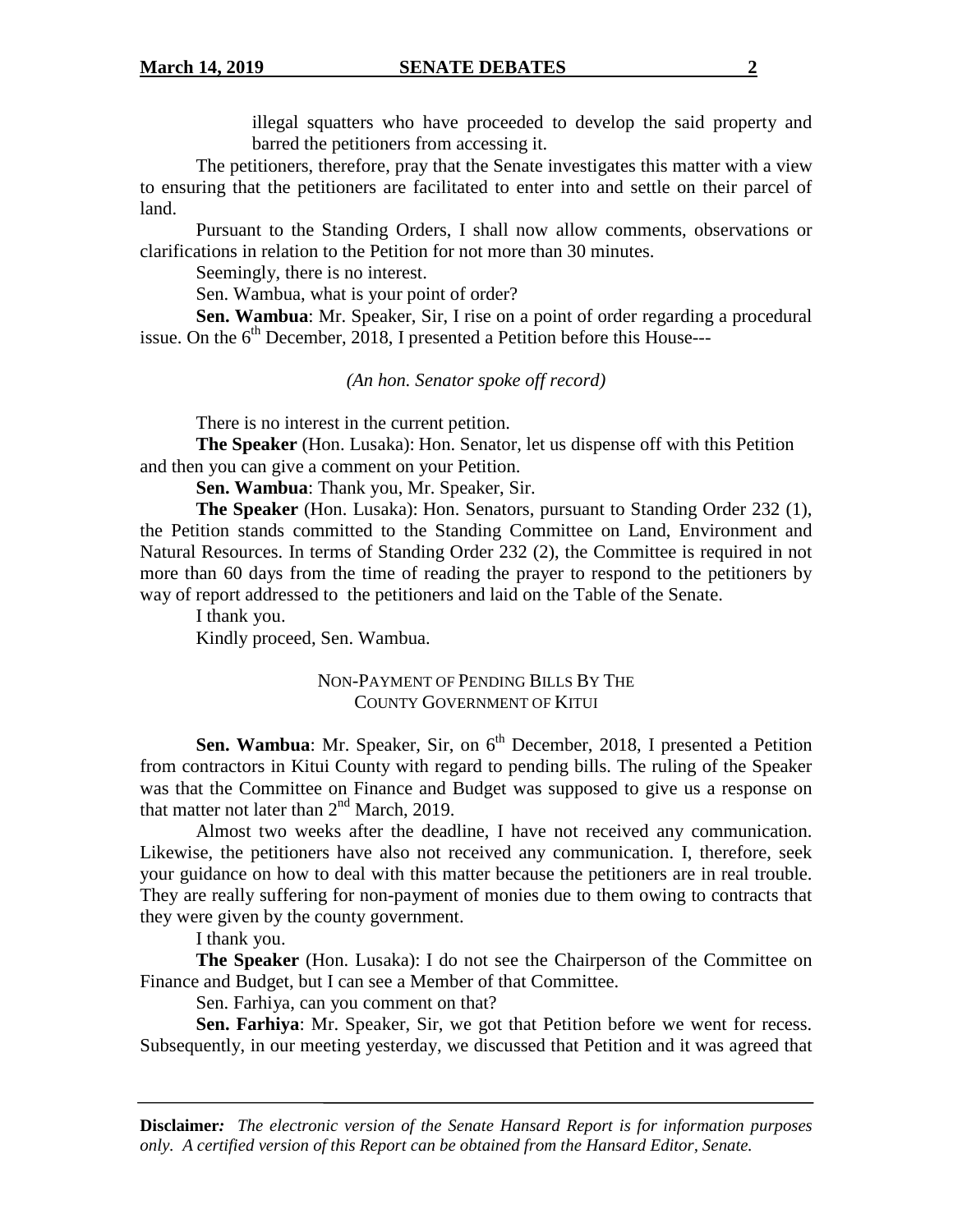we invite the Ethics and Anti-Corruption Commission (EACC) as well as Kitui County to come and clarify the issue before we submit a report to the House.

**The Speaker** (Hon. Lusaka): That is alright. What is the timeframe?

**Sen. Farhiya**: Mr. Speaker, Sir, I do not remember the dates, but letters are already being written to those institutions to appear before the Committee. I do not want to commit on record because I do not remember the exact days.

**The Speaker** (Hon. Lusaka): Can you provide an answer by Tuesday?

**Sen. Farhiya**: Mr. Speaker, Sir, I will ask the Chairperson to do that.

**The Speaker** (Hon. Lusaka): Sen. Seneta.

**Sen. Seneta**: Mr. Speaker, Sir, thank you for giving me a chance to add my voice to this Petition from Kitui. I request that in your ruling on this Petition, you encourage the committees to handle petitions within the timeframe in our Standing Orders.

 I also have two petitions that have been in the Committee on Labour and Social Welfare for some time. I was informed that they concluded one, yet they have not presented a report to me, and the petitioners are still waiting. I know that there are many other cases in this House which are suffering the same fate. I, therefore, request that petitions should be acted on within the timeframe that is required.

Mr. Speaker, Sir, many of our citizens have hope in this House. It is very unfortunate if we discourage them from presenting their issues here, because we take too long. The suffering forces many of them to go to court. This is something that we need to discuss and get a way forward.

**Sen. Wetangula**: Mr. Speaker, Sir, if there is anything that this House has not done well, it is in the handling of petitions. I want to suggest to you that, administratively, when you commit a petition to a committee to report back in 60 days, you do what courts do because this is a quasi-judicial sitting. In 50 days, you should set a mention date so that the Clerks-at-the-Table can put those petitions on the Order Paper for the Chairpersons of the Committees to give a commitment to the House. If they have difficulties, they can explain.

Mr. Speaker, Sir, we have had petitions that have been in committees for six months and sometimes even one year. It completely defeats the purpose of *wananchi* who have got full confidence in this House and by-pass going to any other organ for resolution of their disputes and frustrations and come to this House.

For instance, with regard to the petition that you read to us, those members who have petitioned could have very well gone to the NLC or the court. However, it shows that they have more confidence in this House than those two other institutions, and that is why they have come here. Therefore, if six months down the line we will not have done anything, we will start looking just as bad as the other institutions.

**The Speaker** (Hon. Lusaka): I agree with hon. Senators because this matter has been raised with the Chairpersons of the various Committees. We will look for a mechanism, just like it has been suggested, to see how this can be fast-tracked or where we put them on notice to operate within the stipulated time.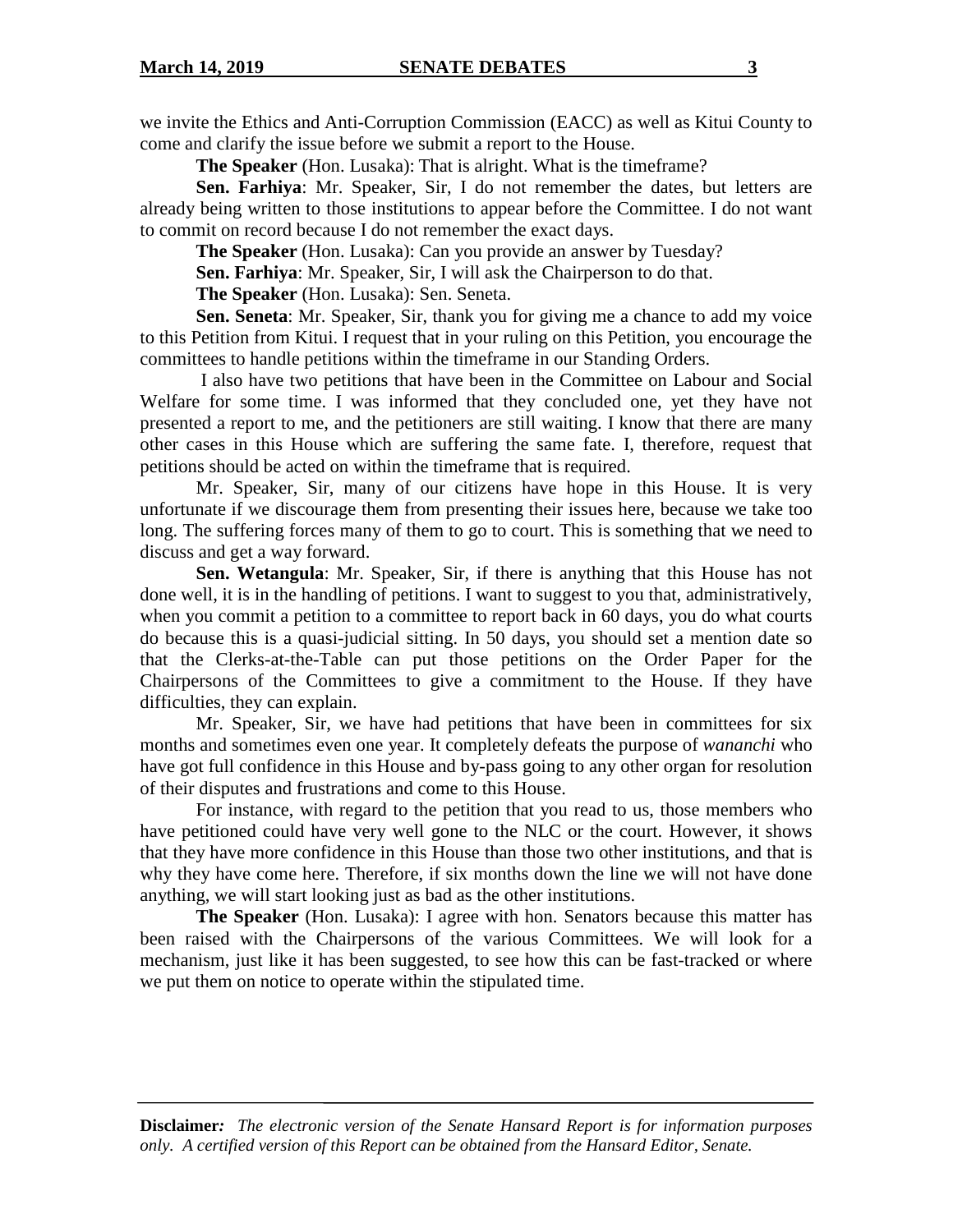#### **COMMUNICATION FROM THE CHAIR**

### VISITING DELEGATION FROM FRIENDS SCHOOL BOKOLI, BUNGOMA COUNTY

 **The Speaker** (Hon. Lusaka): Hon. Senators, I have a Communication to make.

 I would like to acknowledge the presence in the Speaker's Gallery this afternoon of visiting students and teachers from Friends School Bokoli, Bungoma County.

 In our usual tradition of receiving and welcoming visitors to Parliament, I extend a warm welcome to them. On behalf of the Senate and my own behalf, I wish them a fruitful visit.

I thank you.

#### *(Applause)*

**Sen. Wetangula**: Mr. Speaker, Sir, I join you and the House in welcoming the students and their teachers from a very senior school in my county, Friends Bokoli High School. This school is one of the beacons of education in my county. It is a school that prides to have been the school where one of our luminaries, hon. Mukhisa Kituyi, and many others went to.

 I can see another school in the public gallery. Before you say who they are, I also welcome them. I take the opportunity to encourage the students and their teachers that while in this House, this is a House of reasonable and mature people; a House of reference, revision and mature debate.

As the students and their teachers come to this House, Mr. Speaker, Sir, we encourage them to learn the much they can; to see how debates in civilized parliaments are done, with decorum, dignity and respect. We wish that, in future, some of the students in the gallery will aspire to replace us when we exit the stage at the time God has planned.

 I want to welcome the students and their teachers. I am proud of them as their Senator, and how I wish they came here when there was serious debate in motion to see how their Senator debates.

#### *(Laughter)*

Thank you, Mr. Speaker, Sir.

**The Speaker** (Hon. Lusaka): Sen. (Dr.) Getrude Musuruve.

**Sen. (Dr.) Musuruve:** Mr. Speaker, Sir, thank you very much for giving me this opportunity to support you in welcoming the students from Bokoli School. This is a neighbouring County, and I am really proud that the students have come all the way from Bungoma to see what happens in the House. It is an act that I would encourage and congratulate the teachers who have accompanied the students.

 I want to say clearly, on the Floor of this House, that it is in the formative years that we can impart the right attitude and skills to our students. These students and their teachers have done a very good job because, the skills that they are going to acquire here, they are going to use them not now but later on. I am seeing in the House, future leaders, future legislators and future ambassadors.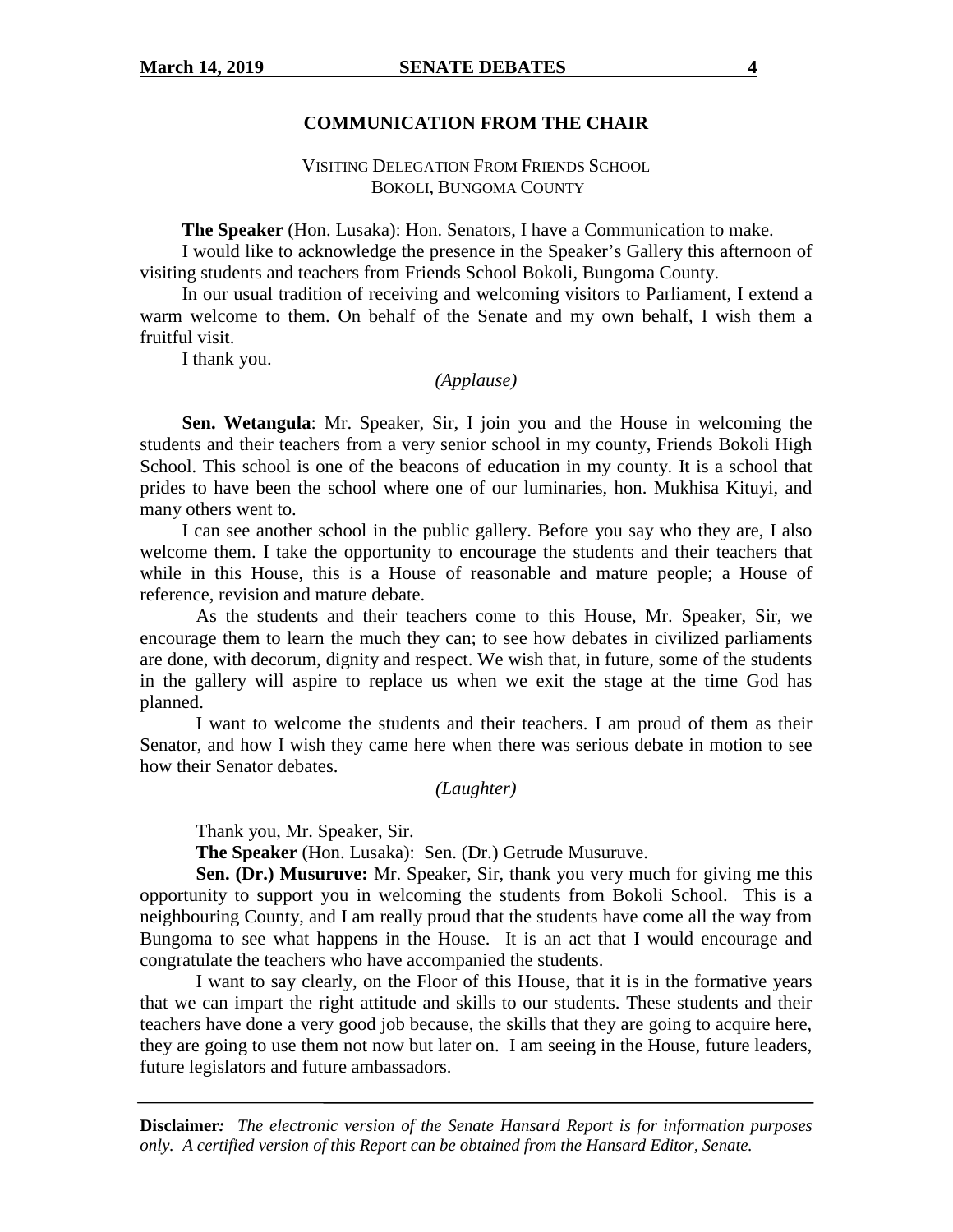#### **March 14, 2019 SENATE DEBATES 5**

It is a noble thing that these students have done. We must encourage students to continually come to the House and listen to the debates that we make in this House. They will realize that the debates we make in this House are not about ourselves but for the nation and the citizens of this nation. We want to come up with debates and policies that are going to help in legislation and laws that will help this nation.

 Mr. Speaker, sir, I support you in welcoming the students who have come to be with us in the House. Thank you.

**The Speaker** (Hon. Lusaka): Sen. (Dr.) Langat, who is also the Chairman of the Committee on Education.

**Sen. (Dr.) Langat:** Thank you very much, Mr. Speaker, Sir. May I also join you in welcoming the students who have visited the Senate today and are seated in the Gallery. I want to do this with a lot of happiness because, when students from my County, Bomet, visited this particular Senate, they demanded that they be addressed by Sen. Wetangula from Bungoma. So, I want to tell these particular students from Bungoma and the others, I am not sure where they are coming from, that they have a great Senator, who is well known throughout this country and that when students from my own county visited the Senate, they demanded to be addressed by Sen. Wetangula. They were addressed by Sen. Wetangula and they are still happy to date.

 I want to tell them that this is a House that helps to protect the counties that they come from; this is the House that legislates laws that help to boost the progress and development of different counties. This is also the House that is highly respected throughout this country and is a very important House that they should aspire to be in future.

 I would have also wished that they arrived here when we are roasting one another through very interesting debates. It is only that they arrived earlier when we are doing one or two things smoothly.

 I welcome them to this House. I would also like to appreciate that your county has produced a very brilliant Speaker of the Senate by the name, hon. Kenneth Lusaka. I think it is a county that we should encourage our people from various counties to seek wives from in future, so that we share the brilliance. This is a county that produces very important people.

Thank you very much Mr. Speaker, Sir.

*(Laughter)* 

#### VISITING DELEGATION FROM OTHAYA GIRLS HIGH SCHOOL, NYERI COUNTY

**The Speaker** (Hon. Lusaka): Okay, hon. Senators. I also wish to acknowledge the presence, in the Public Gallery of visiting students and teachers from Othaya Girls High School, Nyeri County.

In our usual tradition of receiving and welcoming visitors to Parliament, I extend a warm welcome to them and on behalf of the Senate and my own behalf, wish them a fruitful visit.

I thank you.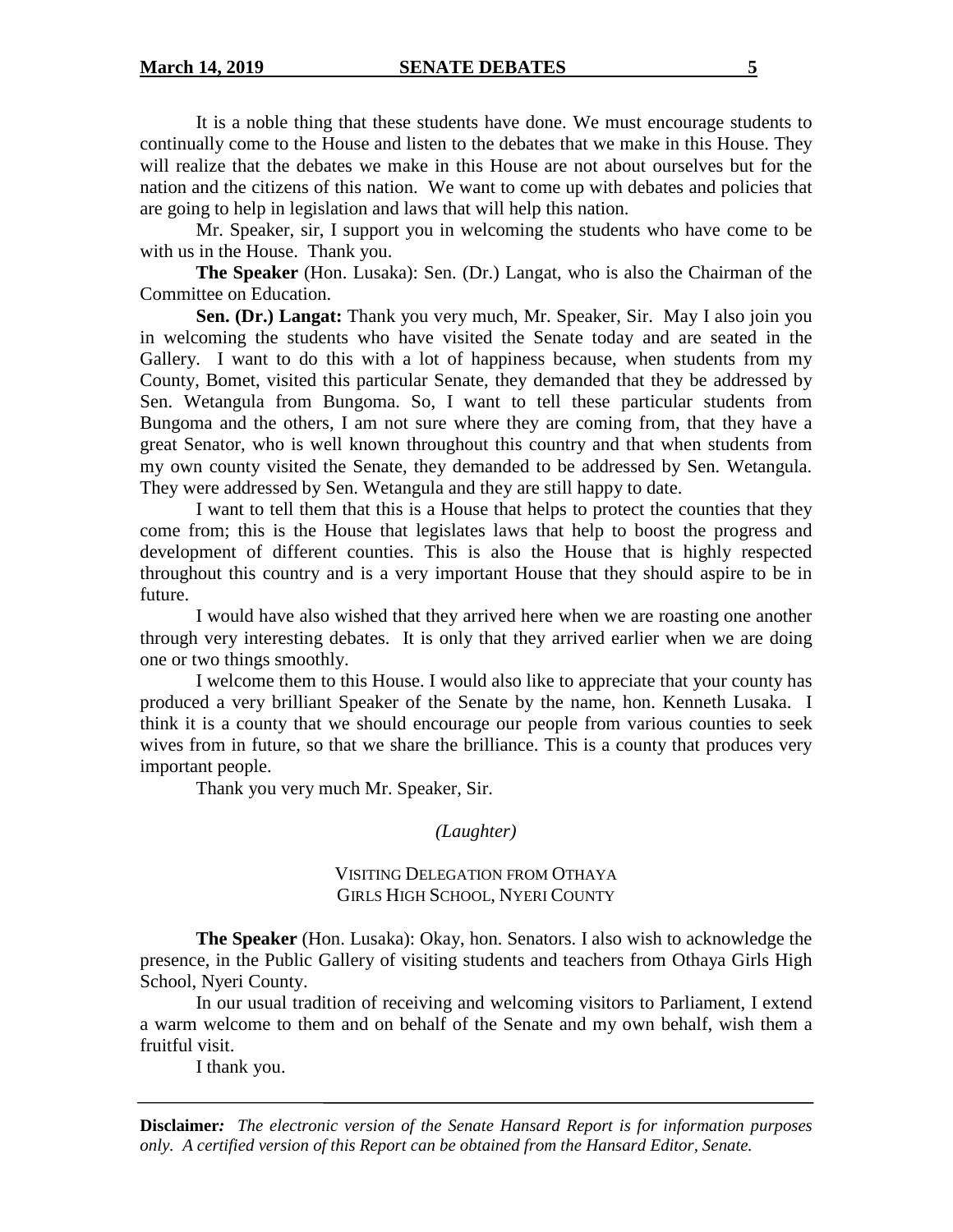**Sen. Ndwiga:** Thank you, Mr. Speaker, Sir. I wish to join my colleagues in welcoming students from Othaya. Othaya, as we all know, is the home of our former immediate President. Those who have not been to Othaya, it is very beautiful countryside. We know that this school does very well, because I know it. It is the beacon and girls from that school are working in various sectors of the economy in this country.

 I wish to join my colleagues in welcoming my friends from Othaya. We are neighbours around that mountain, and we want to welcome you to the Senate. We hope that they will learn many things. The fact that the former President is retired, it does not mean that is the end. We want more leaders to come from Othaya, and these students are the future of Othaya.

 I would also wish, Mr. Speaker, Sir, to welcome the students from Bungoma. As Sen. Wetangula said, it is the school of Dr. Mukhisa Kituyi and I have been to that school with Dr. Mukhisa, so, I know the school. This afternoon, I am privileged to welcome students from two schools that I know very well. We want them to be good ambassadors when they get back to their schools and share with the others what they learned in the Senate. As your Senator said, this is a House of reason. After the forthcoming referendum, the future of this country will rest on this House. So, we want them to aspire to be Senators in the future.

I thank you, Mr. Speaker, Sir.

**The Speaker** (Hon. Lusaka): Sen. Farhiya

**Sen. Farhiya:** Thank you, Mr. Speaker, Sir. I want to join you in welcoming the students from Othaya and Bungoma.

As my fellow speakers have said that this is a House of good debate and a lot of wisdom, so, they have come to the right place. I also want to tell the girls from Othaya that we had a male president from Othaya, now let us have a woman president from there, so that women can go to the next level; so that we are not only Senators and Members of Parliament but we become the President of this country.

 I am sure that if we have a woman president in this country, all the ills that are bedeviling this country will be long gone, for example, corruption.

### *(Laughter)*

**The Speaker** (Hon. Lusaka): Sen. Wambua Enoch.

**Sen. Wambua:** Thank you, Mr. Speaker, Sir. As I join you and my colleagues in welcoming visiting students and teachers, I am not very sure what to make of the statement by Sen. Farhiya; that is debate for another day.

 Mr. Speaker, Sir, I want to welcome students from Bungoma. I have had opportunity to visit Bungoma and had the privilege to address the County Assembly of Bungoma. I can assure the Students and the visiting teachers that Kitui and Bungoma are neighbours in the Senate. If you have any doubt about that, just look at the sitting arrangements.

 I challenge the students from Othaya to do better than the leaders that we have had from Othaya. We have had---- Perhaps, one of the best performing presidents in this country is from Othaya. The challenge for students and the people from Othaya is to give us better leaders than we had.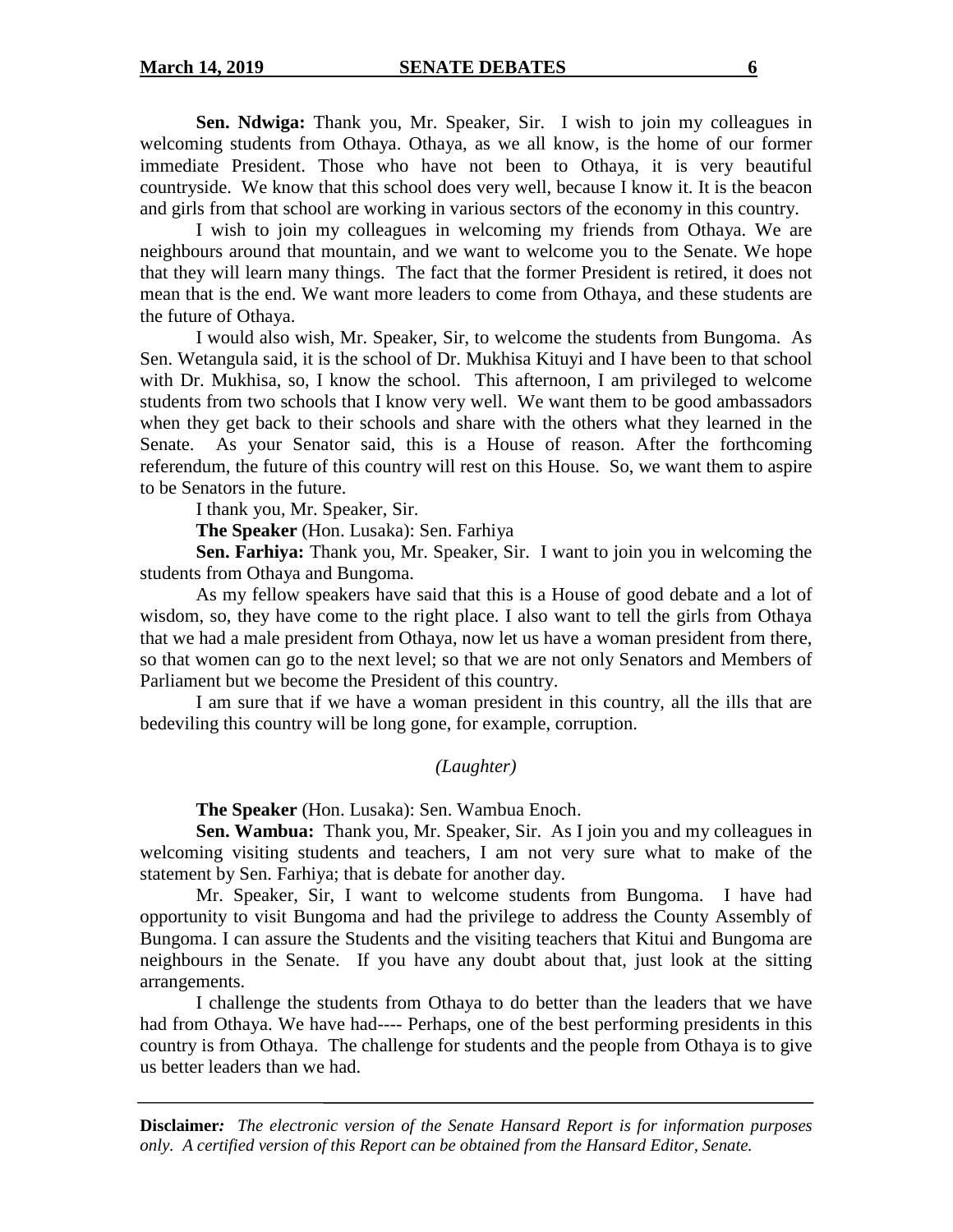Otherwise I welcome them to this House. They should be inspired to join this House and other legislative assemblies to push the agenda of development in this country.

I thank you, Mr. Speaker, Sir.

**The Speaker** (Hon. Lusaka): Let us go to the next Order.

### **PAPERS LAID**

### REPORT ON THE NATIONAL ASSEMBLY AMENDMENTS TO THE WAREHOUSE RECEIPT SYSTEM BILL

**Sen. Ndwiga:** Mr. Speaker, Sir, I beg to lay the following paper on the Table of the Senate today, Thursday,  $14<sup>th</sup>$  March, 2019.

The Report on the Consideration of Amendments passed by the National Assembly to the Warehouse Receipt System Bill (Senate Bills No.10 of 2017).

*(Sen. Ndwiga laid the document on the Table)* 

ANNUAL CORPORATE REPORT 2017-2018

**The Senate Majority Leader** (Sen. Murkomen): Mr. Speaker, Sir, I beg to lay the following paper on the Table of the Senate today, Thursday,  $14<sup>th</sup>$  March, 2019. Office of the Auditor General Annual Corporate Report 2017-2018.

*(Sen. Murkomen laid the document on the Table)* 

NATIONAL GOVERNMENT BUDGET IMPLEMENTATION REVIEW REPORT FOR FY 2018/2019

**The Senate Majority Leader** (Sen. Murkomen): Mr. Speaker, Sir, I beg to lay the following paper on the Table of the Senate today, Thursday,  $14<sup>th</sup>$  March, 2019. Office of the Controller of Budget half year National Government Budget Implementation Review Report, Financial Year 2018/2019.

*(Sen. Murkomen laid the document on the Table)* 

REPORTS ON THE FINANCIAL STATEMENTS OF VARIOUS COUNTY EXECUTIVES/GOVERNMENTS

**The Senate Majority Leader** (Sen. Murkomen): Mr. Speaker, Sir, I beg to lay the following papers on the Table of the Senate today, Thursday,  $14<sup>th</sup>$  March, 2019:-

- (i) Report of the Auditor-General on the Financial Statements of the County Executive of Laikipia for the Year ended  $30<sup>th</sup>$  June, 2018;
- (ii) Report of the Auditor-General on the Financial Statements of Garissa County Executive for the Year ended  $30<sup>th</sup>$  June, 2018;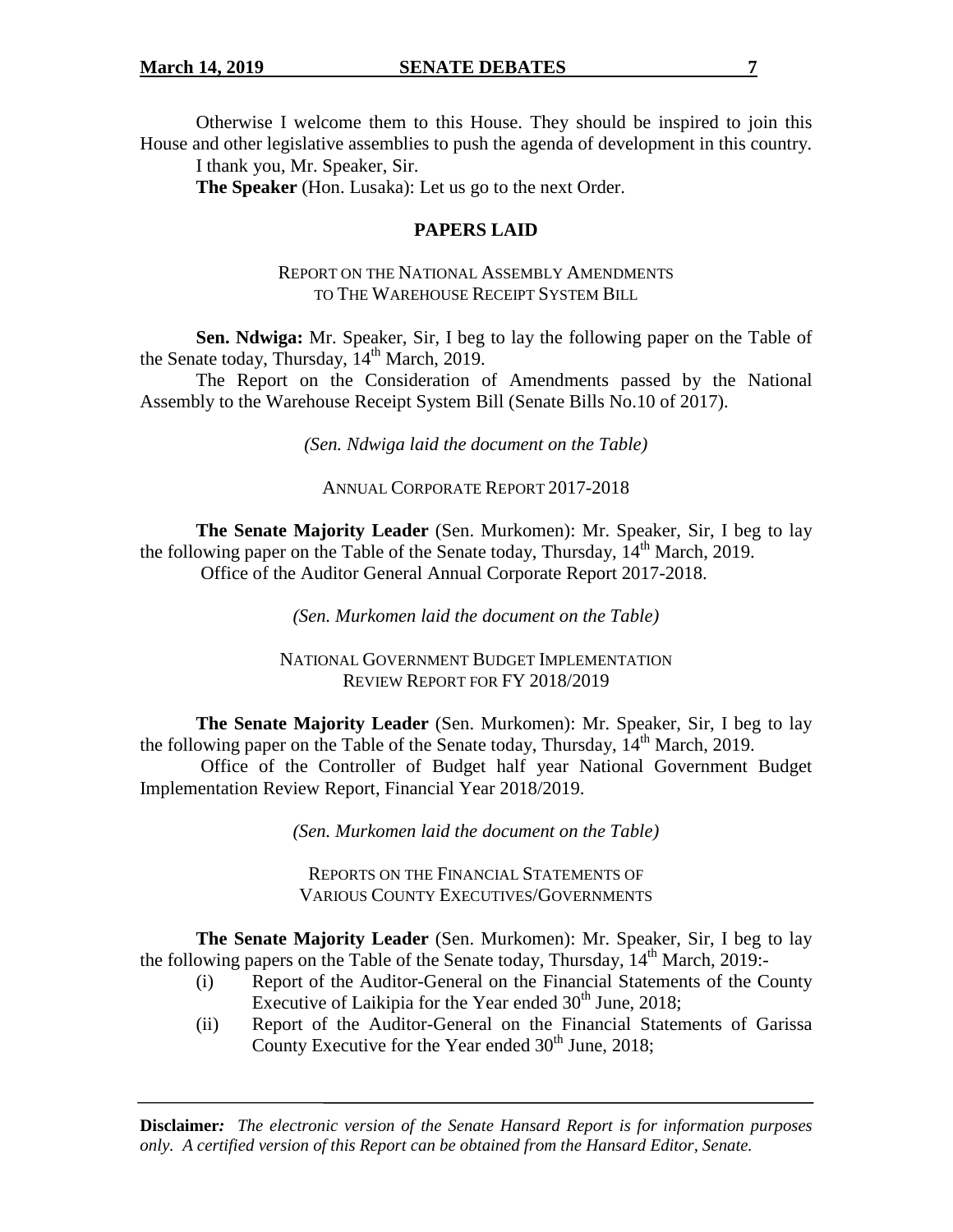- (iii) Report of the Auditor-General on the Financial Statements of Wajir County Executive for the Year ended  $30<sup>th</sup>$  June, 2018;
- (iv) Report of the Auditor-General on the Financial Statements of Nandi County Executive for the Year ended  $30<sup>th</sup>$  June, 2018;
- (v) Report of the Auditor-General on the Financial Statements of Uasin Gishu County Executive for the Year ended  $30<sup>th</sup>$  June, 2018;
- (vi) Report of the Auditor-General on the Financial Statements of West Pokot County Executive for the Year ended  $30<sup>th</sup>$  June, 2018;
- (vii) Report of the Auditor-General on the Financial Statements of the County Executive of Bomet for the Year ended  $30<sup>th</sup>$  June, 2018;
- (viii) Report of the Auditor-General on the Financial Statements of the County Executive of Kwale for the Year ended  $30<sup>th</sup>$  June, 2018;
- (ix) Report of the Auditor-General on the Financial Statements of Kiambu County Executive for the Year ended  $30<sup>th</sup>$  June, 2018;
- (x) Report of the Auditor-General on the Financial Statements of the County Executive of Machakos for the Year ended  $30<sup>th</sup>$  June, 2018;
- (xi) Report of the Auditor-General on the Financial Statements of the County Executive of Nyandarua for the Year ended 30<sup>th</sup> June, 2018;
- (xii) Report of the Auditor-General on the Financial Statements of the County Executive of Baringo for the Year ended  $30<sup>th</sup>$  June, 2018;
- (xiii) Report of the Auditor-General on the Financial Statements of County Executive of Kericho for the Year ended  $30<sup>th</sup>$  June, 2018;
- (xiv) Report of the Auditor-General on the Financial Statements of County Executive of Makueni for the Year ended  $30<sup>th</sup>$  June, 2018;
- (xv) Report of the Auditor-General on the Financial Statements County Executive of Kajiado for the Year ended  $30<sup>th</sup>$  June, 2018;
- (xvi) Report of the Auditor-General on the Financial Statements of County Executive of Narok for the Year ended  $30<sup>th</sup>$  June, 2018;
- (xvii) Report of the Auditor-General on the Financial Statements of County Executive of Nakuru for the Year ended  $30<sup>th</sup>$  June, 2018;
- (xviii) Report of the Auditor-General on the Financial Statements of Vihiga County Government for the Year ended  $30<sup>th</sup>$  June, 2018;
- (xix) Report of the Auditor-General on the Financial Statements of Elgeyo-Marakwet County Government for the Year ended 30<sup>th</sup> June, 2018; and,
- (xx) Report of the Auditor-General on the Financial Statements of Homa Bay County Government for the Year ended  $30<sup>th</sup>$  June, 2018;

*(Sen. Murkomen laid the documents on the Table)* 

**The Speaker** (Hon. Lusaka): Let us go to the next Order.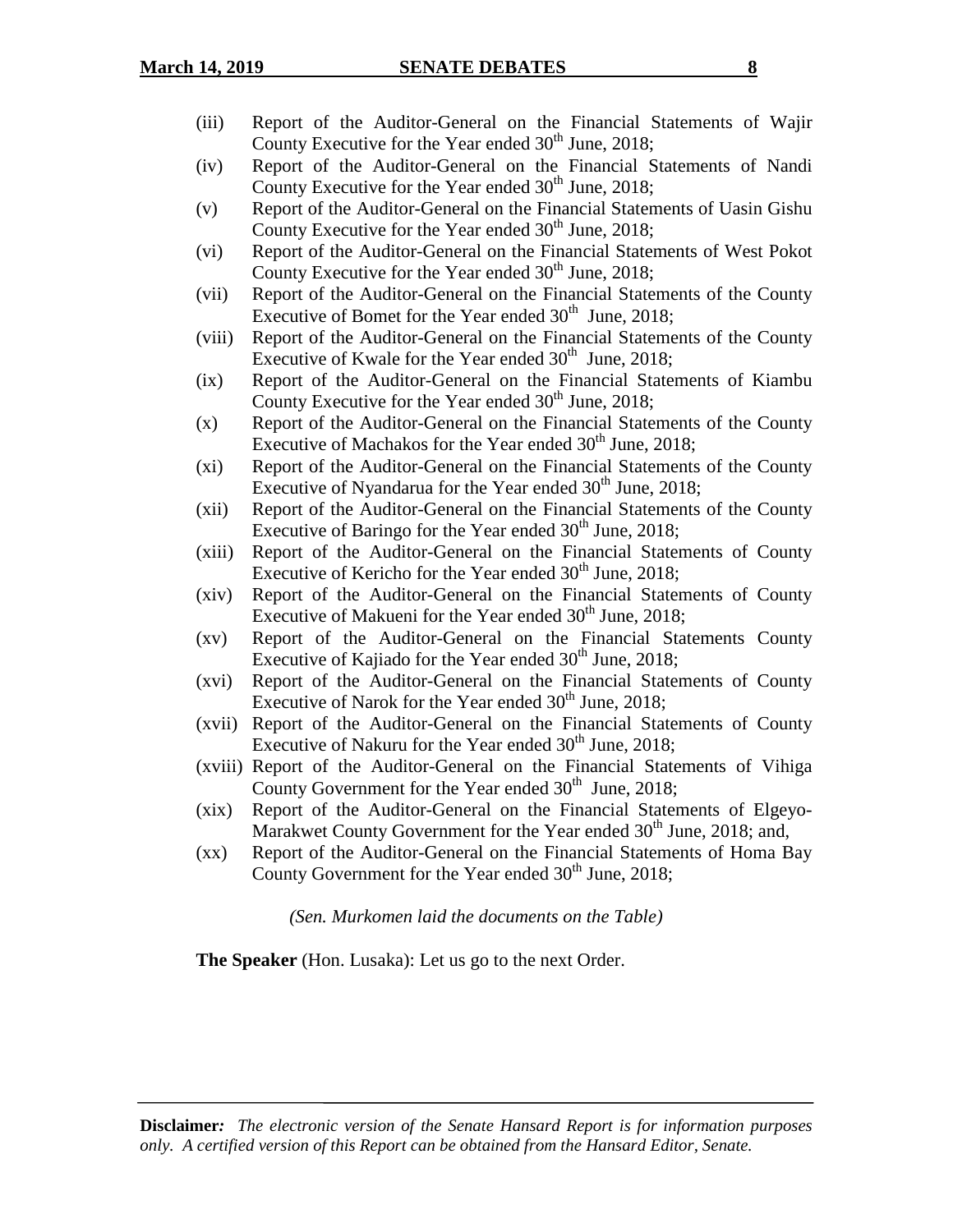### **NOTICE OF MOTION**

APPROVAL OF SENATORS TO SERVE IN SELECT COMMITTEES

**The Senate Majority Leader** (Sen. Murkomen): Mr. Speaker, Sir, I beg to give notice of the following Motion:-

 THAT, pursuant to Standing Orders 187 and 189, the House approves the nomination of Senators to serve in Select Committees of the Senate as follows -

(a) Standing Committee on Energy

Sen. George Ochillo-Ayacko Mbogo, EGH, MP to replace Sen. Mercy Chebeni, MP

(b) Standing Committee on National Cohesion, Equal Opportunity and Regional Integration

Sen. Mercy Chebeni, MP to replace Sen. George Ochillo-Ayacko Mbogo, EGH, MP

**The Speaker** (Hon. Lusaka): Senate Majority Leader, I am aware you would like to move a Motion pursuant to Standing Order No.15 which I will allow you to move at this point.

### **PROCEDURAL MOTION**

ELECTION OF SENATORS TO PRESIDE OVER SITTINGS OF THE HOUSE PURSUANT TO STANDING ORDER NO.15 AND ARTICLE 107(1) OF THE CONSTITUTION

**The Senate Majority Leader** (Sen. Murkomen): With your permission, Mr. Speaker, Sir, I beg to move the following Procedural Motion:-

THAT, pursuant to Senate Standing Order No.15 and Article 107(1)(c) of the Constitution, the Senate elects Sen. Abshiro Halake and Sen. (Dr.) Agnes Philomena Zani to preside over the sittings of the Senate for the remainder of the day.

As the House is aware, most Members of the Speakers Panel are out on official duty. We have those who went to attend the conference that deals with matters of gender. It is also because the Deputy Speaker cannot be assumed to preside over the sittings for the next three and a half hours because that is not humanly possible.

Mr. Speaker, Sir, having consulted with you, it became prudent that we have two temporary Speakers so that they replace you in the course of the day.

In her first assignment as the Temporary Speaker, Sen. Halake did exceptionally well. I saw how she did when I was in the House and I also watched her on television. She is learning very fast. Therefore she is gaining the necessary experience. Who knows? It might add something to her life in future.

Sen. (Dr.) Zani has been here and this is the second term she is serving. I know her competences, not just by virtue of being a Zani. You know who Zani is in this country. She comes from a family of professors. She was a lecturer at the University of Nairobi and my friend. That was long before she came to this House and I know about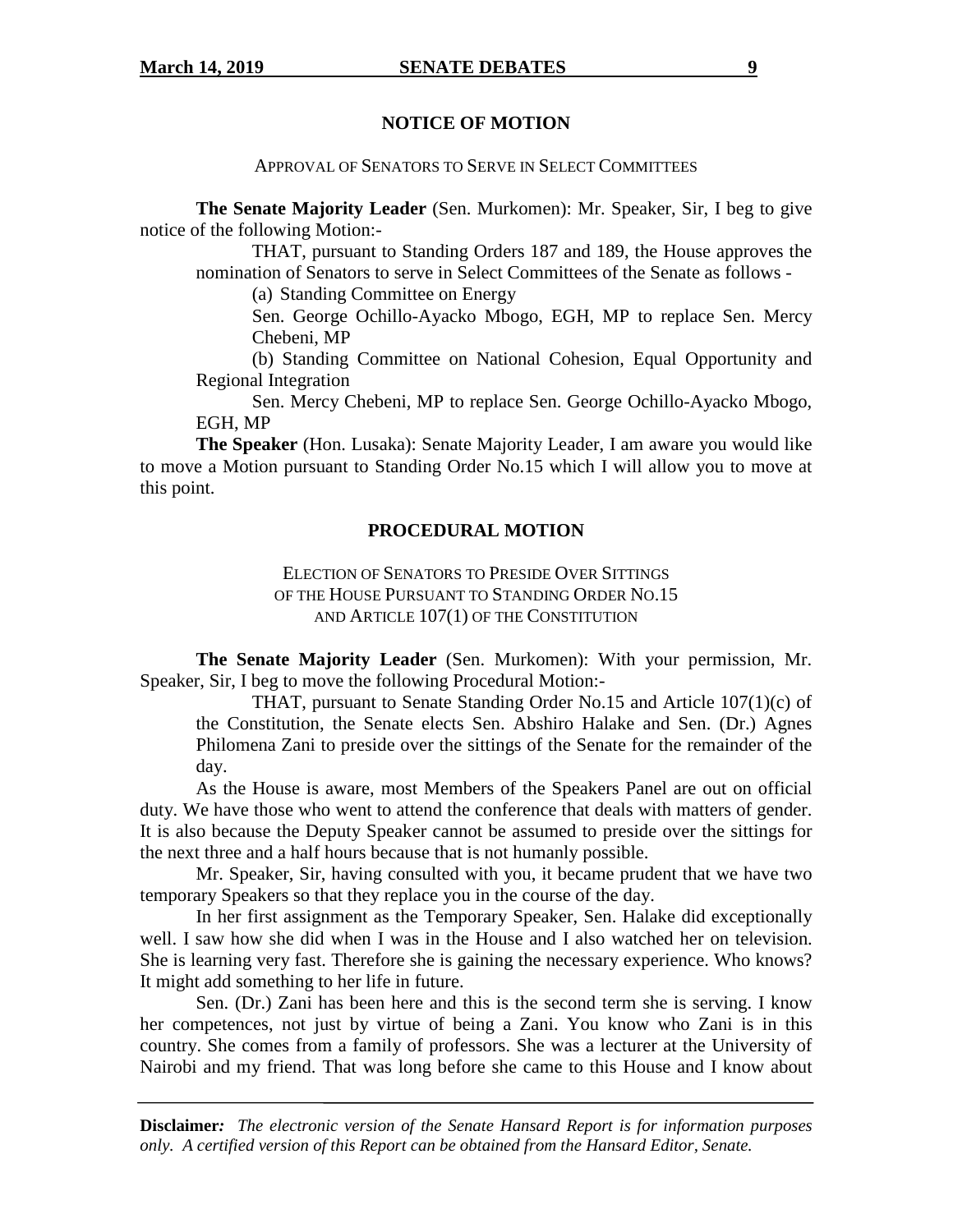her competences and abilities. Again, you never know where the Lord may be leading her with the temporary assignment that she will undertake this afternoon.

*(Sen. Orengo entered into the Chamber)* 

Mr. Speaker, Sir, I urge the House to support this Motion and ask the Senate Minority Leader to second it.

**The Senate Minority Leader** (Sen. Orengo): Mr. Speaker, Sir, I always arrive at the right time. This is a straightforward Motion. Therefore, I beg to second.

*(Question proposed)* 

*(Question put and agreed to)* 

**The Speaker** (Hon. Lusaka): Next Order.

### **STATEMENTS**

#### POLICY ON THE DEVOLVED SYSTEM OF GOVERNMENT

**Sen. (Dr.) Zani:** Thank you, Mr. Speaker, Sir. Pursuant to Standing Order No. 48(1), I rise to seek a Statement from the Standing Committee on Devolution and Intergovernmental Relations on the policy on devolved system of Government.

In the Statement, the Committee should:-

(1) Explain why the document published by the Ministry of Devolution and ASAL in October, 2016 entitled "*Policy on Devolved System of Government*" was not tabled in the Senate.

(2) State the authenticity of the policy document and the status of its implementation.

This is mainly because there seems to be certain things that are implied or put in the policy but they have not yet operationalised. We know that, for example, costing of all functions was meant to happen right from the beginning of devolution. However, there are functions that have gone to the counties and have not been costed and some functions have not yet been absorbed within the counties.

What policy is being used on issues of devolution and devolved national projects especially by the national Government for projects that are being done across the various counties? Is it per the policy and is there such a thing stated in the policy? Is it being implemented and how is it followed?

The critical issue is on county taxes and business licensing. Again, there is no standardization across the board and counties are applying this arbitrarily. The reasoning behind this Statement is that there is a policy that has been worked on. However, it has not been tabled and we are not following it. That policy would help us to answer the various questions and reduce this level of contradiction.

Lastly, I want to guide the Committee as they get answers for this Statement, on the issue of Regional Development Authorities (RDAs). We know that part of the work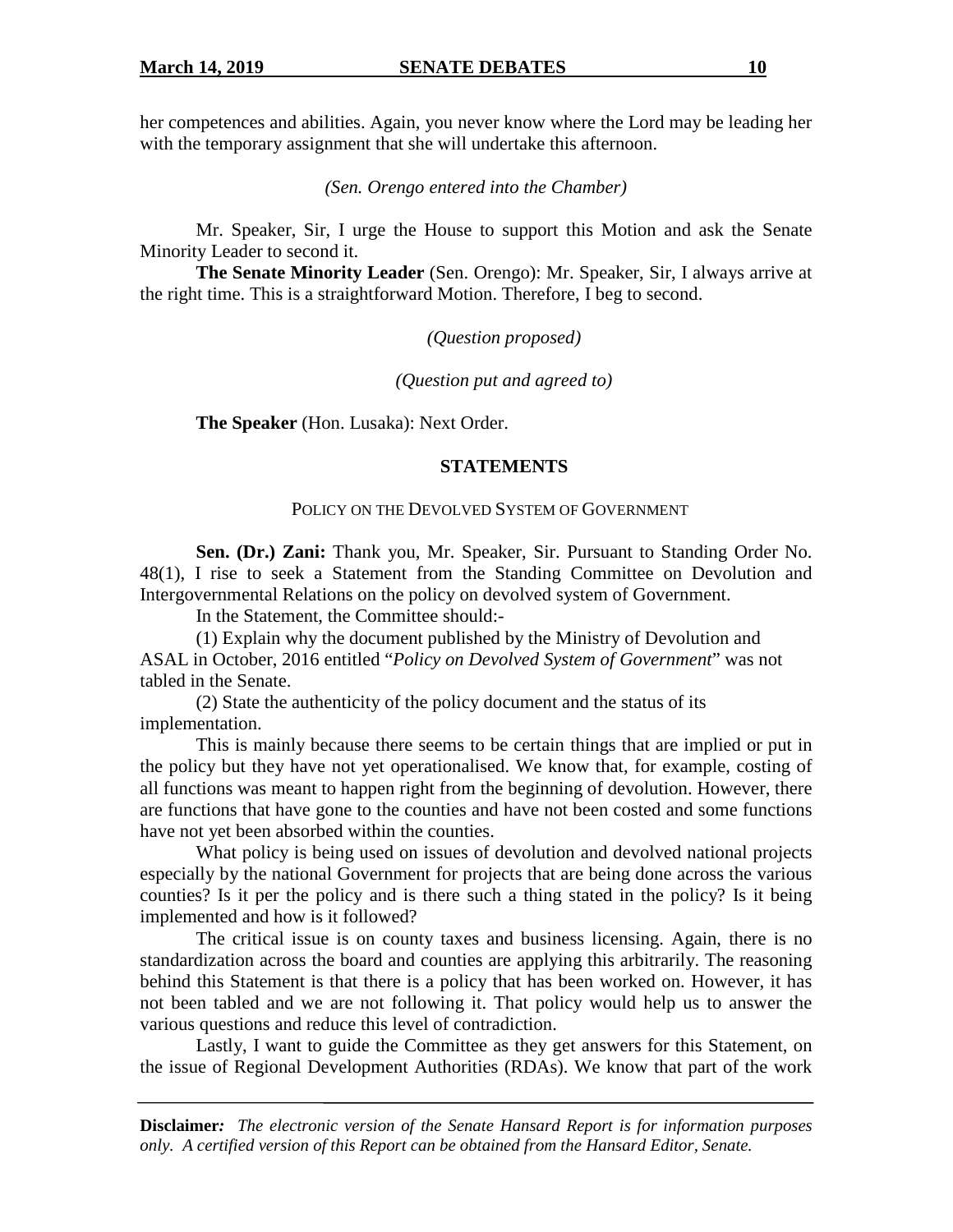that they do should have already been devolved. Therefore, what is the status of implementation? This is because if we find out the status, I am sure we will clearly get that we are guided by this policy.

(3) Explain whether the institutions affected by the proposed policy are aware of its existence and whether they refer to. If they refer to it, why do we still have inconsistencies in devolved functions within the various counties, six years down the line?

**The Senate Majority Leader** (Sen. Murkomen): Mr. Speaker, Sir, this is one of the most important questions that must be addressed in this House.

From 2013 when devolution started to be implemented by the new county governments, the Government and the people of Kenya have not had an adopted policy. Again, I go back to my time when I served on the taskforce on devolved government where we developed a huge document which was the guiding policy that informed the six Bills that were finally passed which were, The County Governments Act, The Urban Areas and Cities Act, The Inter-Governmental Relations Act, The Public Finance Management Act, which was merged with The County Governments Act. I will try to remember one more.

Mr. Speaker, Sir, the point I am trying to make is that from that policy draft that we had provided, we came up with a certain legislative framework. That policy had positions on issues related on grants and loans. If you look at the draft policy, we had suggested that we should have a grants and loans council to deal with how resources will be shared, if they are borrowed, between funding county and national functions.

At the moment, this House is passing so many grants to county governments. However, county government's functions are funded by donor funding. In the counties, there is no framework for them to borrow because in sectors that are devolved in nature, there is no guiding principle on how county governments would have borrowed with the guarantorship of the national Government as provide for in the Constitution.

Another policy issue is the regional integration and how counties relate amongst each other. There needs to be a clear policy framework. However, more importantly, is how national Government and county governments relate when it comes to functions such as agriculture, health and environment that, in nature, the two levels of Government have concurrent jurisdiction.

Therefore, what Sen. Mwilu --- sorry, Sen. (Dr.) Zani has ---

*(Sen. (Dr.) Zani consulted loudly)* 

Mr. Speaker, Sir, I confuse Sen. (Dr.) Philomena Zani with the Deputy Chief Justice (DCJ) Philomena Mwilu. However, it is not a bad thing to confuse her with the DCJ.

What Sen. (Dr.) Zani has suggested is so critical that it would form the bulk of the responsibility of the Committee on Devolved Government and Intergovernmental Relations. It can spend the rest of five years trying to ensure that various policy positions have been developed, not just from the perspective of the guiding policy from the Ministry of Devolution and ASAL but also push for policy frameworks in other sectors, for example, in health, agriculture and environment. That way, we will not only have a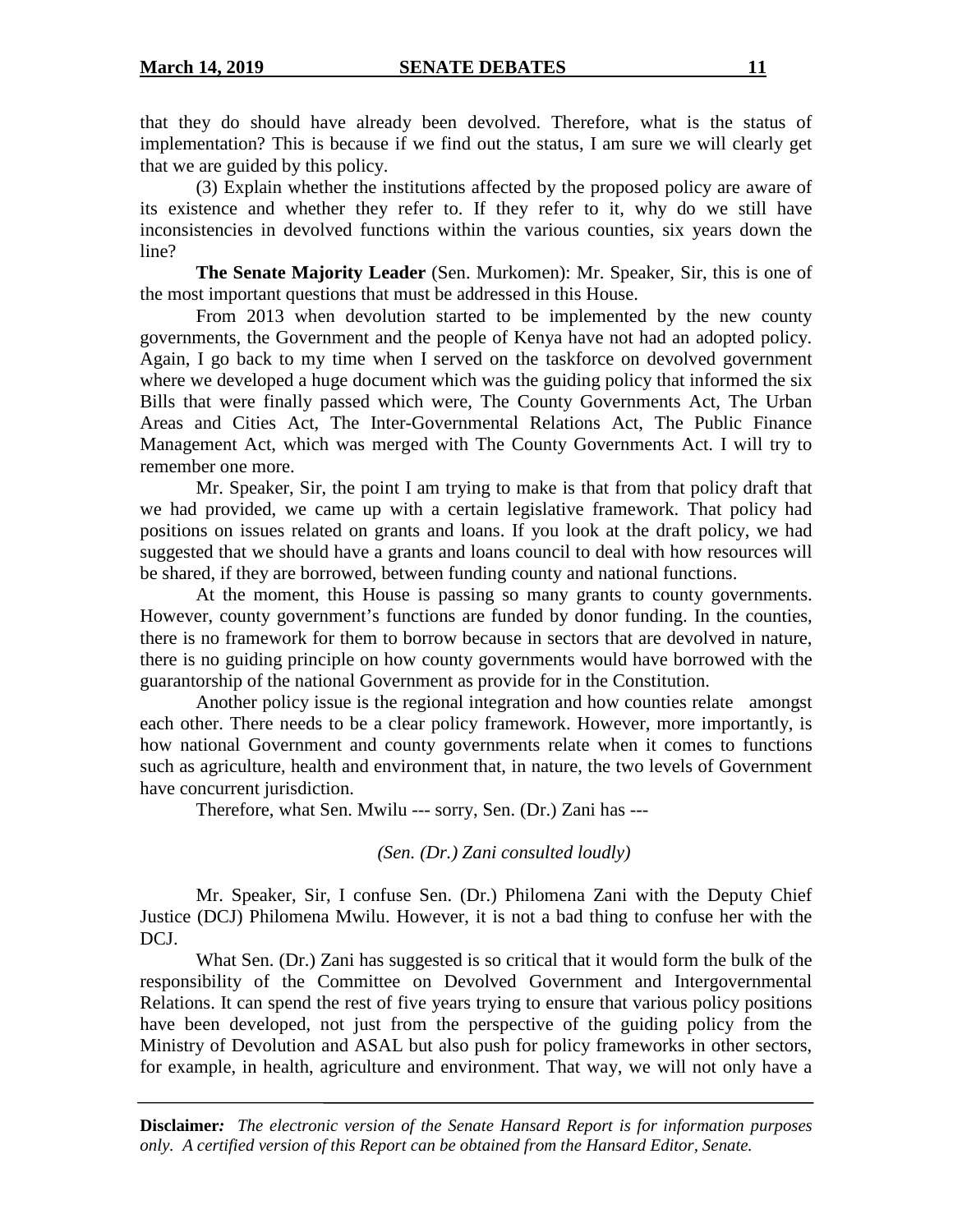clear framework for relationship between the national Government and county governments but on how the national Government will achieve the responsibility of devolution.

Mr. Speaker, Sir, lastly, I want to emphasize that every time we talk about devolution, we confuse it with counties and their governments. People must separate the two. Devolution is the system of governance that does not just guide county governments but also the national Government. That is why in Article 174 of the Constitution, one of the objectives of devolution is how national Government can devolve its responsibilities and institutions closer to the people.

Therefore, when we ask our Committee on Devolved Government and Intergovernmental Relations to look at the policies that we have at the national level, we do not want them to come back with a discussion only on counties; we want them to come back with a discussion on how this House can oversight the national Government on how it is carrying out devolution of their responsibilities and institutions, whether it is National Identification Cards (IDs) that are given by the national Government, a security function or a human rights related monitoring function. All these must be felt at the local level because that is the objective of devolution.

I am looking forward to this answer with a lot of expectation. I hope that when the Committee will engage on this issue, they will involve the rest of the Senate and invite us for a whole sitting with the Ministry because it is not an adversarial issue. We are just trying to find out where exactly the country is headed when it comes to matters devolution.

**Sen. Mwaruma:** Thank you, Mr. Speaker, Sir, for this opportunity. It is true that we need to have a policy framework to govern the way counties and devolution work. It is also true that there are so many functions that have been devolved, but then the money has not followed the functions. This is for the simple reason that Sen. (Dr.) Zani alluded to; that the functions have not been costed very well.

 More importantly, Mr. Speaker, Sir, I would like to speak to the issue of how taxation is done. You will discover that sometimes the poor people are overtaxed. The way that taxation is done, for want of a clear framework for public participation, you will discover that we might have people being taxed without public participation. Sometimes they are taxed once, twice or thrice; and sometimes goods move through counties and the people are taxed several times. We, therefore, need to have a clear policy framework which will guide how taxation is done within the counties. Once again, as the Senate Majority Leader alluded to, I will be waiting for the answer with a lot of expectation.

Thank you, Mr. Speaker, Sir.

**Sen. (Eng.) Mahamud:** Mr. Speaker, Sir, let me also contribute to this very important Statement read by Sen. (Dr.) Zani. Devolution is now six years old and it is time to take stock and see what is happening. This is because we are also realising that ministries are growing bigger at the headquarters; for example, the Ministry of Health, which is almost 90 per cent devolved and it is growing in terms of its budget and staff. The same applies to the Ministry of Agriculture, Livestock and Fisheries.

Mr. Speaker, Sir, on the policy of revenue collection by counties, a lot of work has been going on between the Council of Governors (CoG) and the national Treasury, but this has not come to the Senate yet. The last time when we were doing the Budget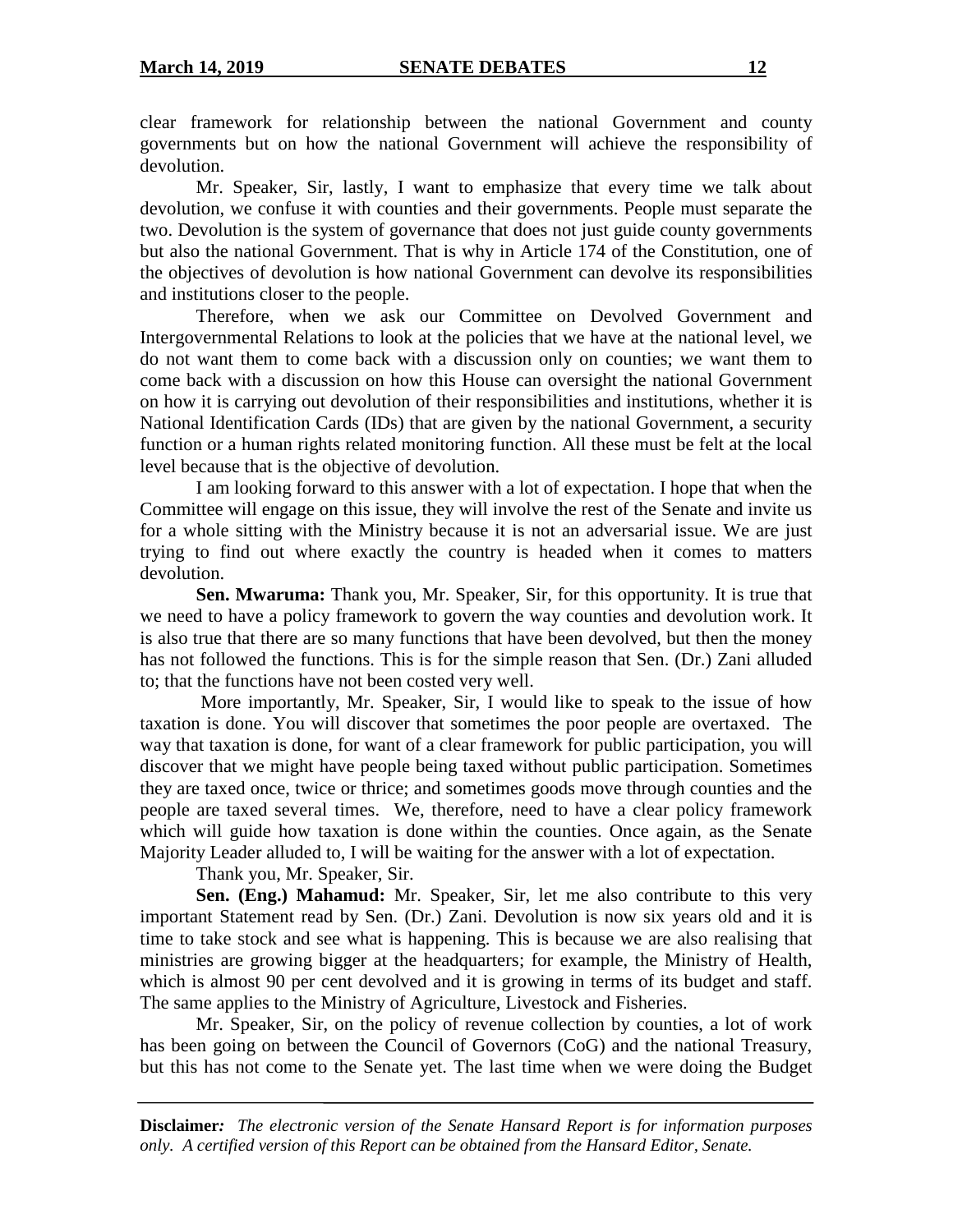Policy Statement (BPS), we were told that it was at the Government Printer. We have actually recommended that it must be in the Senate by the  $15<sup>th</sup>$  of March, 2019. We are now being told that there is also a Bill at the National Assembly – I do not know how it landed there – discussing how to raise revenue for counties. All these efforts need to be coordinated. My Committee will be very willing to cooperate with the Ministry of Devolution and ASALs; and the Ministry of Interior and Coordination of National Government so that we can work together and get this thing out of the way.

Mr. Speaker, Sir, we better take stock of what has been devolved and what is held by the national Government so that we can know how to make devolution work. This will also include the budget issues, because a lot of resources are being held at the headquarters.

Thank you, Mr. Speaker, Sir.

**The Speaker** (Hon. Lusaka): hon. Senators, I have a communication to make.

### **COMMUNICATIONS FROM THE CHAIR**

VISITING DELEGATION FROM GATHANJI PRIMARY SCHOOL, MURANG'A COUNTY

I would like to acknowledge the presence, in the Public Gallery this afternoon, of visiting students and teachers from Gathanji Primary School in Murang'a County. In our usual tradition of receiving and welcoming visitors to Parliament, I extend a warm welcome to them. On behalf of the Senate and on my own behalf, I wish them a fruitful visit.

I thank you.

#### VISITING DELEGATION FROM ST. PETERS SANG'ALO CENTRAL SCHOOL, NANDI COUNTY

Hon. Senators, I would also wish to acknowledge the presence, in the Public Gallery this afternoon, of visiting students and teacher from St. Peters Sang'alo Central School, Nandi County. In our usual tradition of receiving and welcoming visitors to Parliament, I extend a warm welcome to them. On behalf of the Senate and on my own behalf, I wish them a fruitful visit.

I thank you.

### *(Applause)*

**The Speaker** (Hon. Lusaka): Proceed, Sen. Zani.

### **STATEMENT**

**Sen. (Dr.) Zani:** Thank you, Mr. Speaker, Sir. Maybe I could just take the opportunity, as I move on to make the next Statement, to acknowledge and support you in welcoming the visitors who are in the Public Gallery this afternoon.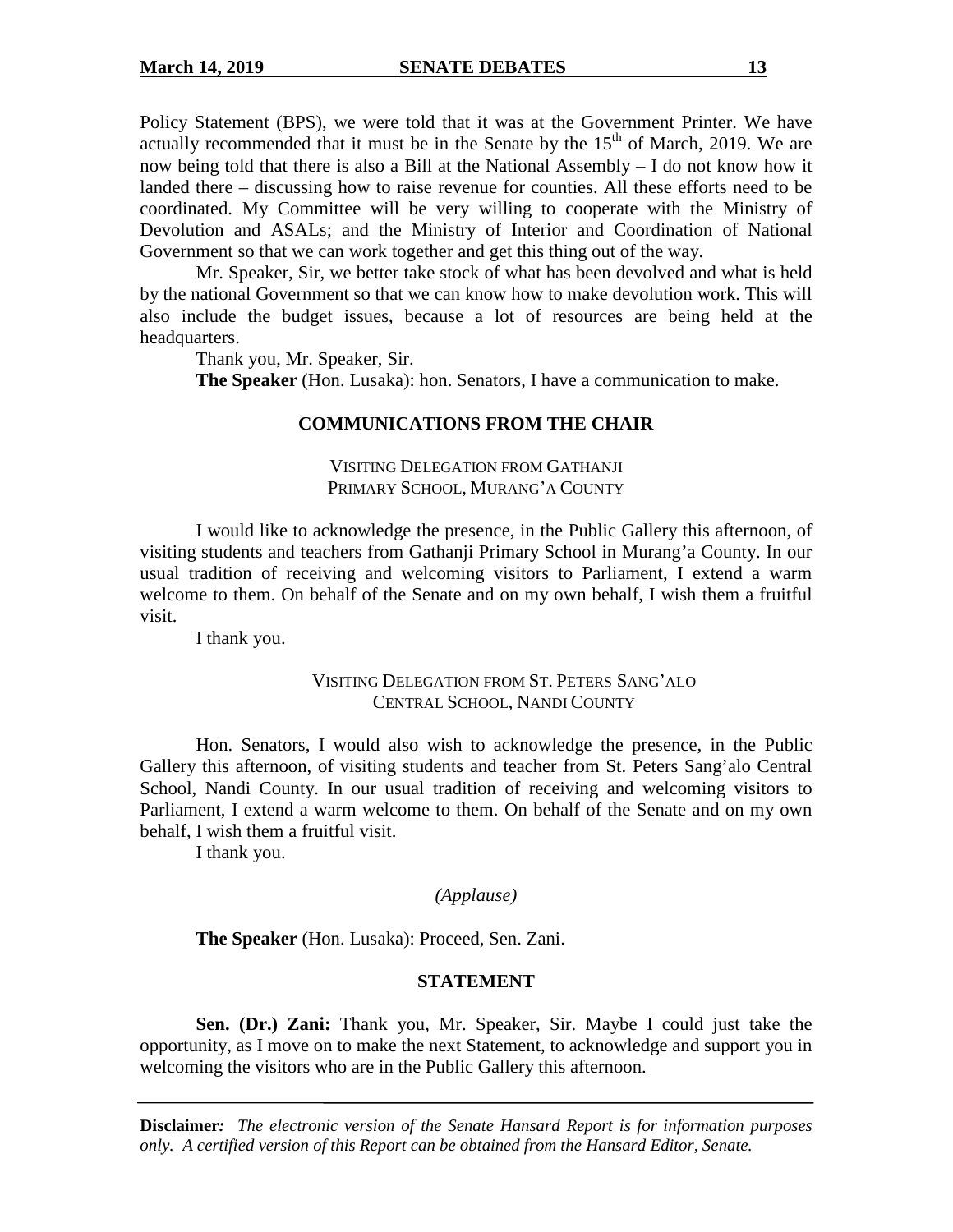We are looking at devolution within the counties and raising specific questions and answers to the process of devolution over time. We are in the second phase of devolution and clearly, during the first devolution, various issues arose. As you know, when you are implementing something, issues come out; these include huge bills within the counties, human resource needs to be reorganised; the issue of own resource revenue, which is critical within the various counties; and issue of policies, which are key.

 I, therefore, hope that as you watch us this afternoon, you will be able to take something back to your counties and also play your rightful role. There is space for you within devolution, because you can engage in public participation at whatever level. You can do so through the media, newspapers, online social media and forums so that you, as citizens within these counties, can also indicate what is going wrong. Together, we want the second phase of devolution to take us to the next level.

On that note, Mr. Speaker, Sir, I will proceed to my second Statement.

#### OVERSUPPLY OF TEXTBOOKS TO SCHOOLS

 Pursuant to Standing Order 48(1), I rise to seek a Statement from the Standing Committee on Education on the text book supply policy managed by the Ministry of Education.

Initially, Mr. Speaker, Sir, the policy was very clear that capitation would be given to specific schools to buy text books. Therefore, schools would be given a certain amount of money and then they would buy the textbooks. However, that policy changed so that the Government now would supply the books. The scenario now is that there has been an oversupply of textbooks within the schools. Initially, it was meant to be one textbook for one student for a particular subject. However, we can now find that a student has more than two or three textbooks for the same subject, yet that is an oversupply for that particular student.

 Mr. Speaker, Sir, in that Statement, the Committee should explain the extent to which the textbook supply policy has been implemented, including the number of counties covered and the number of books supplied to the school within these counties. This is so that we can vet whether the policy has been abused while it was being implemented. Maybe that was not meant to be the purpose; and it was meant to be only one book per student. This is so that we can curtail this exercise and tell whether more than enough books have been supplied. If these books are just being loaded onto schools because there is an opportunity to buy these books, then we might be having a problem.

 Secondly, Mr. Speaker, Sir, the Committee should state the reason that prompted the move to change the policy from buying books directly from the booksellers and publishers. Initially, when capitation went directly to the schools, they would be able to select the specific booksellers and publishers. That way, they would have a role to play about the various publishers and probably indicate the books that would be adequate within the school system. To what extent do they still have that role; or has it been taken away from them?

 Lastly, the Committee should state whether this policy is going to be sustainable, given the amount of money that is being used in the overproduction and over selling of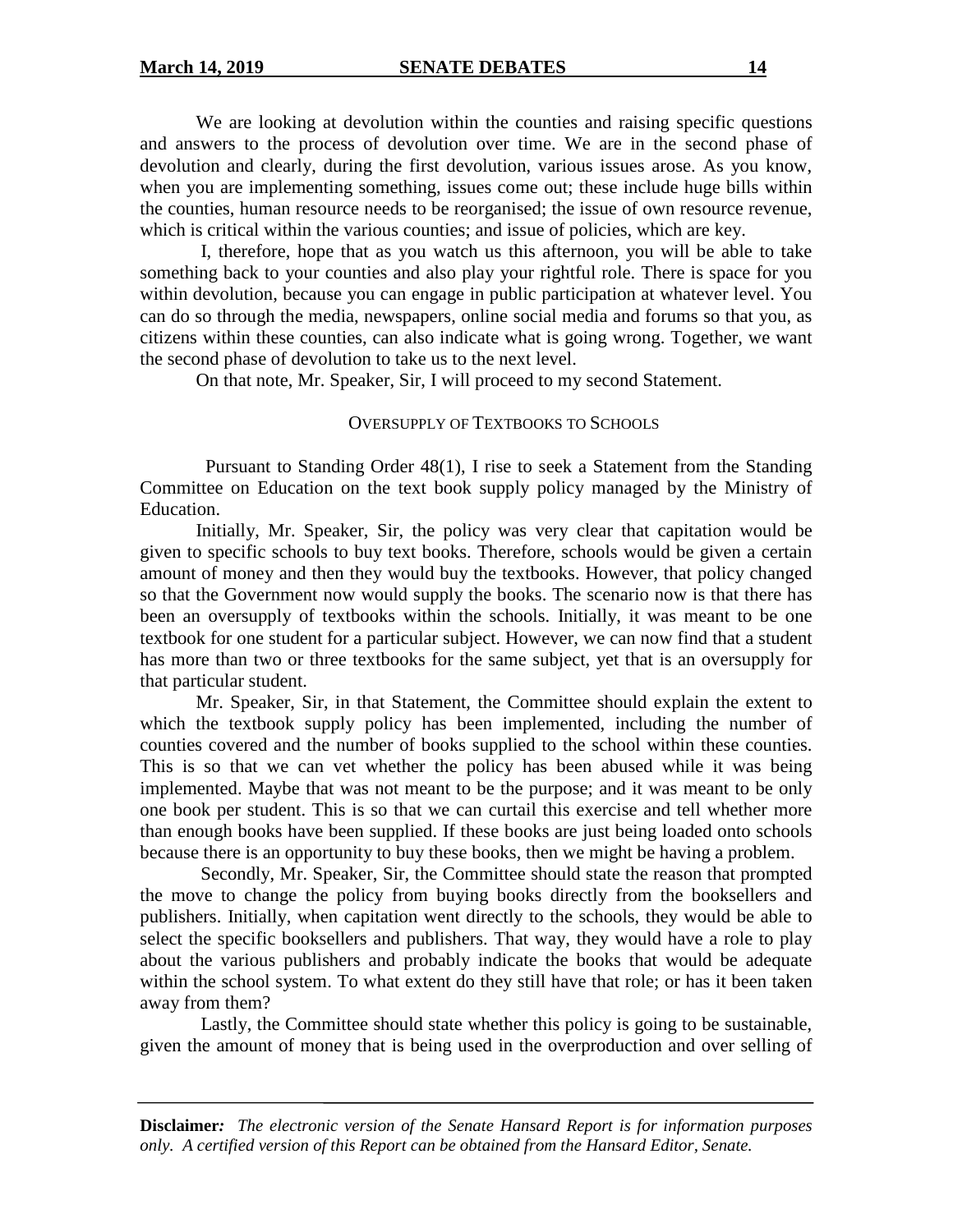these books. They should also state whether it might be time for the Ministry to revert back to the old policy.

Thank you, Mr. Speaker, Sir.

**Sen. (Dr.) Milgo:** Thank you, Mr. Speaker, Sir. I rise to support the Statement from Sen. (Dr.) Zani over the supply of textbooks to schools. The policy of supplying textbooks to schools was to enhance performance. However, the way the textbooks are being supplied right now actually defeats sense, because every student that joins a school is given books to carry all the way to form four. In the past, we would take care of the resources by ensuring that once a student clears a particular class, they would let the books to be used by the in-coming student.

 Mr. Speaker, Sir, textbooks are not the only resource that will be required to ensure that students excel in national examinations. We are supplying these textbooks at the expense of construction of classrooms; supply of laboratory equipment and very many other items, such Information Communication Technology (ICT) infrastructure. We all know about the Laptop Project, which failed miserably. In any case, ICT is a very important asset when it comes to excelling, because students would be able to use ICT related equipment to conduct research.

 Mr. Speaker, Sir, the Committee on Education should go into the details of this policy so as to pre-empt this, so that we do not go the whole four years and, at the end of it all, the government will not be able to supply textbooks again. I support this Statement because the oversupply of textbooks is another way of wasting resources. As it is now, this policy might open many channels of corruption. We have witnessed a lot of corruption in very many institutions, and this one might also, in a short while, be affected by a similar vice.

Thank you, Mr. Speaker, Sir. I beg to support.

**Sen. Ochillo-Ayacko**: Thank you, Mr. Speaker, Sir, for the opportunity to talk to this topic. First, I thank Sen. (Dr.) Zani for raising this very important issue. There is a twin issue that the Government has put in place which is a policy that there should be 100 per cent transition to secondary school. This means that nearly all primary school going children who complete should transit to form one.

 It is important that we, as a House, as this matter is referred to the relevant Committee, get to know how this policy is implemented to be able to let our students who are in secondary school access textbooks. If they do not access books adequately, then there is a problem which might lead to challenges in terms of equal opportunities.

 I ask the Committee that will issue the Statement, in addition to the response sought by Sen. (Dr.) Zani, to also give us an indication as to whether all the schools in this country have received textbooks. This is because we are kind of apprehensive that there are quite a number of schools who have not received these textbooks.

I beg to support.

**Sen. (Dr.) Ali:** Thank you, Mr. Speaker, Sir. I also stand to support the Statement by Sen. (Dr.) Zani.

 Let me just point out as has been stated, that the supply of these textbooks is sort of corruption going on in education sector. Why do you need to buy textbooks to every child who comes to a class that year instead of using the same textbooks for the next class?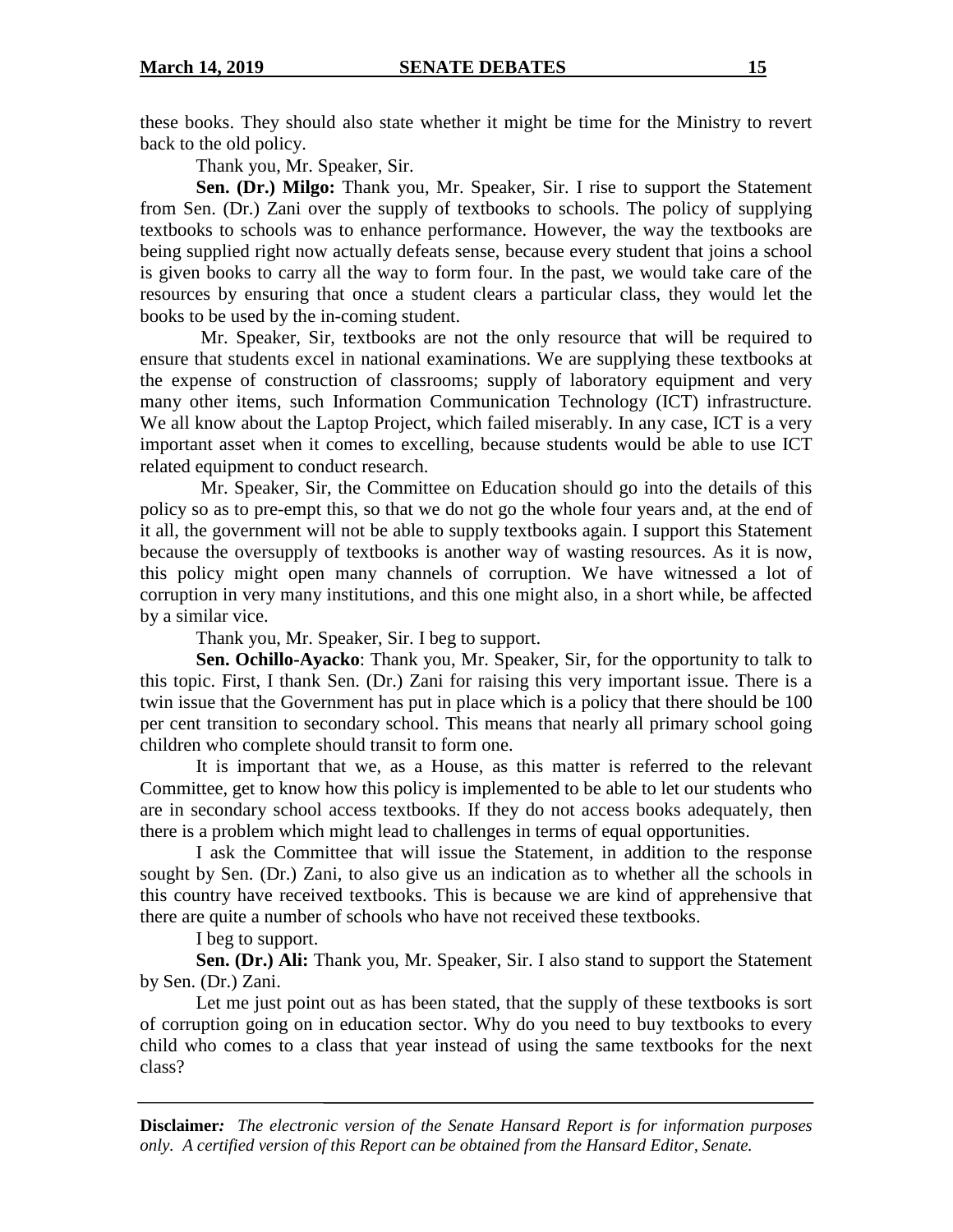I have been told by a friend who is a Member of the National Assembly that there is a school in a constituency somewhere which has 300 children and they are supplied with 450 textbooks every year. So, when they are given the 300, there is a balance of 150. This has been going on for the last several years. It has gone to the extent that the school says it does not have anywhere to keep those books and want to know why those books are being supplied to it.

 These cartels which are bringing the textbooks are not doing the right thing. We do not need all those textbooks. Something should be done about it. The Committee on Education should work hard and tell us where this policy came from, where it is leading and why it should not stop.

 **Sen. (Dr.) Musuruve**: Thank you, Mr. Speaker, Sir, for giving me an opportunity to also contribute to this Statement. I would like to thank Sen. (Dr.) Zani for coming up with this Statement.

 This is a Statement that should be interrogated further. Before I came to Parliament, I was a lecturer. I also had opportunity to teach in secondary schools when I was young.

Mr. Speaker, Sir, that contact between the teacher and the leaner is very important. Textbooks are resource materials. However, we cannot wish them away and say that we can do only with the Information Communication and Technology (ICT).

 Mr. Speaker, Sir, it is important that textbooks are distributed to schools in a transparent manner. The Ministry of Education should keep its house in order. They must have an inventory of the number of textbooks that are supplied to each school. It is important to keep a database of the number of children in every school in the country. There must be a register showing how many textbooks have been supplied to each school and the number of students who have benefited from this programme. It is the only way we can know if there are any inadequacies.

 When you talk of issues of books, there are schools that do not have books up to now. Let me say without fear, some special schools do not have enough textbooks. They even lack competency books from early childhood or class one to form four. That is something that needs to be addressed because even special learners need to be given textbooks.

Let me also say on the Floor of this House that there is need to relook the policy of supplying textbooks to schools in this country. There are some textbooks supplied to schools, but they are very irrelevant. They are not being used by teachers and are gathering dust on shelves. For example, some books used in special needs for teaching learners with disabilities, especially the deaf, are very irrelevant. The teachers are not using them because they are very irrelevant and not helping in literacy. It is sad such books are still being supplied to those schools. This is an issue that needs thorough interrogation.

Mr. Speaker, Sir, there is also need to look at the content of the books that are being supplied to schools. I commend publishers who do a commendable job of publishing books that are relevant to students. However, there are some books with errors in schools that are not helping our children.

I am sure the Committee on Education will get to the bottom of the matter and ensure they are giving our students quality education. We want to pass the right baton to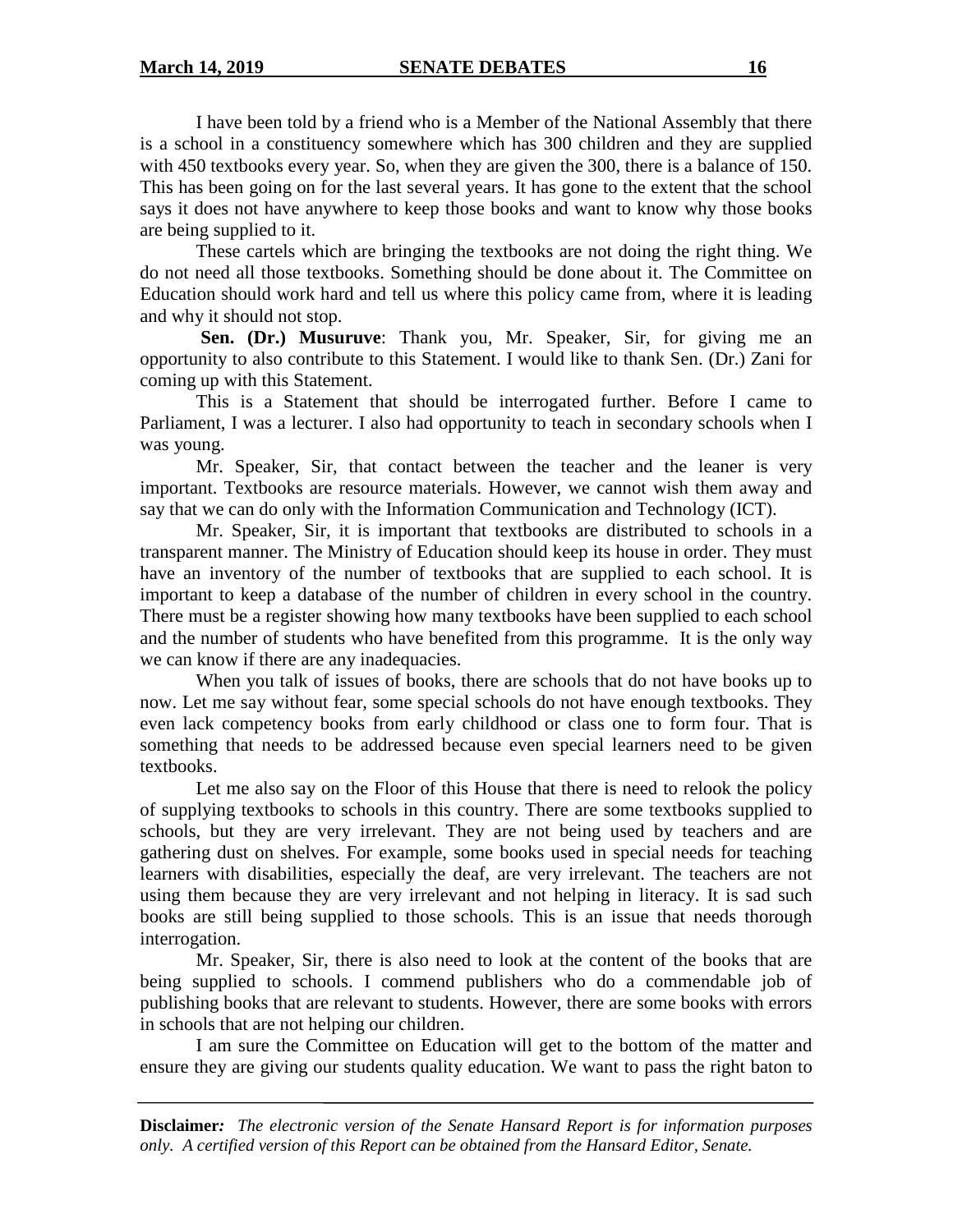the right learners whom we have mentored all the way from early childhood up to secondary school and beyond.

**Sen. Wambua**: Thank you, Mr. Speaker, Sir, for this opportunity. I congratulate Sen. (Dr.) Zani, for bringing this issue.

When this matter is finally committed to the Committee on Education, I think there is something that every Kenyan in this country wants to understand about this policy. What would be the role of school headteachers in the purchase and supply of these textbooks? Initially what used to happen is that teachers would get allocations from the Ministry, they would buy the books that they need from approved bookshops locally in a way supporting local businesses. What is more, there was a very personal and important relationship between the school heads and the people in the business of supplying books to the extent that teachers would even access these textbooks for students and effect the payments later.

Now, here is a situation where we are going back to what I used to see when I was in school where learning materials were supplied by the Kenya School Equipment Scheme (KSES). We had to wait for the Government to dispatch books to every school in this country. The sustainability of this current policy is very questionable. The cost of managing the programme, may end up being abused which will result in the cost of supplying the books to the schools equal or more to the cost of buying them.

It is very important that these issues are clarified even as we support this policy of full transition from primary to secondary schools.

I support.

**The Senate Majority Leader** (Sen. Murkomen): On a point of order, Mr. Speaker, Sir.

The Speaker (Hon. Lusaka): What is the point of order, Senate Majority Leader?

#### **POINT OF ORDER**

#### FAILURE BY SEN. WAMATANGI TO COMPLY WITH THE OFFICIAL DRESS CODE

**The Senate Majority Leader** (Sen. Murkomen): On a point of order, Mr. Speaker, Sir. I rise to ask whether Sen. Wamatangi is properly dressed for the Senate of the Republic of Kenya.

### *(Laughter)*

I know Sen. Wamatangi has appeared like that on several television morning shows. He can appear like that in a market in Banana Town or a shopping centre in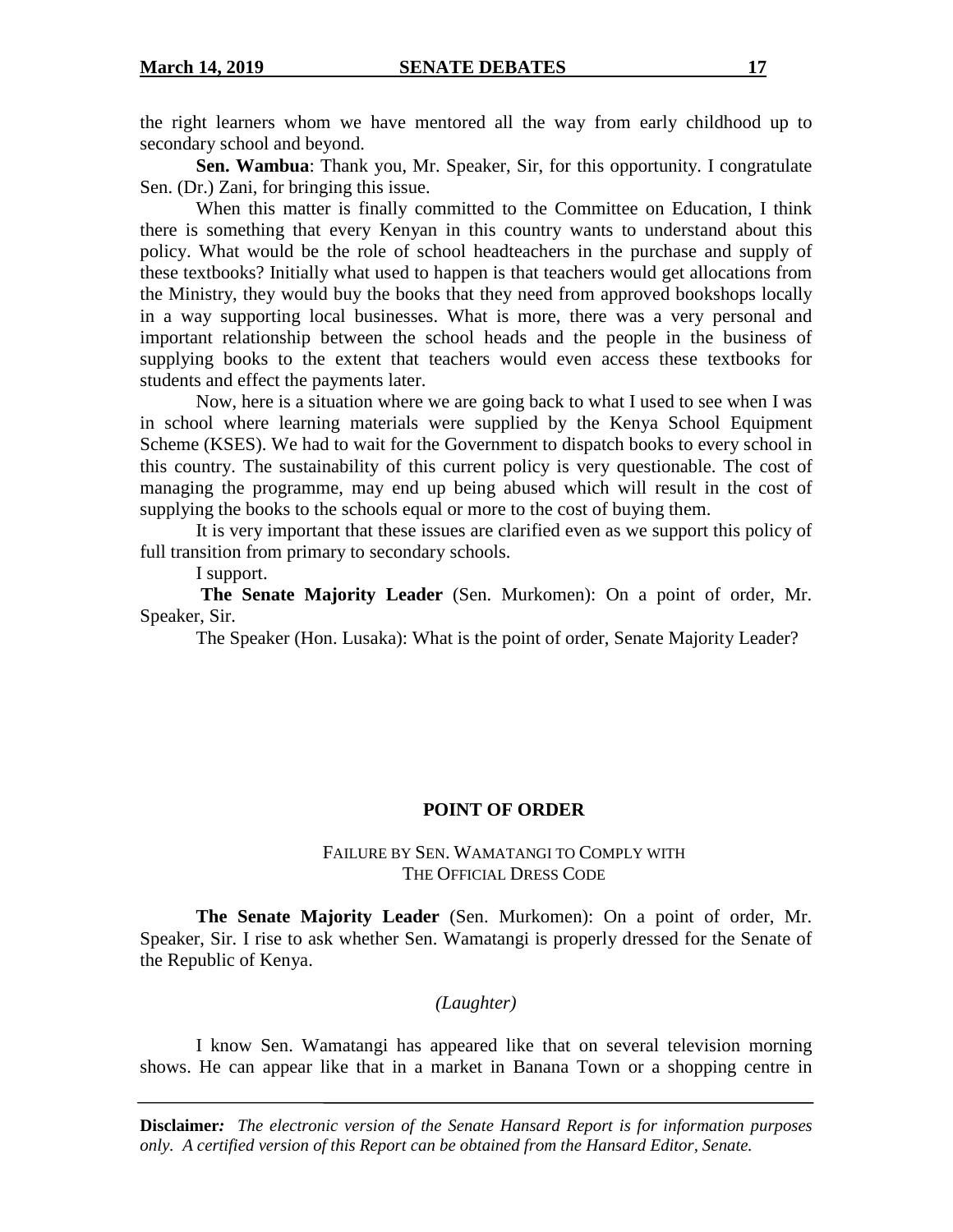Ichaweri or address Inoorero University the way he is. However, is he properly dressed for the Senate of the Republic of Kenya, with merely a shirt and a half coat? I need your direction.

**The Speaker** (Hon. Lusaka): Sen. Wamatangi, respond before I give direction.

**Sen. Wamatangi**: Mr. Speaker, Sir, as far as the dress code of the Senate and Parliament is concerned, the definition and clarification is that a male Senator or parliamentarian who comes to the Chamber should be dressed in a tie. I am in a tie and properly dressed. We have had this discussion here before, if you indulge me just for a second. The question has been and was: Can a Senator dress like Sen. (Eng.) Mahamud is? He has been allowed to come in with the religious hat because of his religion.

Lady parliamentarians also brought the issue and asked whether one can be dressed in decent African attire. It was ruled that they can. The qualification for a male Senator is to be neatly and smartly dressed in a tie, but the qualification of the Senate Majority Leader assumes that one must have an overcoat. That is not contained in the regulations of Parliament.

**The Speaker** (Hon. Lusaka): What is your point of order, because I want to make a ruling?

**The Senate Majority Leader** (Sen. Murkomen): Mr. Speaker, Sir, your rules which I am sure you are very much aware of provide that a male Senator shall be dressed in a coat, collar, tie, long pair of trousers - and not short pair of trousers – socks and shoes - not slippers. It is not 'must have a coat or a tie.' It says that the coat goes together with a tie, shoes, a pair of trousers and socks.

Mr. Speaker, Sir, I beg that you rule accordingly. Since he is referring to Sen. (Eng.) Mahamud, the only alternative given is that either you have service uniform or religious attire, which is in the situation of Sen. (Eng.) Mahamud, and any other approved dressing. Can you confirm whether that is an approved dressing?

**The Speaker** (Hon. Lusaka): Hon. Senators, let us not waste a lot of time on this. What is your intervention, Sen. Wamatangi?

**Sen. Wamatangi**: Mr. Speaker, Sir, the only determination that you have to make in that case, which would be an exception in my view, is whether the interpretation by the Senate Majority Leader on the length of the sleeves of a coat, which he described as a half-coat. I am in a coat and the length of the sleeves of the coat should not be the issue.

### *(Laughter)*

What the Senate Majority Leader is intending to do is to define the kind of coat that one would feel comfortable wearing. I am in a coat that he calls "a half coat". I call it a coat.

Mr. Speaker, Sir, if you want me to walk to the front, I can confirm that I have shoes, socks, and a belt, a pair of trousers, a shirt and tie. There is no way he can get away with that.

**The Speaker** (Hon. Lusaka): Order, hon. Senators. The definition of a coat the way we know it is a long coat. I am sure Sen. Wamatangi knows that and he did not leave home the way he is now. Since I know your coat is just around the corner, I will give you a few minutes maybe to take leave, put it on and come back.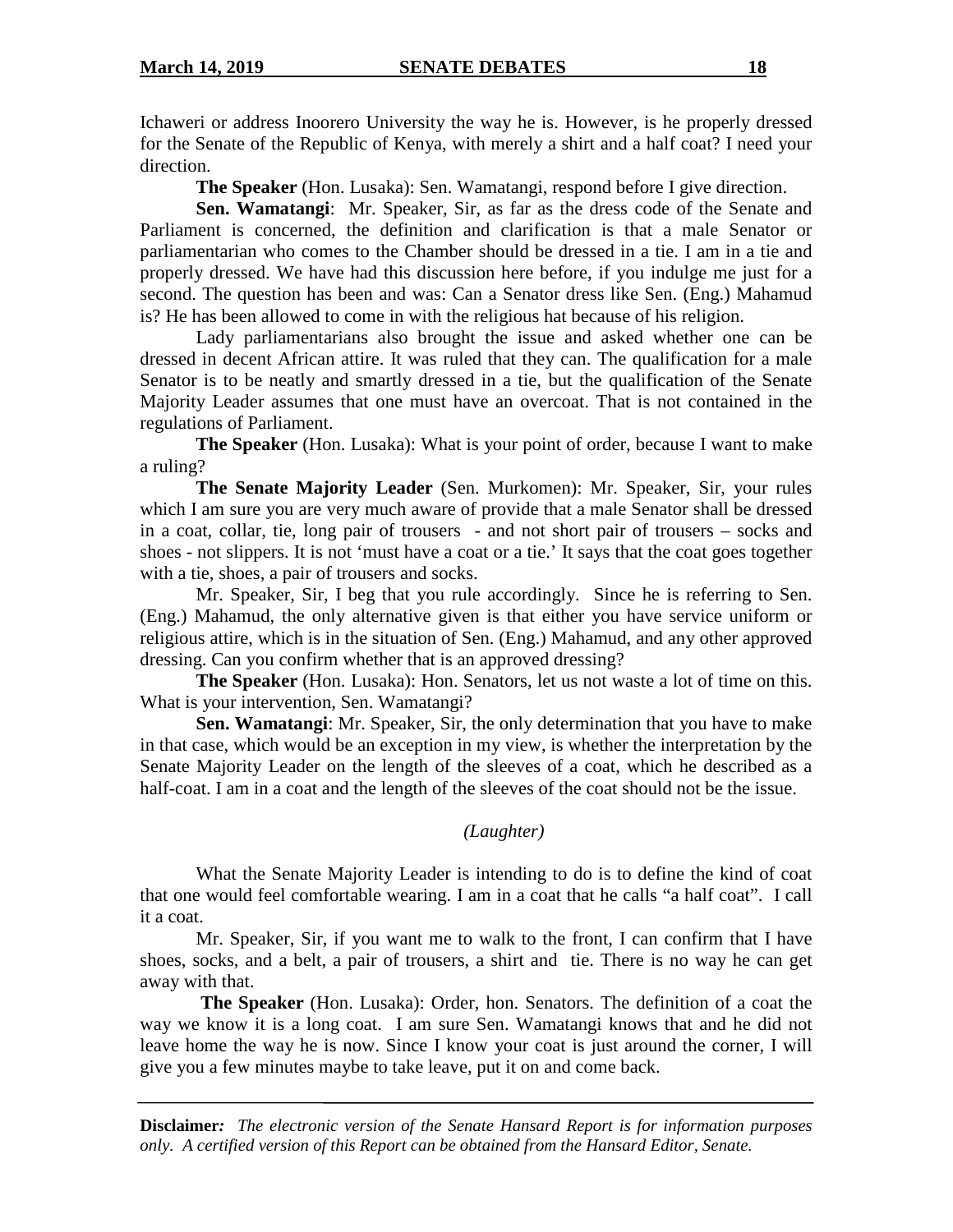*(Sen. Wamatangi spoke off record as he walked out of the Chamber)* 

It is ruled, Sen. Wamatangi. Next Order!

### **STATEMENT**

**The Senate Majority Leader**(Sen. Murkomen): Mr. Speaker, Sir, while Sen. Wamatangi is still walking out, can I seek that with your indulgence, he comes back because we need the numbers.

*(Laughter)* 

**The Speaker** (Hon. Lusaka): I gave him just a few minutes.

### BUSINESS FOR THE WEEK COMMENCING TUESDAY, 19<sup>TH</sup> MARCH, 2019

**The Majority Leader** (Sen. Murkomen): Thank you, Mr. Speaker, Sir. Pursuant to Standing Order 52(1), I hereby present to the Senate, the business of the House for the week commencing Tuesday,  $19<sup>th</sup>$  March, 2019.

On Tuesday, 19<sup>th</sup> March, 2019, the Senate Business Committee (SBC) will meet to schedule the business of the Senate for the week. Subject to further directions by the SBC, the Senate will on Tuesday, 19<sup>th</sup> March, 2019, consider Bills scheduled for Second Reading and those at the Committee of the Whole. The Senate will also continue with consideration of business that will not be concluded in today's Order Paper.

On Wednesday,  $20^{th}$  March and Thursday, 21st March, 2019, the Senate will consider business that will not be concluded on Tuesday and any other business scheduled by the SBC.

Hon. Senators, there are 12 Bills due for Second Reading. In addition, there are 16 Bills at the Committee of the Whole Stage. These are: -

(1)The County Governments Retirement Scheme Bill (National Assembly Bills No. 10 of 2018);

(2)The Public Participation Bill (Senate Bills No.4 of 2018);

(3)The Retirement Benefits (Deputy President and Designated State Officers) (Amendment) Bill (Senate Bills No.2 of 2018);

(4)The County Governments (Amendment) Bill (Senate Bills No.13 of 2018);

(5)The Impeachment Procedure Bill (Senate Bills No.15 of 2018);

(6)The Care and Protection of Older Members of Society Bill (Senate Bills No.17 of 2018);

(7)The Prevention of Terrorism (Amendment) Bill (Senate Bills No.20 of 2018);

(8)The Petition to County Assemblies (Procedure) Bill (Senate Bills No.22 of 2018);

(9)The Data Protection Bill (Senate Bills No.16 of 2018);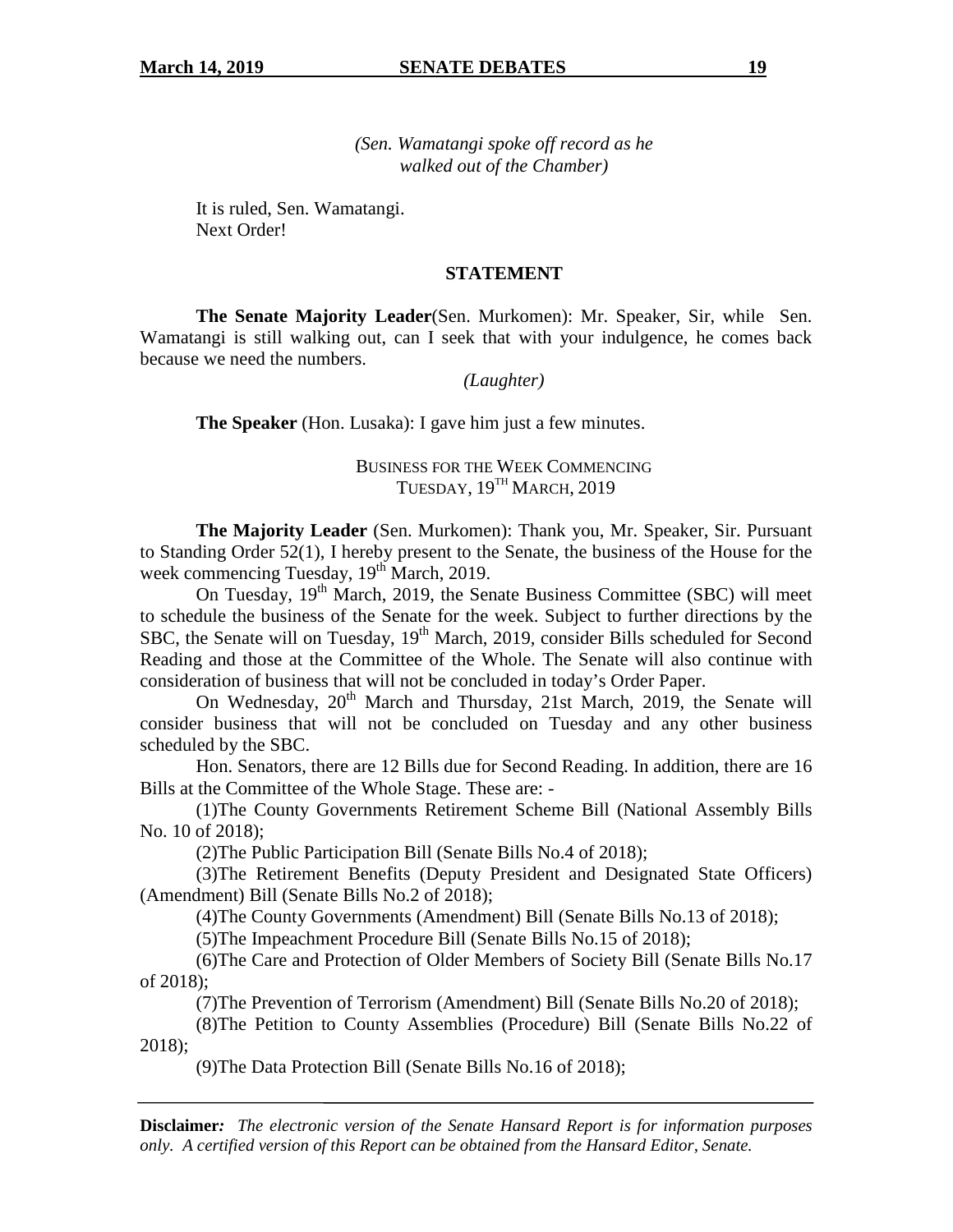(10)The County Planning (Roads, Pavements and Parking Bays) Bill (Senate Bills No.18 of 2018);

(11)The County Outdoor Advertising Control Bill (Senate Bills No.19 of 2018);

(12)The Treaty Making and Ratification (Amendment) Bill (Senate Bills No.23 of 2018);

(13)The Local Content Bill (Senate Bills No.10 of 2018);

(14)The Statutory Instruments (Amendment) Bill (Senate Bills No.24 of 2018);

(15)The County Law Compliance and Enforcement Bill (Senate Bills No.25 of 2018); and,

(16)The County Early Childhood Education Bill (Senate Bills No.26 of 2018).

Hon. Senators, I continue to urge Standing Committees to expedite consideration of the Bills referred to them and table reports in the House. This will facilitate the House to effectively navigate the Committee of the Whole stage and enrich debate at the Second Reading stage.

In conclusion, you all noted that Kenyans have exhibited their confidence in the Senate to address their concerns by the high number of petitions being reported in the House on various issues. As at now, we have a total of 29 Petitions that are overdue and pending before respective Standing Committees. I take this opportunity to urge the Committees to expeditiously consider the Petitions and table reports on them within the stipulated timelines.

Mr. Speaker, Sir, I thank you and hereby lay the Statement on the Table of the Senate.

*(Sen. Murkomen laid the document on the Table)* 

**The Speaker** (Hon. Lusaka): Sen. Kinyua.

**Sen. Kinyua**: Mr. Speaker, Sir, there were requests for Statements by Sen. (Dr.) Zani from my Committee, which you did not commit to it. Sen. (Eng.) Mahamud suggested that we can do a joint Committee. You did not give a ruling.

**The Speaker** (Hon. Lusaka): According to the Standing Orders, it just stands committed to the Committees to take note and take action.

**Sen. Kinyua**: Thank you, Mr. Speaker, Sir.

**The Speaker** (Hon. Lusaka): Sen. (Dr.) Zani.

**Sen. (Dr.) Zani**: Mr. Speaker, Sir, I just want to respond and support the Statement that has just been made by Sen. Murkomen. Despite the fact that as a House we are doing well in terms of our business, petitions are a thorny issue and it is not the first time that this House is being faced with it. It keeps coming up.

 For whatever reason, it seems like the Senate seems to be more popular as far as petitions are concerned, because quite a number of them come to this House. We will be overwhelmed sooner than later because the number of petitions coming seems to be far more than the time we are using to prosecute them.

I propose that maybe we could consider sub committees within the various Committees where these petitions go, to expedite them. We could form sub committees that are dedicated specifically to petitions. That might help us to move them a little bit faster and keep to the timeline that we are expected to keep.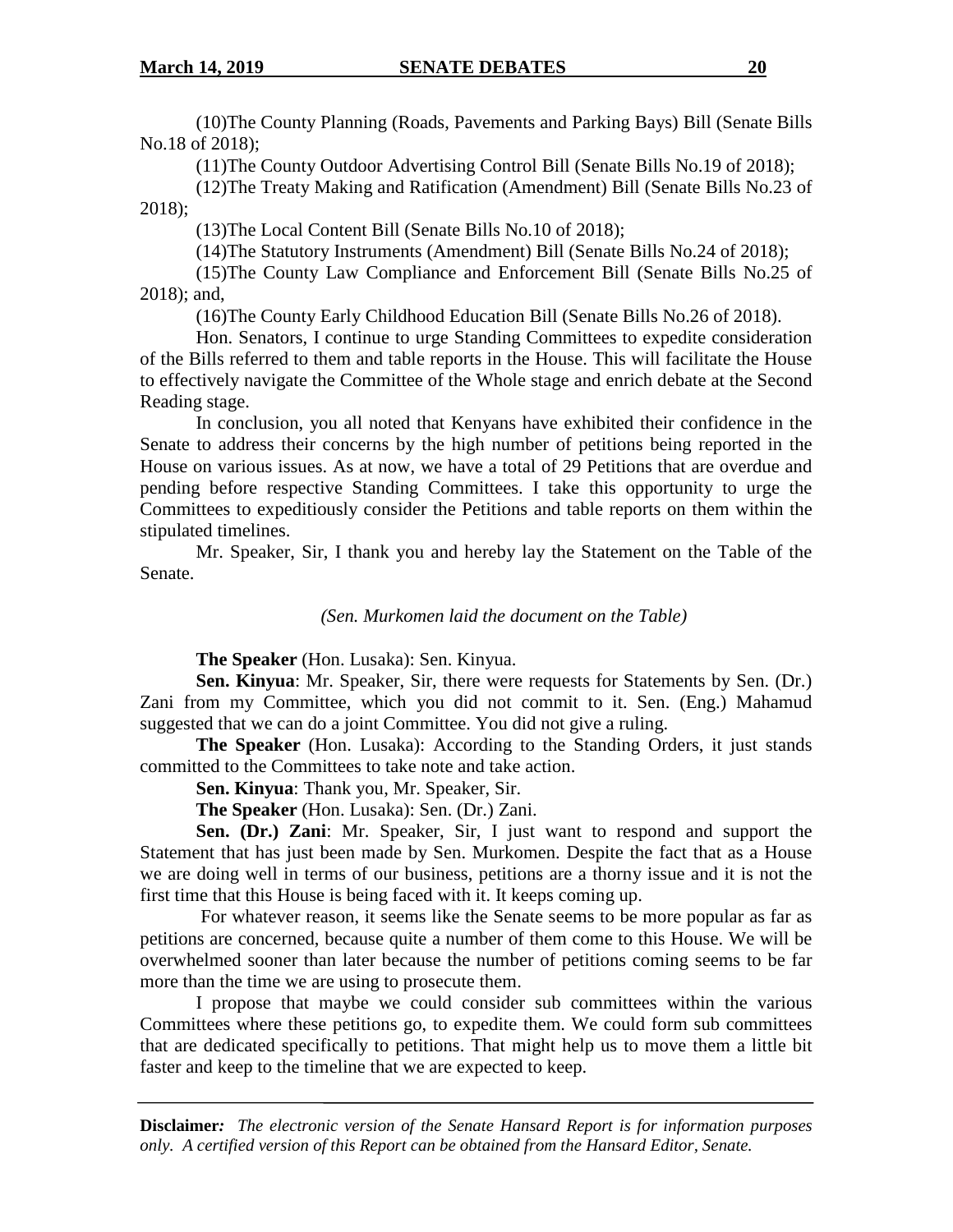Mr. Speaker, Sir, thank you and I submit.

### **COMMUNICATION FROM THE CHAIR**

#### VISITING STAFF FROM PARLIAMENT OF NAMIBIA

**The Speaker** (Hon. Lusaka): I would like to acknowledge the presence in the Speaker's Gallery this afternoon of a visiting member of staff from the National Assembly of Namibia. I request Ms. Carolyn Ann Estonozene, Deputy Director; Legal Directorate, to stand so that she may be acknowledged in the Senate tradition.

### *(Applause)*

**The Speaker** (Hon. Lusaka): In our usual tradition of receiving and welcoming visitors to Parliament, I extend a warm welcome to her and on behalf of the Senate and on my own behalf, wish her a fruitful visit. I thank you.

Next Order.

### **BILLS**

### THE COUNTY STATUTORY INSTRUMENTS BILL (SENATE BILLS NO.21 OF 2018)

*(Sen. Farhiya on 12.3.2019)* 

*(Resumption of Debate interrupted on 13.3.2019)* 

**The Speaker** (Hon. Lusaka): We will defer that to next week.

*(Bill deferred)* 

Next order; read Order Nos. 9, 10 and 11. Hon. Senators, we would also defer Order Nos. 10 and 11 to next week.

### **COMMITTEE OF WHOLE**

THE ASSUMPTION OF OFFICE OF THE COUNTY GOVERNOR BILL (SENATE BILLS NO. 1 OF 2018)

*(Committee of the Whole deferred)* 

### **COMMITTEE OF WHOLE**

THE COUNTY GOVERNMENTS (AMENDMENT) BILL (SENATE BILLS NO. 13 OF 2018)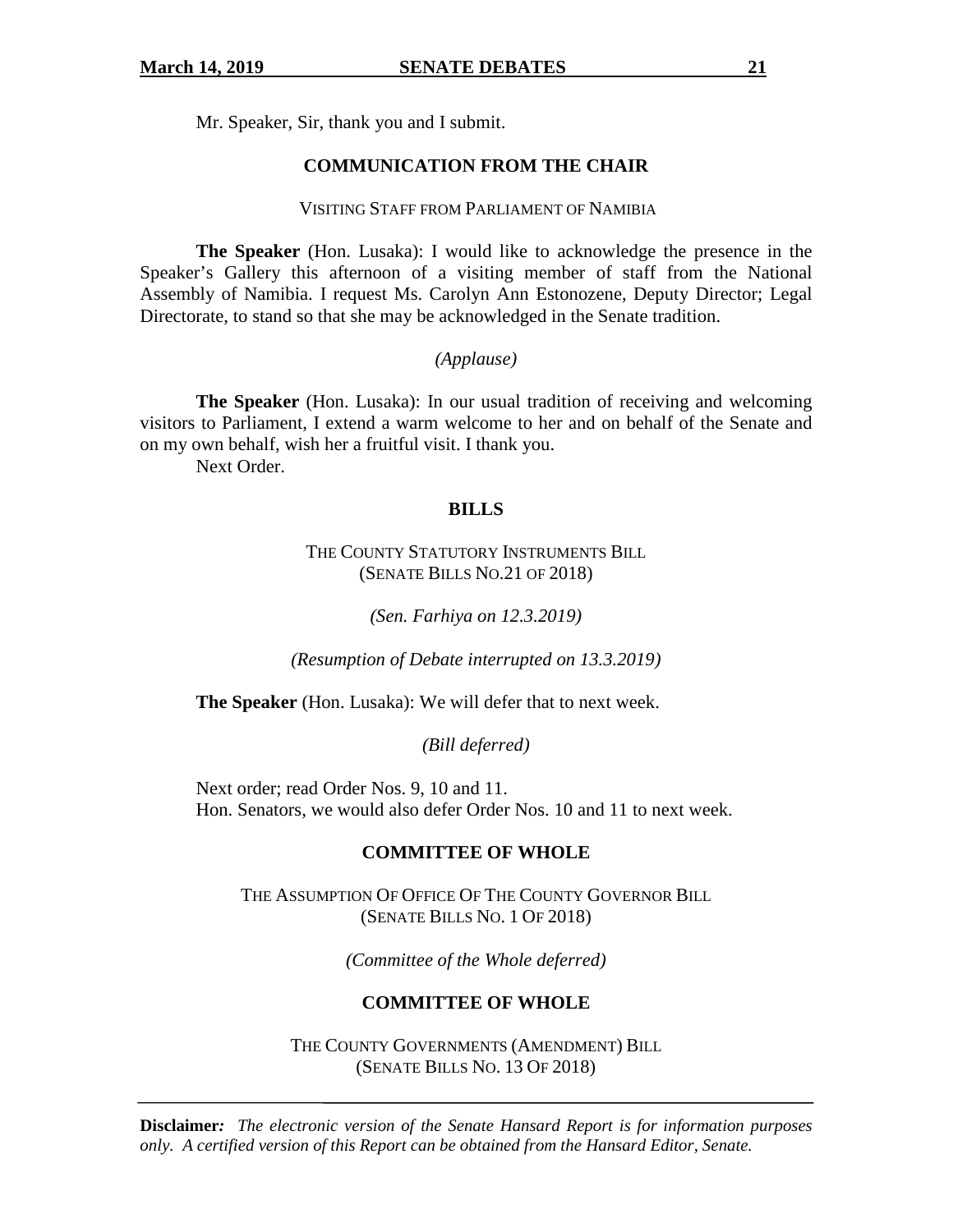*(Committee of the Whole deferred)* 

Therefore, we will go to Order No. 9; Committee of the Whole.

### **COMMITTEE OF THE WHOLE**

*(Order for Committee read)* 

*[The Speaker (Hon. Lusaka) left the Chair]* 

### IN THE COMMITTEE

*[The Temporary Chairperson (Sen. (Dr.) Zani) took the Chair]* 

### THE WAREHOUSE RECEIPTS SYSTEM BILL (SENATE BILLS NO. 10 OF 2017)

*(Consideration of National Assembly Amendments)* 

*(Resumption of Debate interrupted on 12.3.2019)* 

*(The Temporary Chairperson (Sen.(Dr.) Zani) Consulted the Clerks-at-the-Table)* 

**The Temporary Chairperson** (Sen. (Dr.) Zani): Order, Senators. We are just trying to reorganise ourselves so that we can vote. We are just dealing with a technical matter and then we proceed with the Committee of the Whole, so bear with us for a few minutes. Thank you.

#### *(Low consultations)*

Order, Senators. We are about to proceed with the Committee of the whole on The Warehouse Receipts System Bill (Senate Bills No. 10 of 2017). We are considering the National Assembly Amendments to The Warehouse Receipts System Bill (Senate Bills No.10 of 2017). We are going to go to Division, so I order that the door be closed and the bar be drawn.

Can we proceed with that? Sorry. Serjeant-at-Arms, can we just request for the bell to be rung for two minutes?

*(The Division Bell was rung)* 

Order, Senators. The bell has stopped ringing and we are about to vote. Can we, please, take our seats and be ready to vote; the machine has been enabled; draw the bars and close the doors. Sen. (Dr.) Milgo---.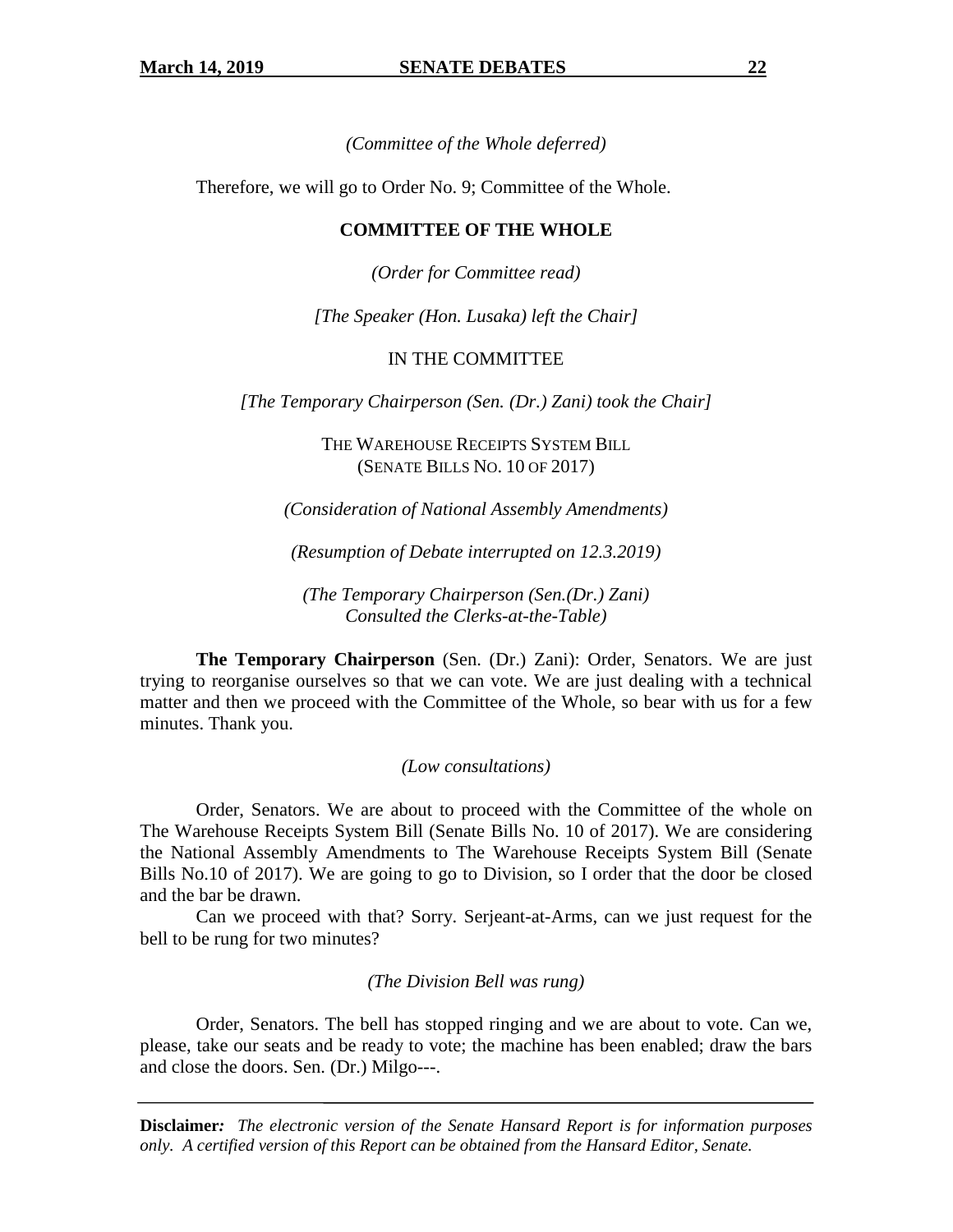*(Sen. (Dr.) Milgo entered the Chamber)* 

*(The bars were drawn and doors locked)* 

**The Temporary Chairperson** (Sen. (Dr.) Zani): Senators who are coming to vote manually, welcome to the desk.

*(Voting in progress)* 

#### **DIVISION**

#### ELECTRONIC VOTING

*(Question, that the National Assembly Amendments to Clauses 3,4,9,10,11 16,17,21,23,24,25,27 30,31,32,39,41,43,44,45,48 and 50, the Schedule and Clause 2 of the Bill be approved put, and the Senate proceeded to vote by County Delegations)* 

#### **AYES:** Nil.

**NOES**: Sen. (Dr.) Ali, Wajir County; Sen. Cheruiyot, Kericho County; Sen. Farhiya, Nairobi County; Sen. Halake, Isiolo County; Sen. Khaniri, Vihiga County; Sen. (Eng.) Mahamud, Mandera County; Sen. (Dr.) Milgo, Bomet County; Sen. Murkomen, Elgeyo-Marakwet County; Sen. Mwangi, Nyandarua County; Sen. Mwaruma, Taita Taveta County; Sen. Nderitu, Laikipia County; Sen. Omogeni, Nyamira County; Sen. Seneta, Kajiado County; Sen. Wambua, Kitui County; and Sen. Wario, Tana River County.

**ABSTENTIONS**: Nil

**The Temporary Chairperson** (Sen. (Dr.) Zani): Order Senators, we have the results of the vote.

**AYES**: Nil **NOES**: 15 **ABSTENTIONS**: Nil The "Noes" have it.

*(Question negatived by 15 votes to Nil)* 

**The Temporary Chairperson** (Sen. (Dr.) Zani): I now call upon the Mover.

**The Senate Majority Leader** (Sen. Murkomen): Hon. Chairperson, I beg to move that the Committee do report to the Senate its considerations of the National Assembly amendment to the Warehouse Receipts Systems Bill (Senate Bills No. 10 of 2017) and its rejection thereof.

*(Question proposed)*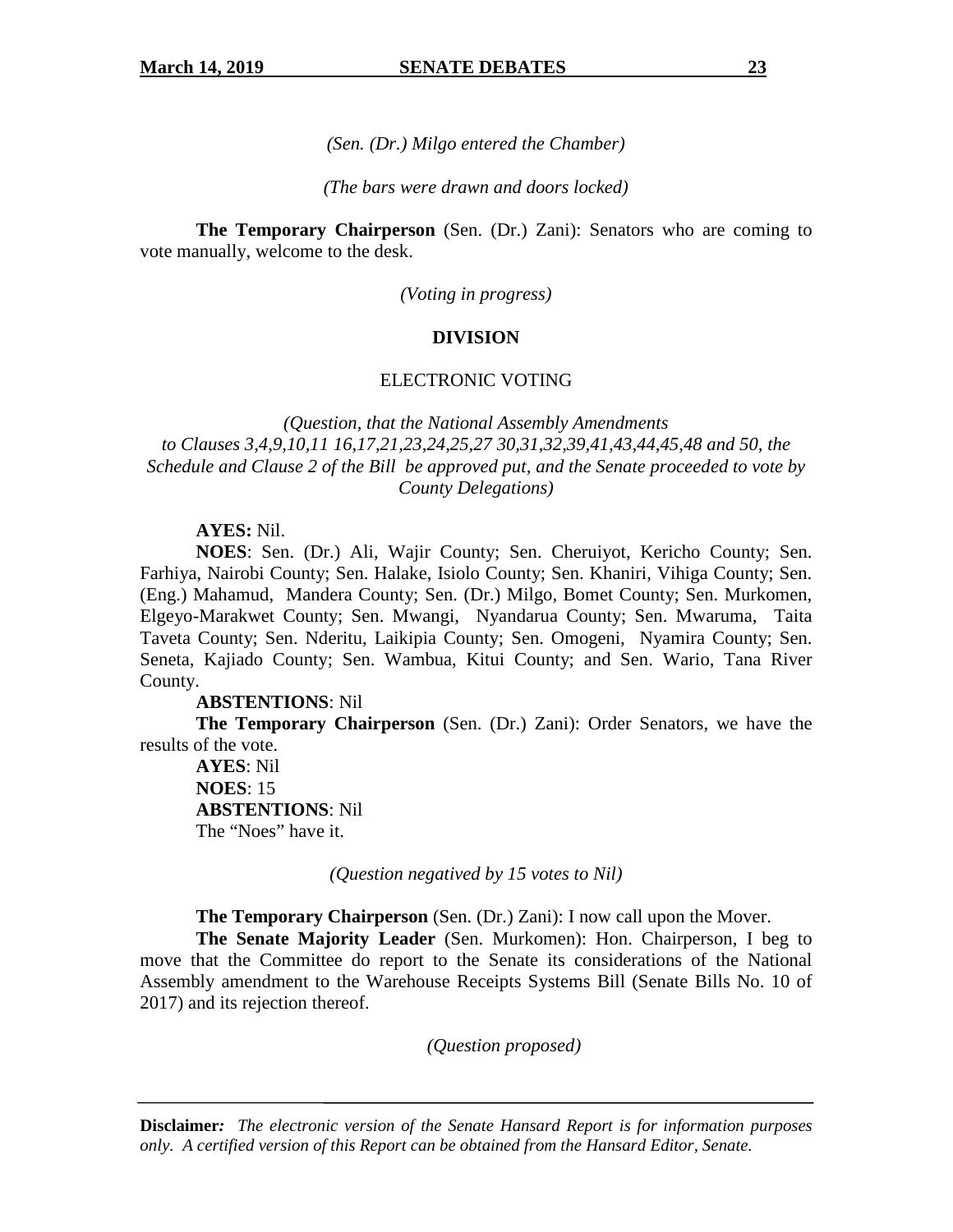*(Question put and agreed to)* 

*The Temporary Chairperson (Sen. (Dr.) Zani) left the chair)* 

*(The House resumed)* 

*The Temporary Speaker (Sen. Halake) in the chair)* 

**The Temporary Speaker** (Sen. Halake): Chairperson.

**Sen. (Dr.) Zani:** Madam Temporary Speaker, I beg to report that the Committee of the Whole has considered the National Assembly amendments to the Warehouse Receipts System Bill (Senate Bills No. 10 of 2017) and rejected it thereof.

**The Temporary Speaker** (Sen. Halake): Mover.

**The Senate Majority Leader** (Sen. Murkomen): Madam Temporary Speaker, I beg to move that the House do agree with the Committee on the said report and ask Sen. Khaniri to second.

**Sen. Khaniri:** Madam Temporary Speaker, I second.

*(Question proposed)* 

*(Question put and agreed to)* 

**The Temporary Speaker** (Sen. Halake): Order Hon. Senators, pursuant to Standing Order No. 159 (4) (b) the Bill is rejected and hence will be referred to the Mediation Committee.

Next Order.

#### **BILLS**

*Second Reading* 

THE TEA BILL (SENATE BILLS NO. 36 OF 2018)

*(Sen. Cheruiyot on 13.3.2019)* 

*(Resumption of debate interrupted on 13.3.2019)* 

**The Temporary Speaker** (Sen. Halake): Sen. Farhiya.

**Sen. Farhiya:** Thank you, Madam Temporary Speaker and congratulations for being elevated to that position. Next time they should make it permanent.

Madam Temporary Speaker, sometimes businesses do not go well because people forget the most important element of any business which is the customer and by extension the consumer. In this Bill, there is nowhere, as much as producers have been mentioned and these producers produce in order to sell their tea whether abroad or in the country, but this Bill ignores that part of the end product in terms of the people who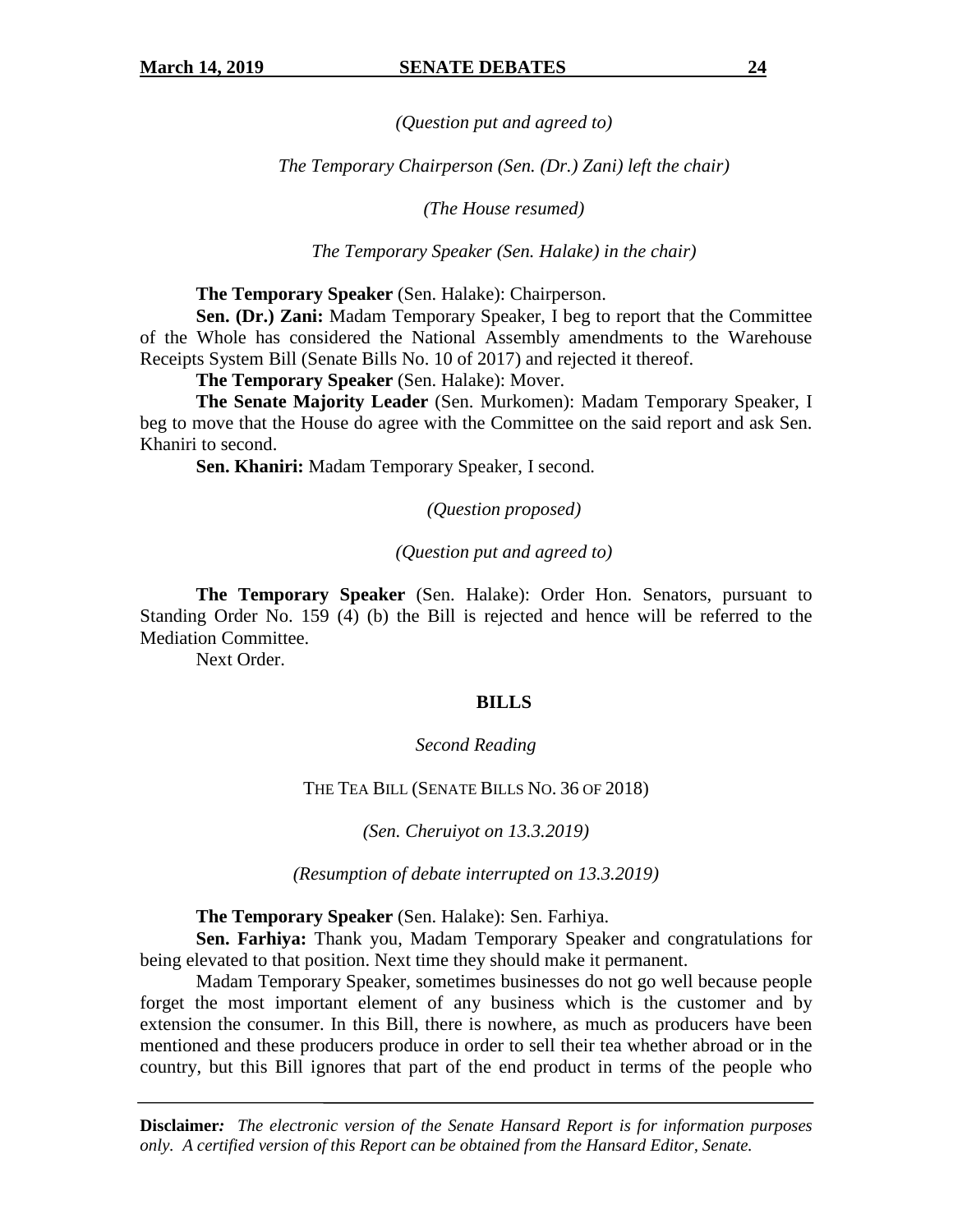consume that tea. My County of Wajir, among many others, is the biggest consumers of this commodity. So, the sponsor of the Bill needs to consider an amendment to include some section in terms of the consumers of this commodity, so that the chain is complete.

Madam Temporary Speaker, another thing that I see in this Bill is; it looks like it is a bit of duplication of Kenya Tea Development Authority (KTDA).Where one starts and where the other ends is not clear. So, that needs to be clarified. The sponsor of the Bill is not paying attention and I need his attention for this.

*(Sen. Cheruiyot spoke off record)* 

It is only women who have multi-tasking capacity, so I want him to listen. One of the issues I raised is that consumers are missing in this equation and they need to be included because they have an interest in the production of that and how it ends up in our cups or abroad when we export it.

The other thing, Madam Temporary Speaker, is KTDA and the body proposed in this Bill; it is not clear where one begins and the other ends, and this needs to be considered. In terms of Clause 4, it is proposing that the headquarters of this Authority should be in Kericho County. So, if all authorities in respective counties would go to where the production takes place, that is a good idea because you either take it where it is produced or where it is marketed more. So, whichever costs you more, you make it closer. If that is the case, then the Kenya Meat Commission (KMC) should move to Wajir County, because that is one of the greatest counties that produce meat products.

Madam Temporary Speaker, the other thing that I want to comment about this Bill is on the constitution of the board. It is proposed that seven persons should be nominated by governors from counties that produces the highest amounts of tea. This needs to be specified. The Kenya Breweries Limited has been cited. If that is the case, then the same data should also be used to analyze which county in Kenya has the highest consumption of tea. Therefore, one of the board members should be from that county.

#### *(Laughter)*

Madam Temporary Speaker, the other proposal that I have is that instead of having seven members, we should have five. Four from the highest producing county, one from the highest consuming county and then one from the initial proposal, where one person is nominated by association of the largest number of growers. The other two slots be given to small growers.

Madam Temporary Speaker, Clause 7 says one of the conditions that can make you cease to be a member of the board is failure to attend three consecutive meetings without the permission of the chairperson. To me, it is a bit subjective. It is either without the permission of the chairperson or without a reasonable excuse. This is because if the chairperson does not like you and you fall sick one day and you are in a hospital bed for three consecutive meeting, the next time you report, you will be sent home packing.

Madam Temporary Speaker, the other thing I want to comment on is about pension. The Bill says; "the board may establish and make contributions to pension's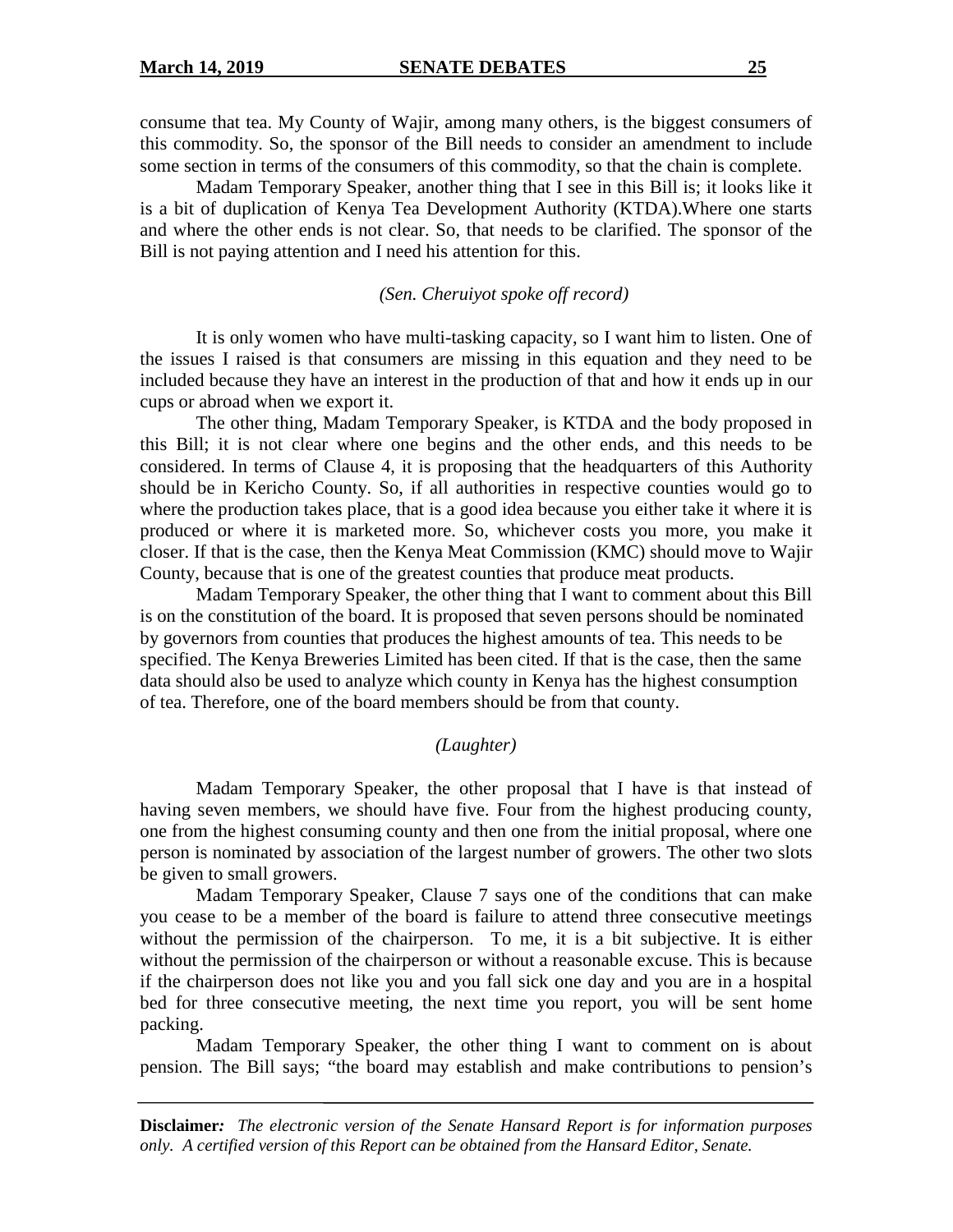scheme." That is a good provision. Any subsequent Bill should have such a provision. The National Social Security Fund Act 2013 made it mandatory for both employers and employees to contribute 6 per cent, respectively. This was meant to be a national pension scheme irrespective of who was to manage it. Unfortunately, up to today because of the court battles, it has never been operationalized. This is very sad because there are so many Kenyans who are working so hard and yet there is no law in this country that is making pension mandatory.

The Retirement Benefits Act only takes care of schemes that are existing. It does not make it mandatory for such a scheme to exist. So, that is one of the issues that we need to probably consider as a House to demand for operationalization of the NSSF Act. I am applauding the drafters of this Bill for including that bit.

Madam Temporary Speaker, Clause 11 is on remuneration payable to members of the board. I am always against the term 'remuneration.' I know allowances and such stuff is one of the methods of remuneration. However, knowing Kenyans, once you give them give a window; they will take all the things that include their remuneration and other allowances. We need to be more specific and say they will earn allowances instead of remuneration. This is because remuneration includes salary, allowances and so forth. It is much more than allowances. Kenyans are known for taking advantage of such provision in the law to ensure that they adequately remunerate themselves more than what they are entitled to.

Madam Temporary Speaker, in terms of the qualifications of the Chief Executive Officer (CEO) of that board, I think five years' experience is not a lot for a CEO of a company. Here it says "five years in senior positions." This needs to be expanded. We could say five years in senior positions and a number of years also in other positions.

Madam Temporary Speaker, the other thing that I have a problem with in this Bill, or that which could be improved, is the tea growers registering with one processor. I feel this is making the situation of tea growers to remain the same or worse. This is because if we are limiting these tea growers to one processor, they can be taken advantage of.

I want to bring this other bit of research that is being done that now agriculture is left with an aging population of people aged 60 years and above. Part of the reason why this is growing is because of cartels within these industries of tea and coffee. Agriculture is no longer attractive to young people who understand the market dynamics and feel that it is not paying more.

If this situation is allowed to continue, we might end up in a situation where we do not produce any more. We might end up becoming a net consumer. This will affect development, the Gross Domestic Product (GDP) and food security. This is because the Kenyan economy is predominantly dependent on agriculture, both livestock and farming. We are producers and not manufactures. However, with these restrictions proposed in this Bill, in the end, we might end up abandoning our farms and all of us relocating to cities.

Clause 23 says the authority shall keep books of accounts and other undertakings, among other things. I do not want to read all that because I am sure you all have the Bill. Clause 23(a) says: "Balance sheet showing---". We stopped using balance sheet long time ago. It has been replaced by statement of financial position. If you are doing a balance sheet; it is not a complete set of accounts, so my proposal is to remove Clause 23(a) and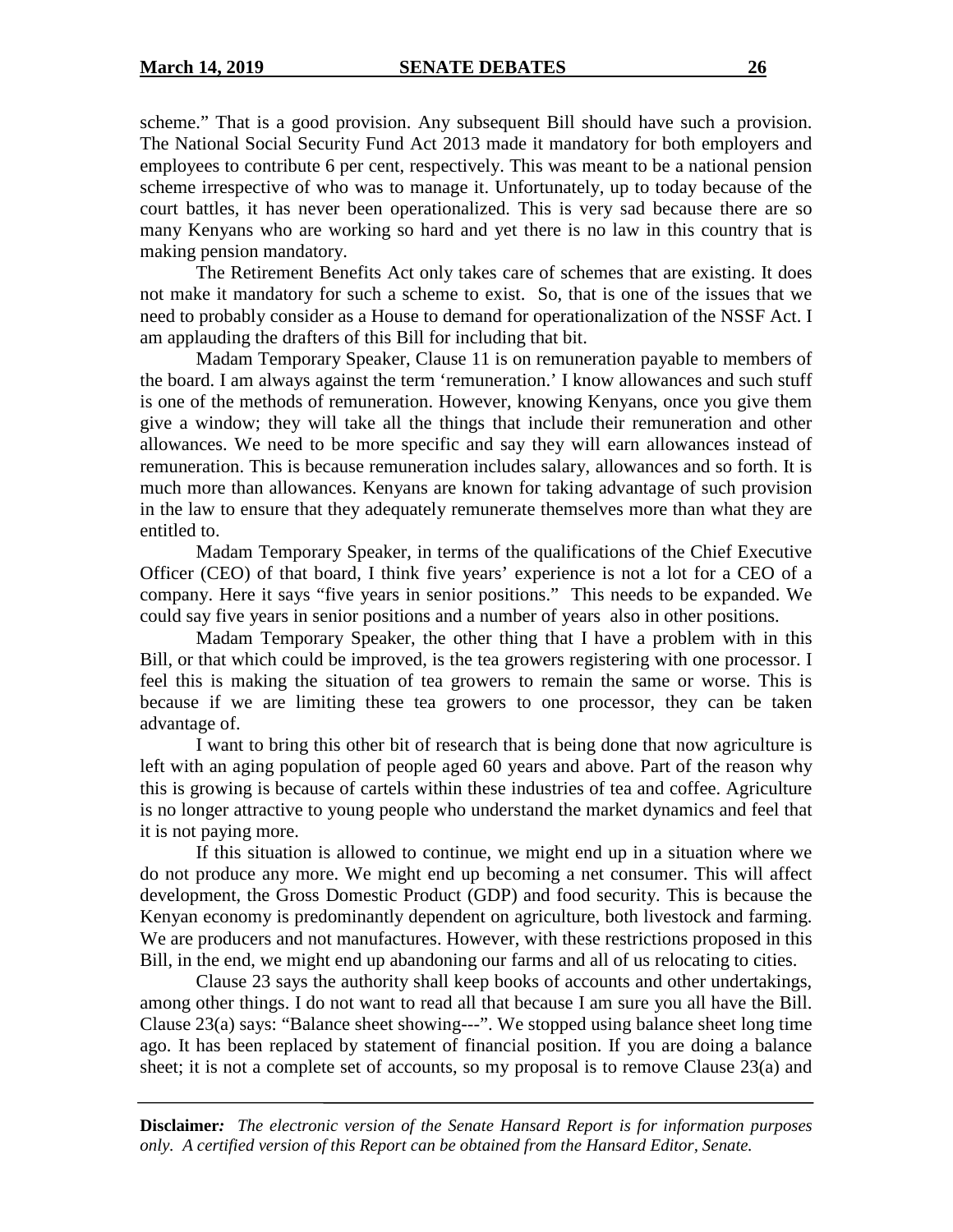leave it Clause 23(b) and say all books of accounts and statements. That way, it becomes comprehensive.

Otherwise, if we want to be more specific, then we say statement of financial position, statement of financial performance, which used to be called profit and loss account, and statement of financial cash flow. Those are mandatory things needed for any accounting to be produced whether in the private or the public sector. We either remove specificity and replace it with general books of accounts and leave it at that, or write according to the accounting standards and the requirements of book keeping.

Madam Temporary Speaker, there are two clauses that had the same things. We do not need Clause 4 because Clause 3 will suffice since it is talking about the same thing.

The other thing I would like to talk about is Clause 24(2) which states that:-

"The Authority shall, if the Cabinet Secretary so requires, publish the report, balance sheet and statements submitted to him under subsection (1) in such a manner as the Cabinet Secretary may specify."

We should not restrict people to the wishes of the Cabinet Secretary. We are in a society where our Constitution demands transparency. So, we should make it mandatory for the Authority to put its reports on its website. It is even better that way because anybody with an interest can access them, which is being more transparent.

In terms of submitting reports within 14 days, as a Member of the Committee on Finance and Budget, I can tell you that, that short time is creating problems for many institutions. I recommend that it should be 21 days to allow the Cabinet Secretary to give feedback bearing in mind that there could be back and forth on a matter.

I want to talk about Clause 28 on penalties. This needs to be reviewed because I feel it is being a bit lenient to the people who will be working for the Authority. These are public offices and the penal code on theft and other vices should apply. Good governance should be encouraged. This is like laissez-faire which means that they can do anything that they wish.

In terms of marketing, like I talked about the consumers, the marketing and other stuff need to be handled properly. The farmers are the ones who know where the shoe pinches. So, farmers and consumers as well should be consulted extensively so that at the end of the day, what makes them not to be productive is not replicated in this Bill because we shall be leaving them in the same position. When you read this Bill, there are a lot of issues that inhibit them. So, a lot of improvements are required in this Bill.

I thank Sen. Cheruiyot for sponsoring this Bill which aims to take care of the people of Kericho. I did a little research and found out that Kericho is the highest producer of tea in Kenya.

The other issue I wanted to address is that as much as we think about our smallholder farmers and how we should address some of their issues, let us not forget large scale farmers because at the end of the day they provide jobs to poor people thus creating employment in the counties. They are also already established and aware of what is going on. That will improve our export of tea and the market that exists currently.

I thank you, Madam Temporary Speaker.

**Sen. (Dr.) Zani:** Madam Temporary Speaker, I congratulate you for being on that Chair as we progress with the work of the Senate. From the outset, I support this Bill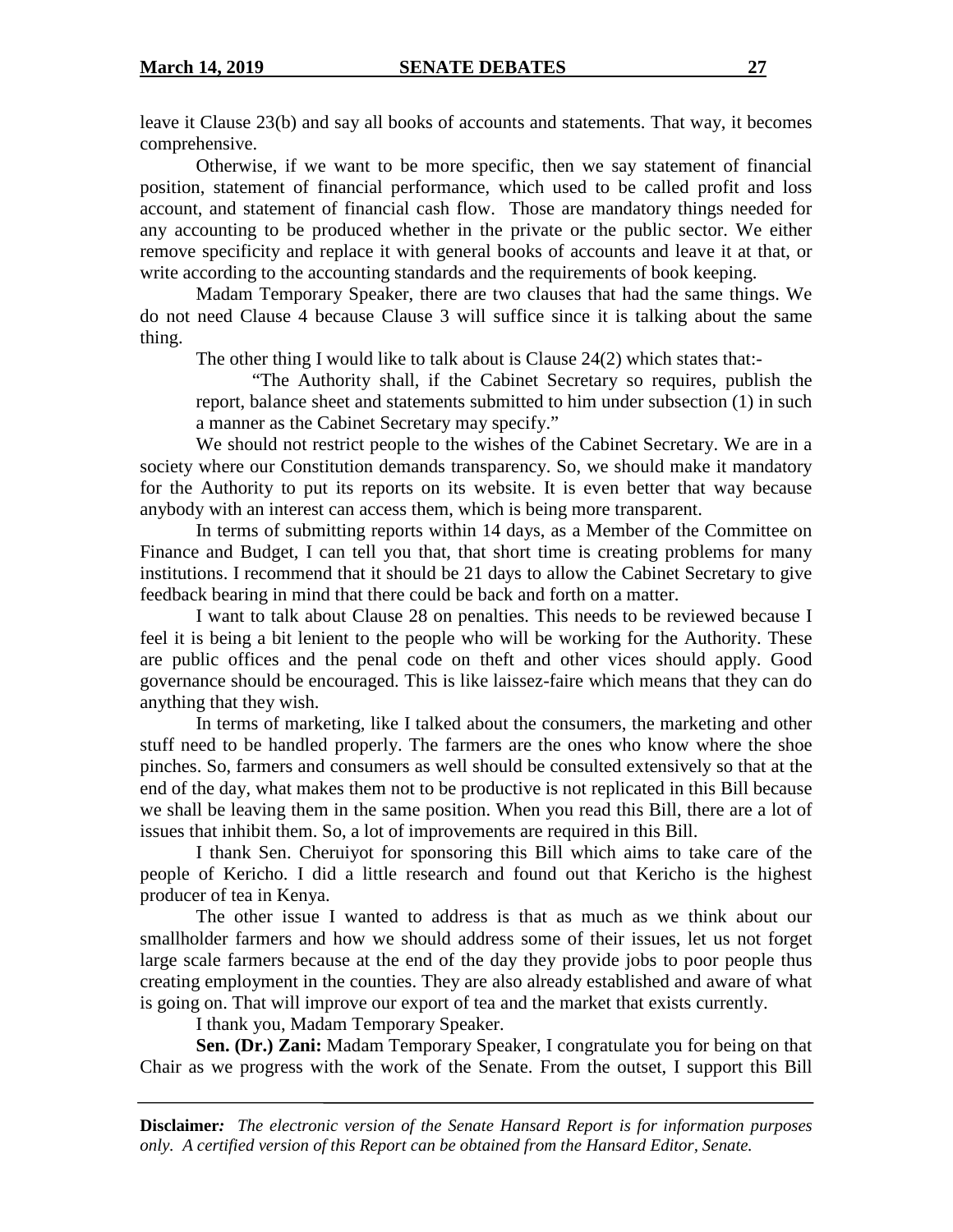because I saw the passion and enthusiasm of Sen. Cheruiyot when he was moving it. It is not only a tea sector problem but we have a bigger problem. For example, in the recent past, we have had the Maize Report. Basically, our whole agricultural sector is in some problem in one way or another.

I want to talk about the coast where I come from. In the 1970s, we had cashew nuts and cassava farming but all these have diminished. Technically, that means that something is wrong.

This Bill seeks to streamline and remove responsibilities from the Agriculture and Food Authority (AFA) to the Tea Regulatory Authority of Kenya, so that there is more focus in the tea industry and, therefore, in a sense, liberalise the tea industry to enhance quick processing of tea. As we know, tea is a big income earner in this country as is coffee.

This Bill is very simple and straightforward. It seeks to establish an Authority and a Board and provides specific responsibilities for the Authority and the Board.

Part III brings out the gist of the Bill because it is about Regulatory Provisions. For example, in Clause 17(1), it will be required that every tea grower registers with a processor so that people align themselves. They will be required to give the name, location, parcel number, acreage, variety and all the necessary information so that once the tea is ready for harvesting, there will already be somebody in mind to process it.

This Bill seeks to give the Authority some responsibilities and that is something key. It shall be known as the Tea Regulatory Authority of Kenya. The relevant Clauses give the specific aspects that the Authority shall be responsible for. Of course there shall be a Board but the Authority is clearly articulated. The functions of the Authority are in Clause 5 which states as follows:-

"(1) The Authority shall perform the following functions—

(a) regulate, develop and promote the tea industry;

(b) co-ordinate the activities of individuals and organizations within the tea industry; and

(c) facilitate equitable access to the benefits and resources of the tea industry by all interested parties.

(2) Without prejudice to the generality of subsection (1), the Authority shall—

> (a) in consultation with the Cabinet Secretary, initiate the formulation of policies and make rules to regulate the tea industry;

(b) register and regulate the operations of tea growers and processors;

(c) licence tea dealers and processors;

(d) licence managing factories and their agents;

(e) licence tea brokers;

(f) provide advisory services on tea production and quality enhancement;

(g) collect and analyze statistics related to, and maintain a database for the tea industry;

(h) co-ordinate the prioritization of research and utilization of available funds; and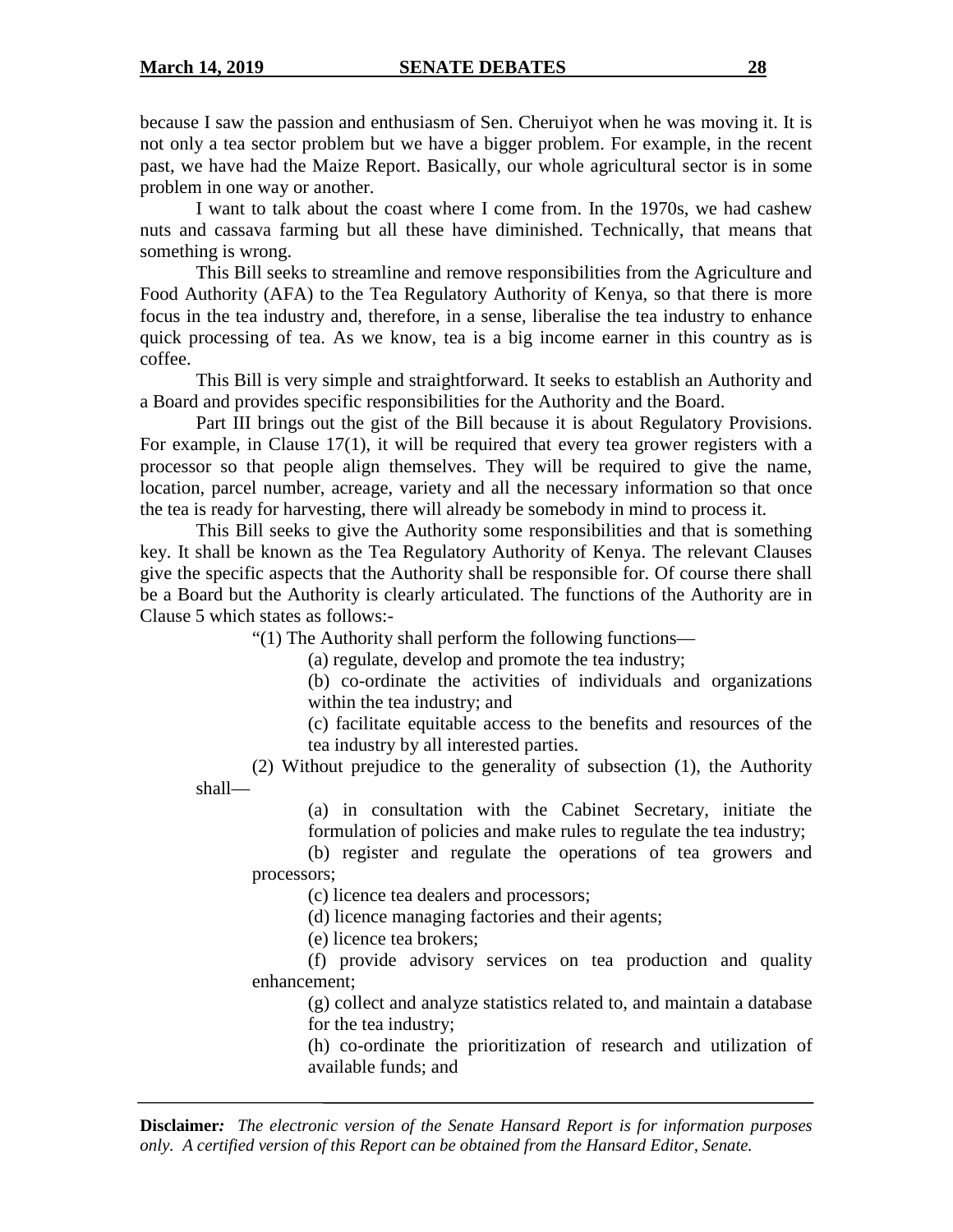(i) arbitrate in any dispute related to the tea industry referred to it under Section 26."

 My question is; where will the funds that will go to the Authority come from? Without answering this question clearly, then we will have an authority with a lot of responsibilities. However, it might not carry out some of the functions because we shall have the Authority, the Board and the general standards of operations.

 I do not know to what extend we have resolved the issues that we have always had because according to me, this is automatically a candidate for a money Bill because it will require allocation of money to the Authority for it to carry out its functions.

Part IV of the Bill is about Financial Provisions. Clause 21 states that:-

"The funds and assets of the Authority shall comprise of—

(a) such monies or assets as may accrue to or vest in the Authority in the course of the exercise of its powers or the performance of it functions under this Act;

(b) such monies as may be payable to the Authority pursuant to this Act or any other written law;

(c) such gifts as may be donated to the Authority; and

(d) monies from any other source granted, donated or lent to the Authority."

Given anything else, I would say this is a standard Bill that can be used for all the other sectors. It can be a copy Bill but the most critical thing is the cash that will be required.

As the Senate, we must lobby as much as we can for money to be put into such institutions, which will unlock potential within various counties.

Earlier on, we spoke about own-source revenue, which is an issue in the counties. Many counties would like to have their own resources in terms of what they can do within particular counties, which is very important but the issue is how to unlock that. I know that many Bills try to put some authority within the county level such that we deal with funds that have already been devolved from the national resource kitty into the county kitty. That helps to make some things to move. Therefore, it is interesting and important to note that from the onset.

Madam Temporary Speaker, in the second phase of the relation between the national Assembly and the Senate, we might also have moved from where we were the last time. I hope we have because it is important.

The people of Kericho and the tea farmers need this Bill as we need many other Bills that are very critical in the agricultural sector on which a large number, almost 80 per cent of the people in Kenya, rely on.

With those remarks, I support.

**Sen. (Dr.) Milgo:** Thank you, Madam Temporary Speaker. I wish to add my voice to this Bill. First of all, I wish to thank the Senator for Kericho, Sen. Aaron Cheruiyot for thinking about the tea farmers.

Madam Temporary Speaker, I support this Bill because for the first time, it will separate the issues of tea from the general agricultural products. It is a fact that tea is the largest contributor to the Gross Domestic Product (GDP) of this country to the tune of 4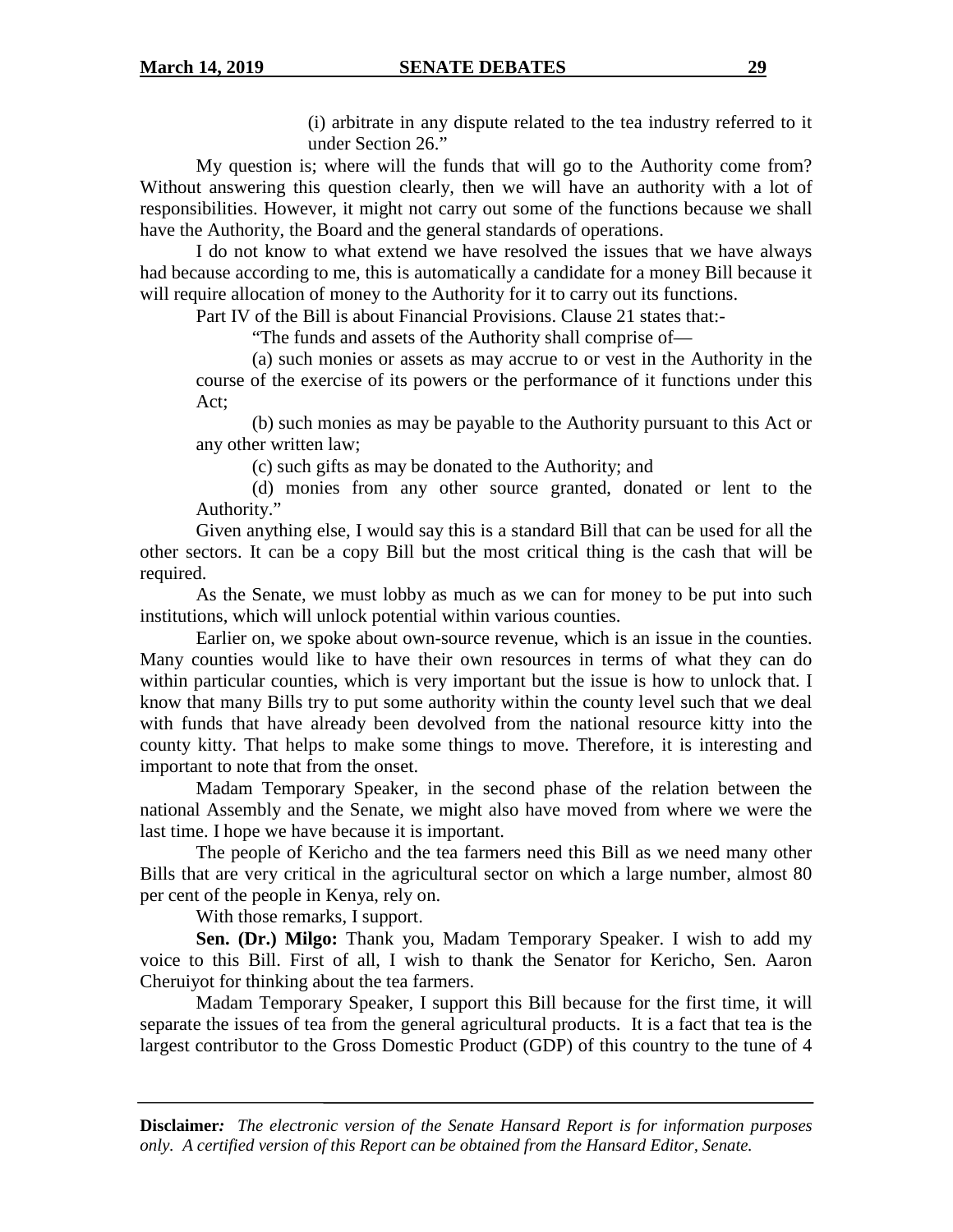per cent. In any case, the tea industry brings on board over 700,000 farmers and it employs over 5 million youth and other cadres of employees.

My only point of contention is particularly on part II of the Bill that talks about the establishment of a Tea Regulatory Authority. I wish to say, on the onset, that, I am a large scale tea grower. However, we have had a lot of problems with Kenya Tea Development Agency **(**KTDA). Therefore, I wish to see, like one of my colleagues has pointed out, the separation between KTDA and the Tea Regulatory Authority. I have seen how KTDA has failed and how the Tea Regulatory Authority will cure the failures. This is because if we simply bring on board another regulatory authority, I am not sure whether it will continue with the same vice that has affected farmers.

Madam Temporary Speaker, the proposed Tea Regulatory Authority has already been given so many roles. For example, it has to control licensing, advisory research services, coordinating market research and issues of arbitration in the tea industry. As I said, what has been affecting the tea farmers is the issue of prices. I wish that this Bill could have identified a proposal for a marketing strategy or framework for marketing. This is because farmers have suffered when it comes to either the issue of quality as well as marketing their products. For example, recently, when the Middle East got out of our market, the tea prices dropped seriously. As I speak, the tea prices are still very low. Therefore, we need a lot of pragmatic changes to ensure that we bring this on board.

I wish the Mover of the Bill would clearly display the body that will market the tea away from the proposed Tea Regulatory Board. This is because KTDA has been affected because it has had to carry out production, sale, marketing as well as oversighting itself. If in this case we have another body, it will show us, who, when and where.

In any case, our tea is mostly used as a raw material in other countries. Therefore, such a body would look into the issues of value addition, quality of tea so that it can attract better prices and to what extent we will look at the issues of production because much of the money from tea goes into production in the tea factories.

Otherwise, this Bill is long overdue more particularly because for the first time, we will have a Bill that will speak to the issues of tea. This is because about 26 per cent of exports funds that Kenya receives come from tea alone. Therefore, this particular Bill will go a long to ensure that we care for the crop that will enhance our economy.

Madam Temporary Speaker, I wish to speak to the issue of the proposal of a headquarters for the Authority. I support it because Kericho and its environs is the real home of tea.

I am in agreement with the issue of board management in Clause 6 apart from Clause  $6(1)(c)$  which states:-

"Seven persons nominated by the Council of Governors (CoGs), representing the top seven tea growing counties as per the records held at the Kenya bureau of Statistics as at the date of nomination"

Madam Temporary Speaker, I have not seen where the farmer will have an input. I am sure that the Senator for Kericho will agree with me that for a long time, the only people that the farmers have summoned and asked questions are the directors because they have a part in electing them.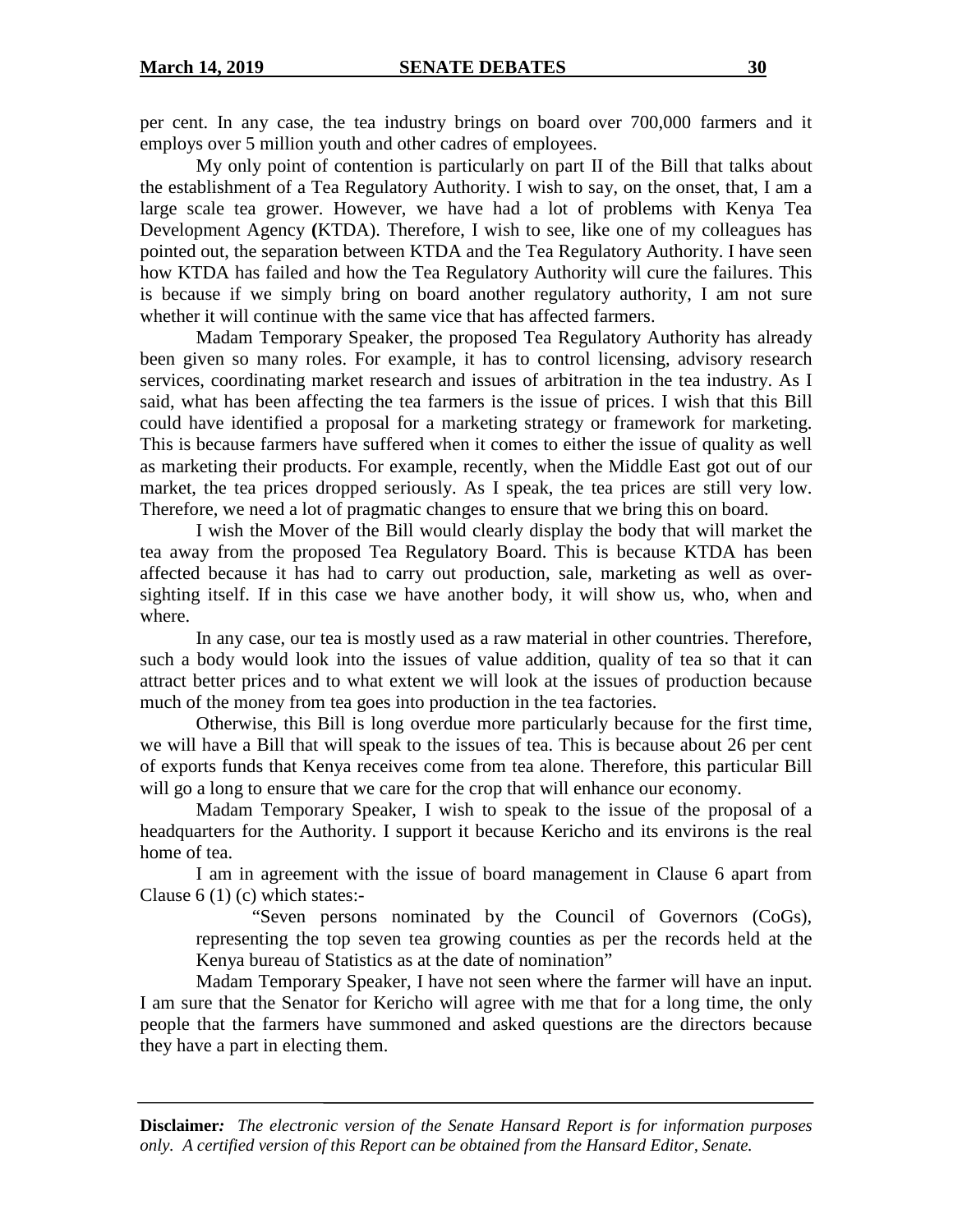This is a large group of board members that are to be nominated by CoGs and they could be corrupt. Therefore, farmers will not have any say and they might continue with the vice that we have seen.

Madam Temporary Speaker, for the Chief Executive Officer (CEO), experience of five years particularly in management is okay with me. This is because I have seen factories which have qualified CEOs that have skills in management do really well.

 Part III of the Bill has provisions where farmers are supposed to register with a processor. The reason why farmers have been having a problem is because there has been monopoly for a long time. Issues of monopoly have affected prices and farmers have had to be at the mercy of the buyers. This is because there was no flexibility in terms of supplying the tea produce. In this particular case, something should be looked into when it comes to registering farmers so that a farmer can be allowed to supply their produce to more than one processor so that they will not be bound by one processor.

As I said, issues of monopoly have affected prices and supply. As I speak, there is an over-supply of tea. Farmers have been assisted by private tea processors. When they came on board, KTDA was forced to add the amount of money that is paid monthly for the tea. However, for a long time, the prices were stuck at one level.

Madam Temporary Speaker, this Bill is long overdue. Once again, I thank the Senator for Kericho County and the first Ad Hoc Committee that started to speak into these issues. However, there are still many other issues that farmers were able to contribute to. The major thing was that farmers or their representatives have never been on the decision-making table. That is why they have had to suffer a lot.

Madam Temporary Speaker, with those few remarks, I support this Bill with amendments.

**The Temporary Speaker** (Sen. Halake): Proceed, Sen. (Eng.) Mahamud.

**Sen. (Eng.) Mahamud:** Thank you very much, Madam Temporary Speaker. Let me also contribute to The Tea Bill, 2018.

 I thank the Senator for Kericho for bringing this Bill so as to bring some sanity in the tea industry. Tea is very indigenous to our economy. Many people in the world think it is true - that Kenya has the best tea, competing only with India and Sri Lanka. However, hardly do we see Kenyan tea on the shelves in international supermarkets.

 I used to work in the embassies and in those days, it was difficult even to market Kenyan tea because we do not see it being marketed and value addition done in the country. I hope that among the functions of this Tea Regulatory Authority of Kenya is also to encourage our farmers to value-add, so that instead of just auctioning tea as a raw material at the auction in Mombasa, there is some value-addition done. We need to diversify so that our tea finds itself in the international market as a product of Kenya.

 Madam Temporary Speaker, today tea which leaves our port in Mombasa, is mixed with others and by the time it is packed in tea bags under the Lipton brand, we are told that Kenyan tea is one of the teas that made it.

 I do not know the role of Kenya Tea Development Agency (KTDA) because it is an association of farmers. However, they have apparently been doing all the work of promoting, marketing and reproducing. They are the only people you see outside the country trying to market Kenyan tea. The Bill is silent about their role. Maybe they are just part of the farmers. However, I am surprised that after all these years of our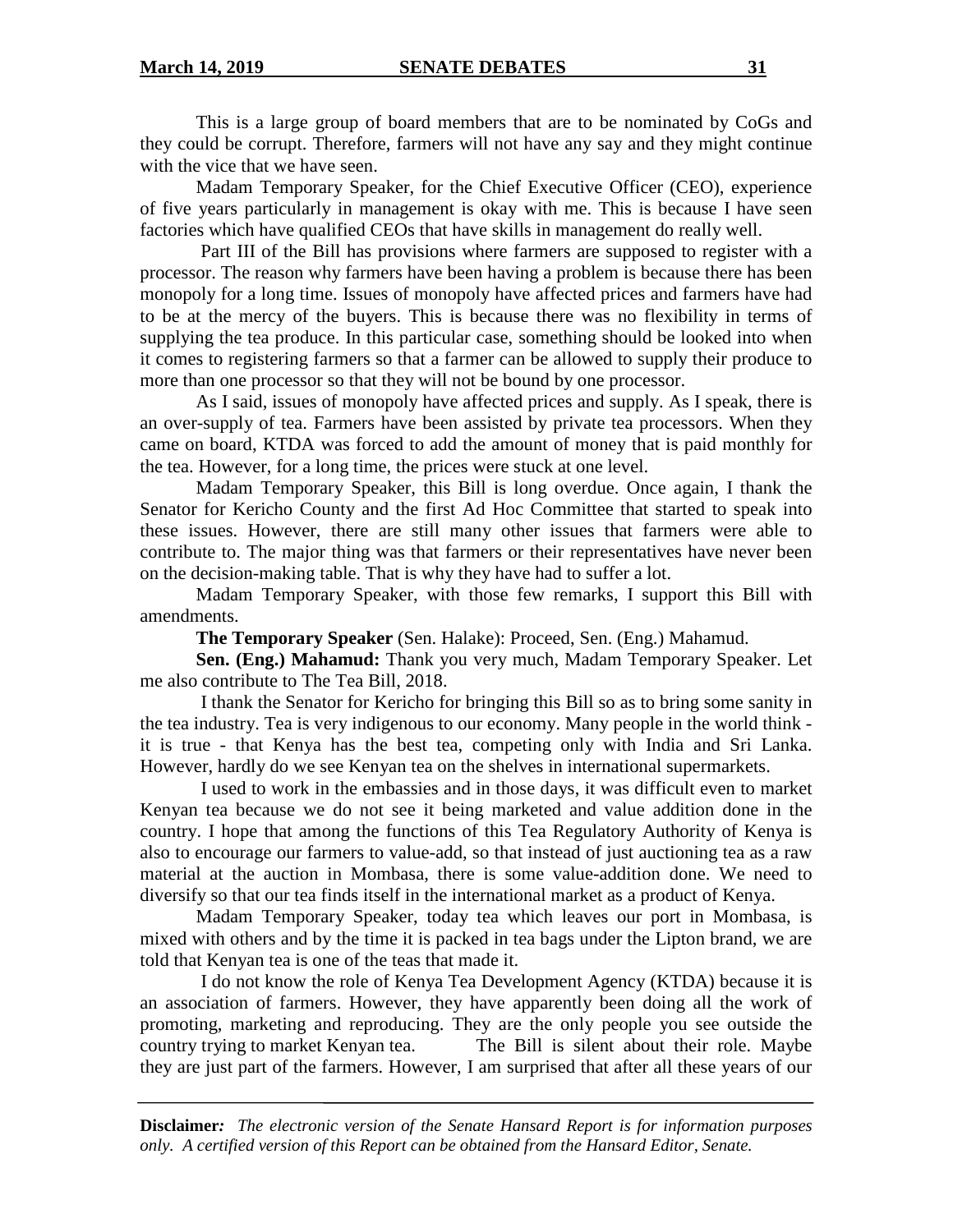Independence, we have not been able to put a regulatory authority in place to regulate the processing of our tea in Kenya. It is only the Agriculture and Food Authority (AFA), which puts many things together.

 Madam Temporary Speaker, I see that the Bill proposes a tea Regulatory Authority. In fact, it is the only Authority. There is also the Board of that Authority and their functions. In fact, there is nothing on what happens now and how to transition from where we are into this Tea Regulatory Authority of Kenya. It is very important and maybe going forward, we need to add that.

 I still believe that we can help and change the way we manage our tea. Kenya is known for growing good tea, which is managed by many multinationals. At one time, we had a lot of problems with our brothers in Egypt and they were stopping tea into that country because of the Common Market for Eastern and Southern Africa (COMESA). We did not even know who the Kenyan tea farmers were. There were many big names such as James Finley Tea. Sometimes one can hardly see any Kenyan name. I do not know what can be done so that indigenous people are also in the tea production, sales and marketing in this country.

 The Tea Regulatory Authority of Kenya, as mentioned in the Bill shall perform the following functions:

"(a)Regulate, develop and promote the tea industry.

(b)Co-ordinate the activities of individuals and organisations within the tea industry."

 Hopefully, there will be no people who will monopolise and kick around the small farmers. Everybody should have an equal chance when it comes to tea production and marketing.

 More than anything else, I wish to see that big factories are set in Kenya to valueadd, so that Kenyan tea is branded and exported, instead of having tea in big containers at Mombasa tea auction, and later, when they go out of the country, it stops being Kenyan tea but a mixture of many teas.

 Madam Temporary Speaker, attempts have been made by a few individuals to market the Kenya Tea Packers (KETEPA) and Kericho Gold. I think they are finding themselves in the market in small numbers. However, we would like this to be in large numbers because a lot of tracts of lands in Kenya are under tea cultivation. What we are seeing outside the country must be commensurate with the size of the plantations and activities that we are undertaking. Being a cash crop, we do not want the multinationals to export tea only as raw material and make money out of it, without passing the benefits to the rest of Kenyans.

 Madam Temporary Speaker, the headquarters of this Tea Regulatory Authority of Kenya is not supposed to be in Kericho. Kericho produces tea, but other parts of the country also do. Therefore, I would have wished the headquarters to be in Nairobi. Yes, the farmers are many in Kericho, but we should not make it a localised institution. The headquarters should be in Nairobi, just as with many other authorities. The functions of this Authority are international and include marketing and auctioning in Mombasa for export. Therefore, I think Nairobi would be a better hub than Kericho.

 As to the Board, I wish it be expanded to not only include people who grow tea, but also other Kenyans. There must be other Kenyans who are well qualified and can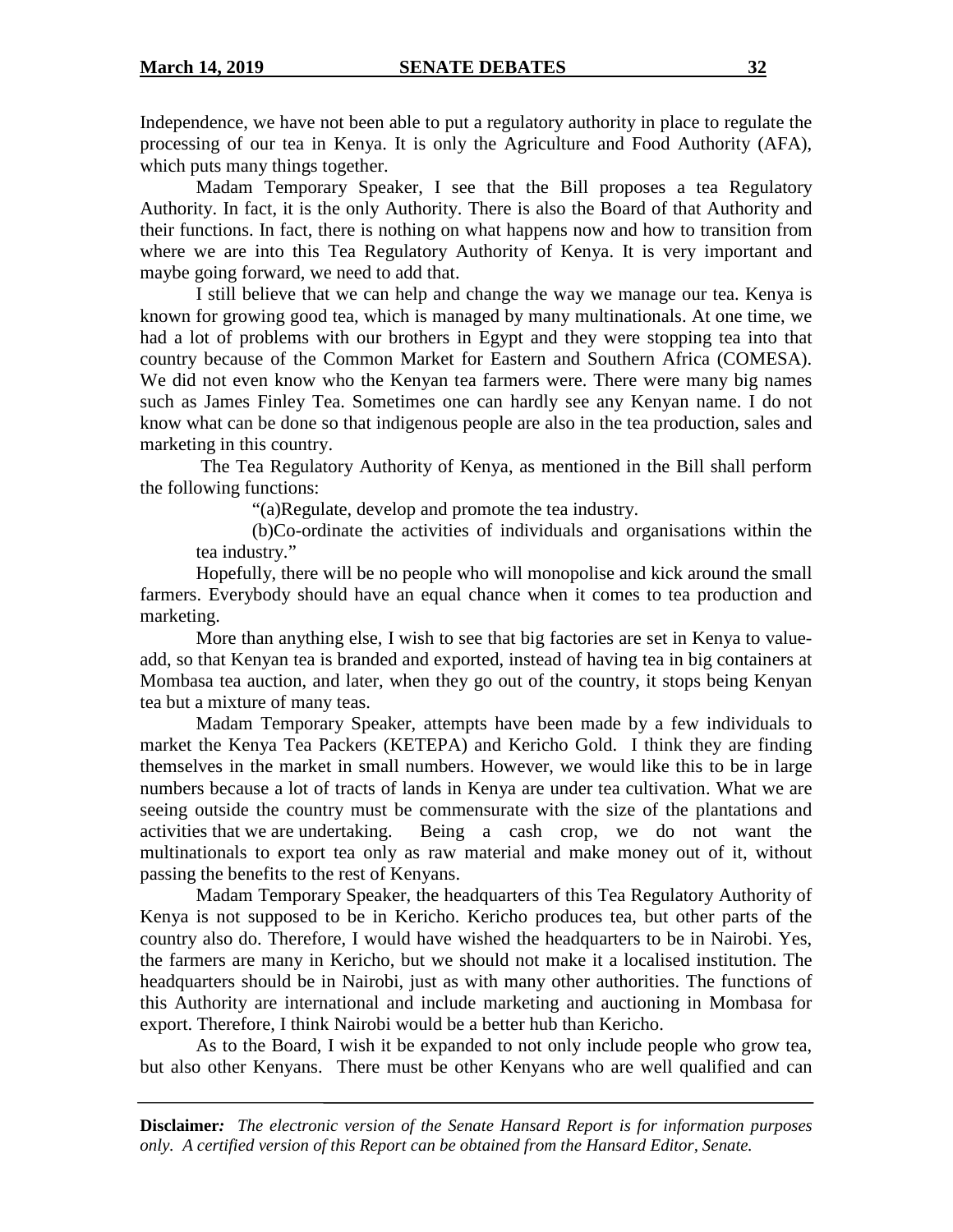help us to market this. It is okay when we put the Principal Secretary for the time being responsible for agriculture, seven persons nominated by the Council of Governors (CoG) and one person nominated by the association representing the largest number of tea growers in the country that is maybe KTDA or the rest. We could add two other Kenyans. Let us blend it so that even those who do not grow tea can help tea grower to effectively manage the industry and help them, so that it becomes a Kenyan issue.

Madam Temporary Speaker, with those many remarks, I wish to support.

**The Temporary Speaker** (Sen. Halake): Proceed, Sen. (Dr.) Langat.

**Sen. (Dr.) Langat:** Thank you very much, Madam Temporary Speaker, for giving me this opportunity to add my voice on this Bill. Three quarters of Bomet County, where I come from, consists of tea growers. It is the main cash crop that people rely on. I was in this Committee when we went round looking for the issues that are facing tea farmers. We realised that tea farmers in this country have got a lot of issues.

 The KTDA which is now managing the tea industry is facing a lot of challenges, ranging from even the mistrust by the farmers themselves. It also has got issues to do with marketing and regulating this industry.

 This Bill has come at the right time to save the farmers from several issues that they are currently facing. I support it fully. I also support the idea that the headquarters be in Kericho because it produces almost three quarters of the tea in the industry. Therefore, I think it is very much in order to have the headquarters there.

 Madam Temporary Speaker, I want to add my voice on the same Clause 5(2)(a), that:

> "Without prejudice to the generality of sub-section (1), the Authority shall –

> (a) in consultation with the Cabinet Secretary, initiate the formulation of policies and make rules to regulate the tea industry."

Tea, being in agriculture and largely a devolved function, I would have wished that it be in consultation with the Cabinet Secretary (CS) and governors in the tea growing areas be involved.

 Clause 6 (c) talks about seven persons nominated by the Council of Governors (CoG). This might be political, unless with the consultation of the Senators from the tea growing areas. So, governors may end up nominating their political cronies. I think it is also wise to consult the Senators from the tea growing areas when nominating these people.

 Otherwise, I support the areas to do with tea marketing because one of the greatest challenges that the tea sector has been facing has to do with the cartels. It is so ridiculous that when it comes to the tea industry, especially marketing, imagine it is not the farmers who determine the price but the cartels and the buyers. Imagine after doing all that, you have to take your product to the market and somebody else has to determine at how much they are supposed to purchase. However, this Authority gives a lot of powers to the farmers. The farmers have a lot of say when it comes to when their tea will be sold and also at how much.

 I support this Bill and wish it the best in all the processes so that it may come to life as soon as possible for the sake of the tea industry in this country.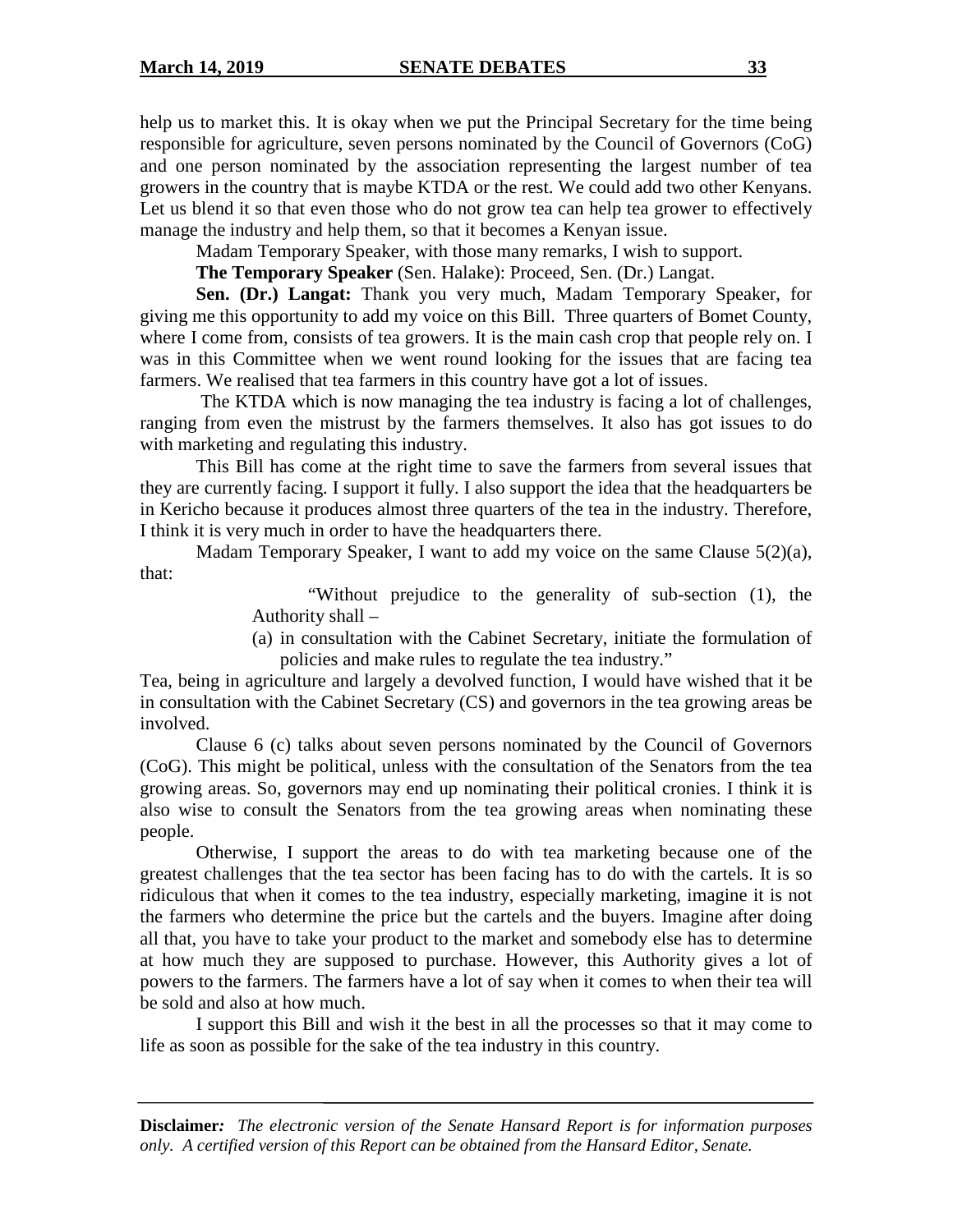**Sen. (Dr.) Musuruve**: Madam Temporary Speaker, I would like to thank you for giving me the opportunity to support this Bill.

 I commend the Mover of this Bill. It has come at the right time. Given the fact that agriculture plays an important role in this country and almost three-quarters of our constituents back home are farmers, it is important that we see how farmers can be encouraged and supported.

 Let me remind and talk about the Maputo Declaration, which says that at least 10 per cent of a Government's national revenue should go to agriculture. The Declaration came that way because agriculture plays an important role to the Gross Domestic Product (GDP) of any country and even in the lives of people. You will find that quite a number of people practice agriculture, and in the process, they are able to educate their children. They are also employers contributing to the growth of the economy of this country.

 Madam Temporary Speaker, tea is an important cash crop and it generates revenue for the farmers. There are quite a number of people who plant tea as a cash crop and they need to be encouraged. We should not discourage them. We can encourage them by coming up with appropriate policies that are friendly to the farmer and will make them see that they have value for their work because they play an important role.

 There are some tea farmers who have been discouraged from farming. It is simply because they put in a lot of investment to ensure that they pay labourers to tender the crop and harvest it. When tea leaves are delivered to the factory, brokers emerge from nowhere and make sure that the amount of tea leaves that goes to the factory is underrated. I know of tea farmers who have decided not to continue with tea farming, and this is a very serious issue. As the Senate, we have to ensure that we encourage farmers because they play a big role in this country.

 I want to believe that the Tea Regularity Authority of Kenya (TRAK) will add a lot of value in terms of managing tea production and also payment of tea farmers so that farmers are not discouraged. Even the fact that the farmers will register with a processor, I feel that is a plus because it means the farmers will not be dealing with brokers but processors themselves. When they do so, I imagine that there will be a contract that speaks to the farmer and deals with the processor. When there is a contract, the farmer knows that when he delivers the tea leaves, he will definitely have value for it and he will be paid. If the farmer has that kind of contract, then it should not be flouted. If the contract is followed and the farmer is paid, then the farmer will be encouraged to continue with tea farming.

 Mr. Temporary Speaker, Sir, there is need to ensure that there is a market for tea. If you invest a lot of money, time and everything on farming and eventually, you do not have a market for your product, that is an insult to the energy that you have put in the work and the money or loan that you have taken to ensure that you have a product. If you have invested a lot of money, time and energy to have raw products that will help the citizens of this country, there should be value for it. There should be some form of incentive. The incentive would be that farmers will be paid when they deliver their goods and would be encouraged. There is need to have a mechanism in place which will ensure that there is law and regulation in the tea industry.

 By the way, I am a real Maragoli; before I go to sleep, I have to take tea. When I come here, I have to take tea. People say that tea is for Maragolis but tea is now for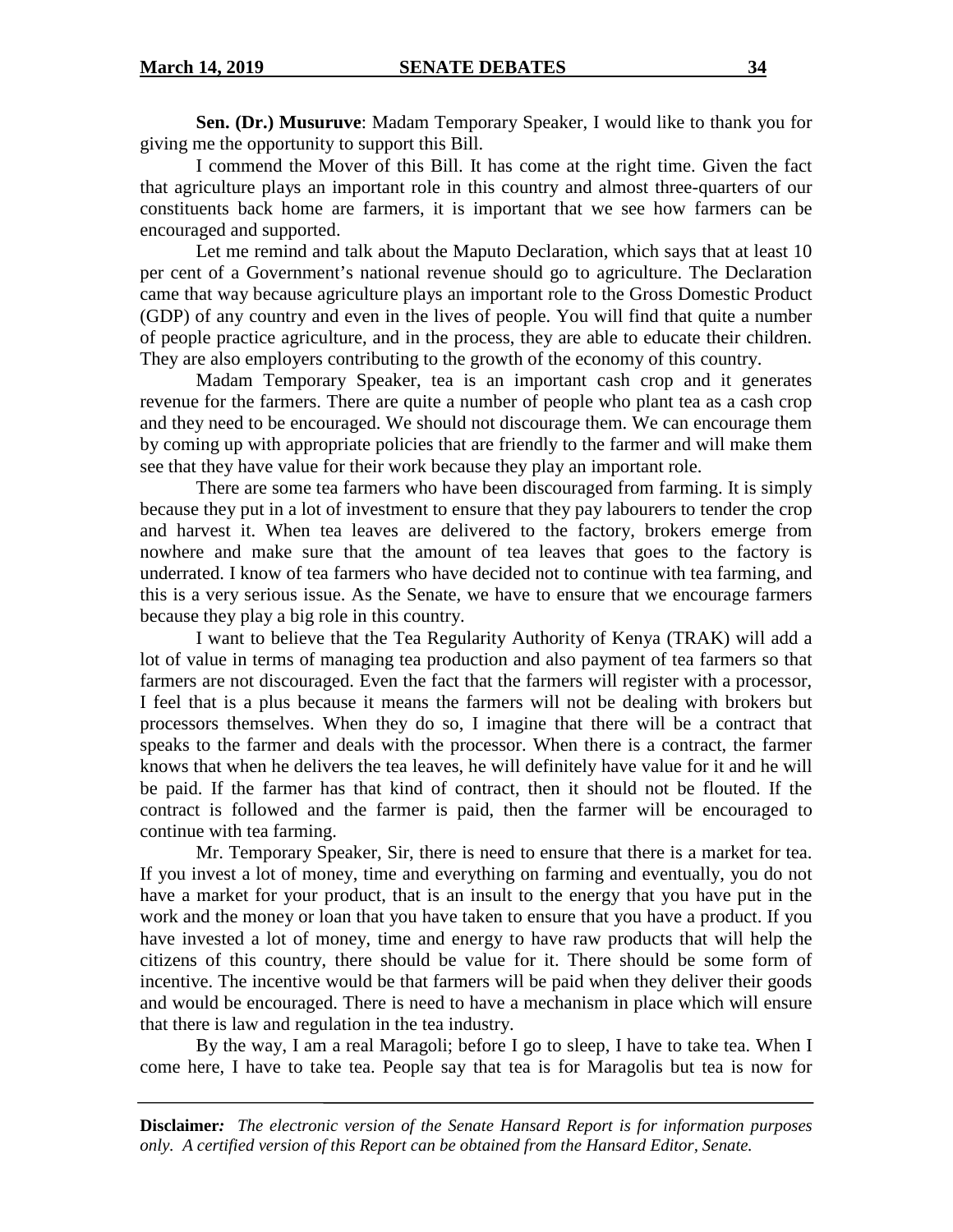everyone. When we go to any committees, they serve us with the African tea. You find people leaving coffee and caffeine for tea. People should not say that tea is for Maragolis alone. I am proud to be a Maragoli, and I take tea in the morning, at 10.00 a.m. and even at lunch time when the sun is so hot, I will not mind taking tea. Before I go to sleep, I have to take tea. If I do not, I will wake up in the middle of the night to prepare tea because it has that therapeutic effect, it refreshes the soul and the mind and it has some form of relaxation. Once you take tea, you just relax. When you are stressed and then take tea, you just relax. This is an industry that we must encourage. We must see how exactly we can ensure that the industry is vibrant.

Madam Temporary Speaker, when you go to Kericho County, you will always find a bed of greenness which is so reassuring and beautiful. That greenness is all tea. You can imagine more than three-quarters of Kericho County is just tea. As you pass there, you just relax your mind. Tea farmers are in Kericho County and they need to be supported.

Even when we need this tea industry to come out strongly, we have to take that service to the people. In my view, I think it will be a good thing even for the main plant to be in Kericho County where people are obsessed with growing tea. When the plant is there, they should also remember to take it to Kakamega and Vihiga counties because the Maragolis are very good.

I wish Sen. Khaniri was here, because he would have supported me; Maragolis love tea and they plant it. Therefore, even if there is a plant in Kericho, there is need for a branch of the plant to go to Vihiga and other tea growing areas.

Madam Temporary Speaker, we are living at a time when we need to support our farmers. Our business as a Senate is to support devolution. If we cannot support our farmers, we cannot say that we are at the centre stage of devolution. We can only be at the centre stage of devolution if we are supporting our farmers and what exactly is happening on the ground, because that is core business as a Senate.

I support this Bill, believing and hoping that it will see the light of day. Even when it goes to the First, Second and Third Reading, let people give their valuable input. Let them come in and propose amendments that are going to enrich this Bill. It needs to be enriched so that it can be of good quality and that, it is going to serve the people of this country.

Thank you for the opportunity that you have given me to contribute to this valuable Bill. I beg to support.

**The Senate Majority Leader** (Sen. Murkomen): Thank you, Madam Temporary Speaker, for the opportunity to make my contributions on this important Bill. First of all, let me congratulate Sen. Cheruiyot, who is the Senator for Kericho, for coming up with this important amendment.

It is in line with our responsibilities here, as legislators, that our interventions on matters that affect our citizens are either through legislation, representation or when we are doing our oversight work. This Bill is well thought out. I have had my quarrels with the Agriculture and Food Authority (AFA), as it is. This is because even if it was well intended to save resources that are being expended in various parastatals – which are in the tea, coffee, maize and coconut sectors, among others – the overhead costs of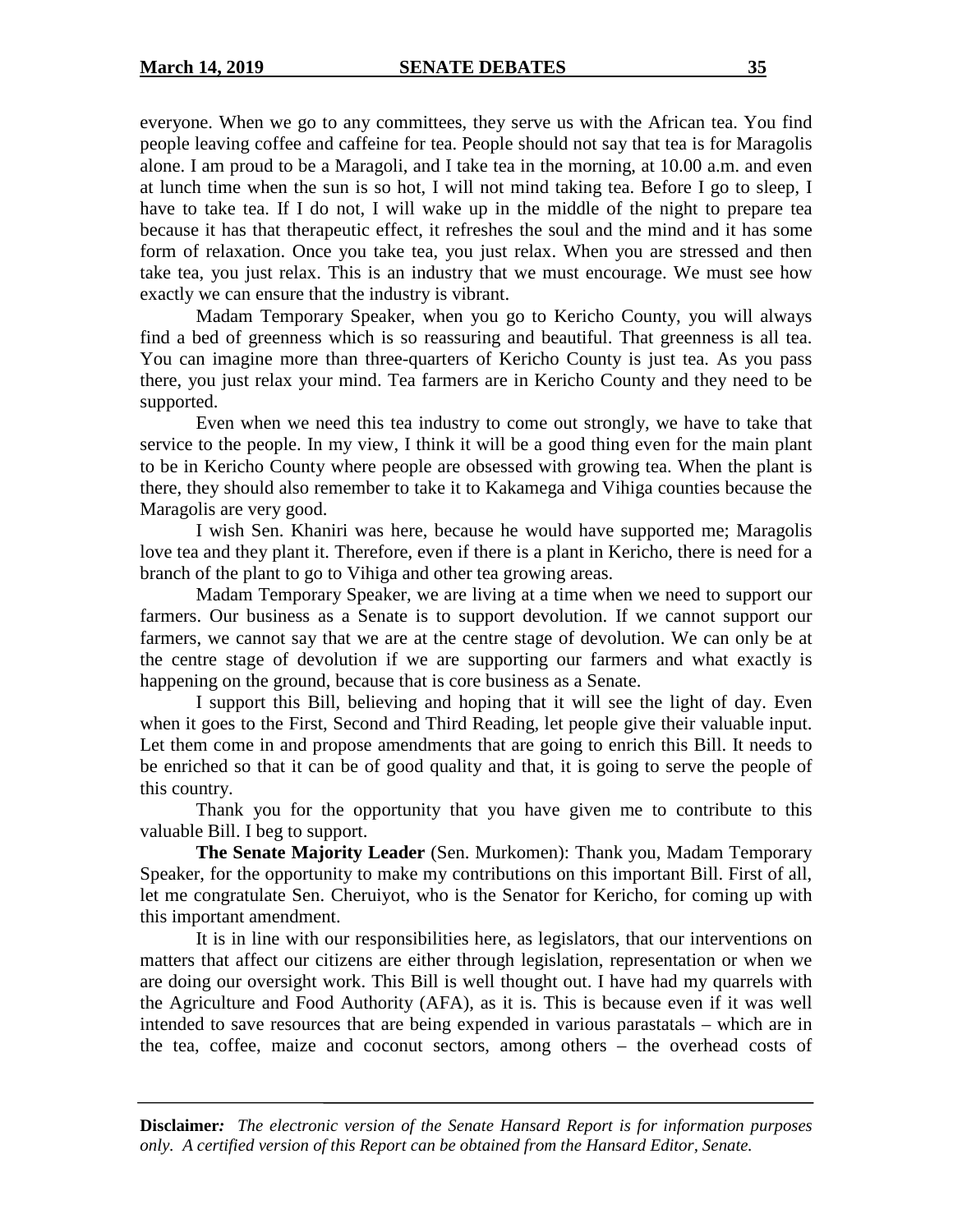regulation are nothing compared to the benefits that come with having institutions or entities dealing with specialized crops focusing on those crops.

Madam Temporary Speaker, I think it was a mistake, before the advent of devolution, for us to amalgamate and do away with the various entities, and replace with a huge Board which, in reality, is a representation of the Ministry of Agriculture and Irrigation. I am told that the reason why AFA is not working is because it is competing with the Ministry itself. The AFA has been amalgamated to carry everything that the Ministry has to do and, as such, a strong AFA is considered to be a strong Ministry. Therefore, there is a competition between the Cabinet Secretary (CS) and the institution that is called AFA.

To add to that complication is the fact that you have the Director-General of that institution as well as the directors of various sectors, including tea, who compete with each other. You will find a situation whereby the resources that are given to that one parastatal, because it is calculated to mean that it is just one parastatal compared to other parastatals, whether in energy, environment and so on, and so forth. Therefore, we have one body getting resources to manage various directorates that are naturally or initially parastatals competing for those resources.

Madam Temporary Speaker, the internal management challenges within the AFA which include, favouritism, competition, fear of succession and so on, and so forth, derail the most important issue; which is the fact that we need to make sure that agriculture continues to be our leading foreign exchange earner and employer in the country. We are discussing, as a nation, how we are struggling with employment of young people. We, therefore, need to move from merely agriculture for the sake of it, towards agribusiness. This is what Sen. Farhiya alluded to in her presentation; that we should not just think about the farmer producing tea; we must think about where the market is and who the consumer is.

This means that we need to become strategic in the manner in which we handle and manage various sectors of agriculture. The debate we had here about maize and tea should apply to coffee, coconut, pyrethrum, the livestock farming sector and different crops across the country.

Madam Temporary Speaker, I have said this here before; in this country, we like reaping where we did not sow. For instance, we do not invest in our athletes, but we want them to be the best athletes in the world. We want them to be the best in terms of marketing our country and employment of young people. We do not invest in agriculture, but we want to make the assumption that it is automatically going to be the leading foreign exchange earner and employer in the country.

Madam Temporary Speaker, I made my contribution earlier on the need to have a proper policy guiding devolution, and I emphasized it even during the Devolution Conference. We need to have one sitting, as a country, the same way we sat to discuss issues of corruption and many other issues, we must discuss about agricultural production and not just food security. I have seen that the Big Four Agenda is about food security; that is basic. We must move beyond food security. In fact, the component of food security, manufacturing and unemployment can all be sorted out using the agriculture sector. This is because in agriculture lies the question of value addition, employment,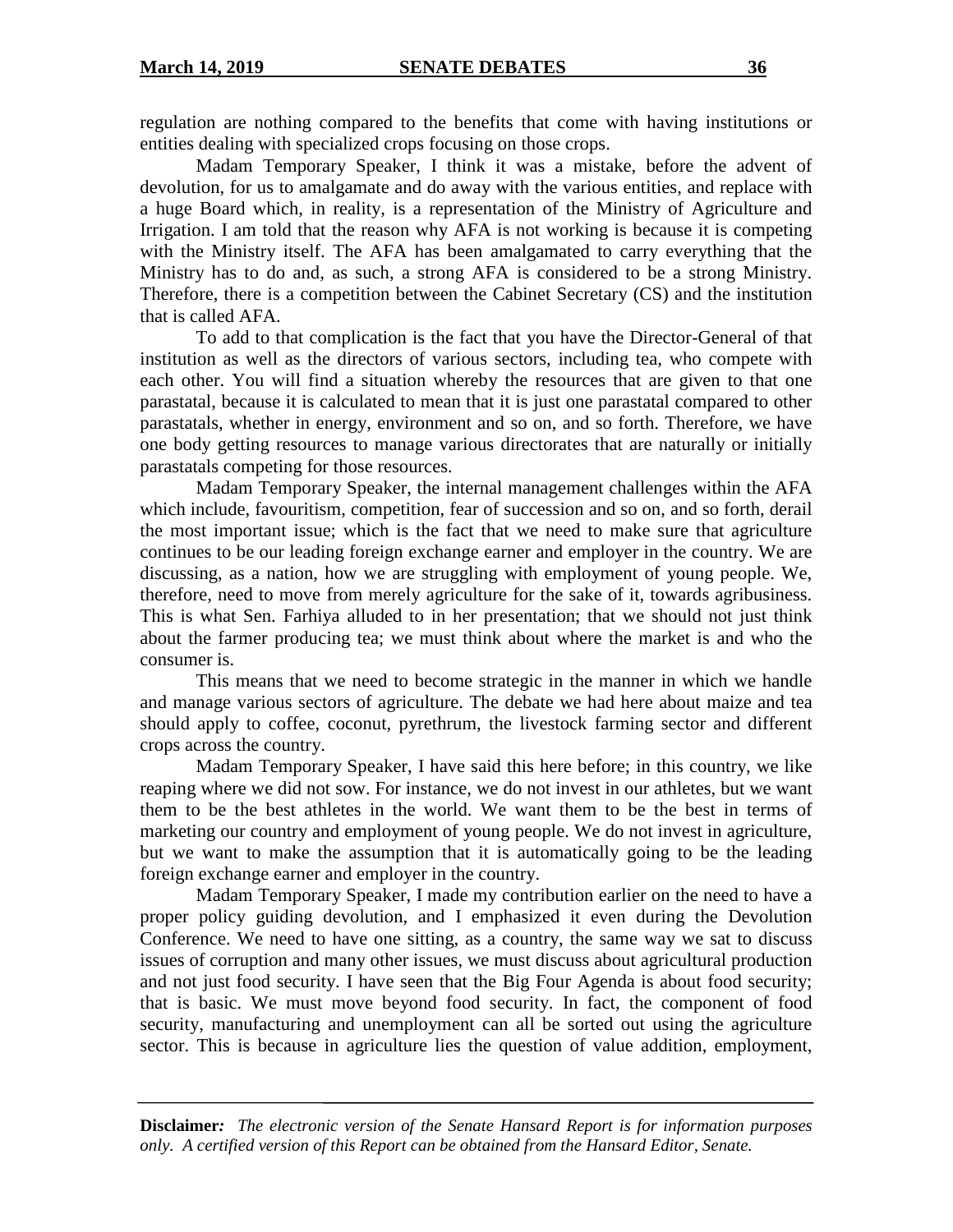food security and the ability for us to export and become the best country in terms of exports.

We must also, as a nation, identify our areas of comparative advantage. Tea still remains one of our areas of great comparative advantage. We now need to ask ourselves whether we are diversifying, even inside the tea sector. Are we introducing different varieties of tea? Are we discussing which varieties can go to Somalia? How do we target the Arab world? How can we target the European, Chinese and the American market? Do we have various actors who are committed to having sectoral focus that will make sure that the market is guaranteed?

Madam Temporary Speaker, during the Devolution Conference, I was very happy with Kirinyaga County. These are the simple ideas that we are talking about. They have found a market for their coffee in New York. It is a simple idea; they have connected a farmer to their market and then they have introduced value addition. In between it, you create jobs and manufacturing. Once you add this value, you now have a place you are exporting it to.

I have insisted on this issue, and I have said it for my county; sometimes it does not mean that all solutions to the problems that we have in the country must have an allocation of money from the national Government. When I went to Kirinyaga and saw what they were doing, it was clear in my mind that it was not about the money that we allocated to Kirinyaga County, but about wisdom and the ability for one to create ideas that are able to earn a living for our people and counties. Look, in that coffee sector, there is no money being expended by the Kirinyaga County Government. I believe that if Elgeyo Marakwet County, for example, would continue encouraging coffee farmers, because we have space for coffee farming; we have a bit of tea in a place called Kapcherop, which is a high-altitude area, where there is potential for us to have as much tea as possible from one end of the county called Metkei to the other end of the county in Kapcherop.

Madam Temporary Speaker, some of those ideas are just to encourage farmers; showing them what to do, giving them education and showing them where to buy the seeds. This is because we also do not want to create a mentality of dependency by citizens on social support by Government. We must also help them to create wealth. I believe that this Bill is well intended towards that direction.

I support the idea of having a Tea Regulatory Authority of this country. I support the objective of this tea authority, which includes promotion of the tea industry, regulating, developing, and coordinating the activities of individuals and organizations within the tea industry. It also includes facilitating equitable access to the benefits and resources of the tea industry by the interested parties so that we have an entity that you can go to. If the whole world wants to look for the best advice, we must have it here. I suggest that other than the regulation of tea, we must remove tea research from being a component of the Agriculture Food Authority (AFA). I hope Sen. Cheruiyot is listening to me. If we communicate here just about regulation, we must also have a place where it can contribute to new market products for the citizens.

 The question we must continue asking ourselves is, should research become a national Government component, or should it be a function of private sector? My argument is that Government must continue having a say in the tea sector. However,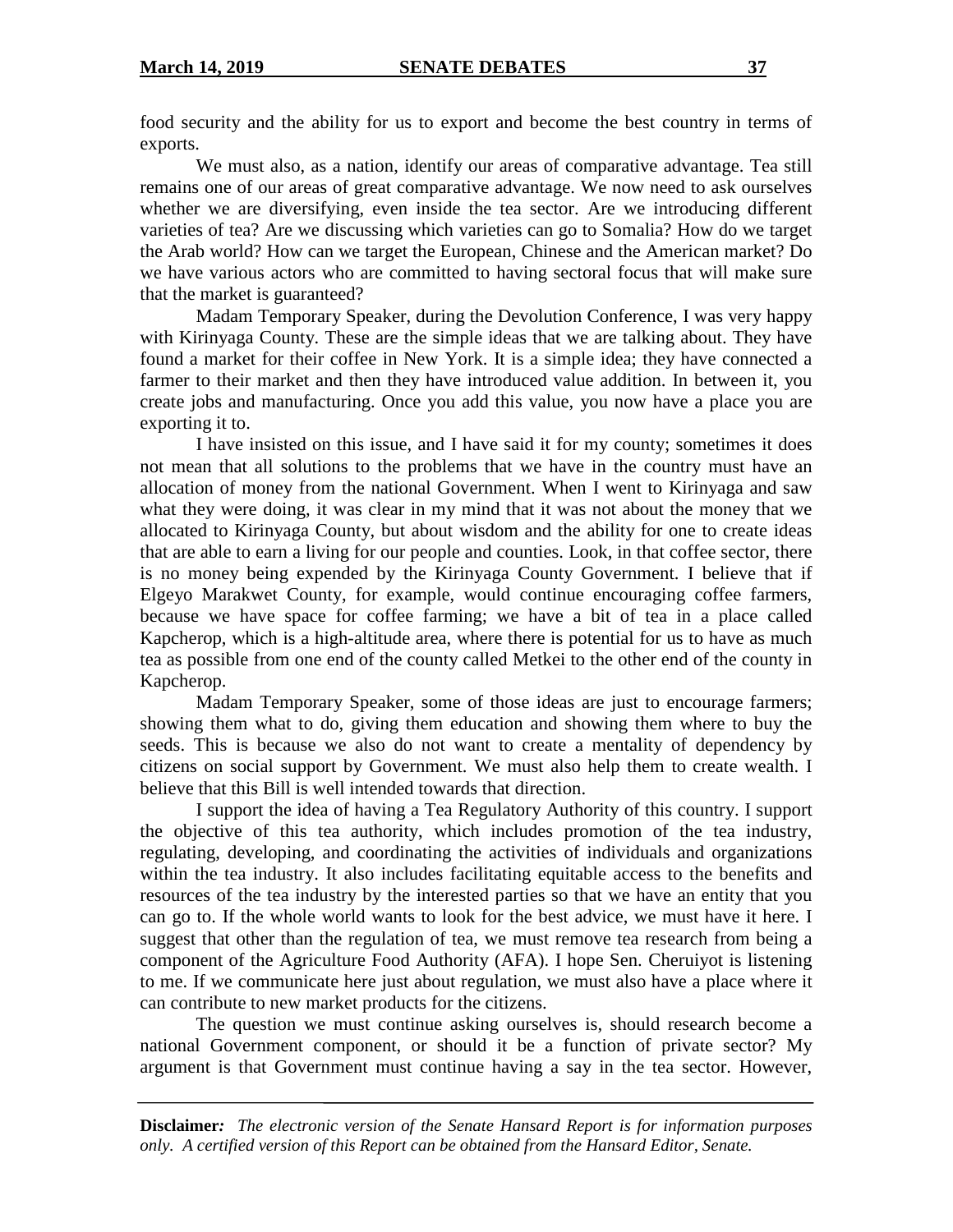instead of having a Government parastatal doing it, let us have connection with universities. Sen. Cheruiyot should propose that the University of Kabianga be known as the Centre of National Tea Research. If you go there, you will know that, that is where tea research is done. Students are trained on new products of tea and also tea testers are trained there. If that is the headquarters of tea regulation, then we have a tea research centre there. We can also establish another tea centre in Limuru so that we have two research institutions.

These institutions will marry university education and the industry itself, which is the production at the market place. I do not know what Sen. Cheruiyot thinks about this. However, once it goes to the Committee stage, I would suggest that tea research be included and becomes a regulatory and research institution. We want it to do both regulation and research. That soughts out the question of how you fund this institution because the research component will attract donor, market and interested parties funding towards research on matters of tea.

It is important for national Government to work together in the composition of this body with county governments. However, I have a suggestion on the part, that the management of the Authority should have a board chaired by a chairperson, appointed by the President. I suggest that the chairperson appointed by the President because of the uniqueness of the tea sector, should be subjected to Parliamentary approval and a fixed term of five years. That will create seriousness because it will be approved by Parliament. It will not be just a normal board where one day the President might decide to change the chairperson at will. So, that person will be nominated by the President, but approved by Parliament.

On the question of the nominees of the Council of Governors (CoG), I have a suggestion that should be considered by the Committee and the Mover. I suggest that the leading seven tea-growing counties advertise those positions and their service of five years. You advertise in the county. Ultimately, you will get the best person approved by the county assembly. The CoG will just be the conveyor belt of submission of those names for purposes of gazetting. If not, it is submitted directly to the Authority by the county after advertising and getting qualified people approved by the county assembly to serve in this board.

Although they will serve on behalf of the counties, a little bit of public participation and engagement of county assembly will get us a more qualified person because they are coming to serve the nation. They are not just going to serve the leading tea producers. This is because you will lead tea producers today, but if tea does well in the country, it might attract the whole of Nakuru to plant tea and become a leading tea producing area. Kuresoi area is already doing well in tea production. Those are two suggestions, I urge the Mover and the Committee to think about.

I have also seen that one of the responsibilities of the regulatory body is to deal with questions of licencing. Clause 17 says that there must be a register for all tea growers. I totally agree. This facilitates update on whatever support, for example, if the Government was to give subsidised support to the tea sector like it does in other sectors, then it would be easy if you have a proper register of tea farmers. It also becomes necessary to know what tea we are growing and in which region. There is also the provision of what size of land and so forth.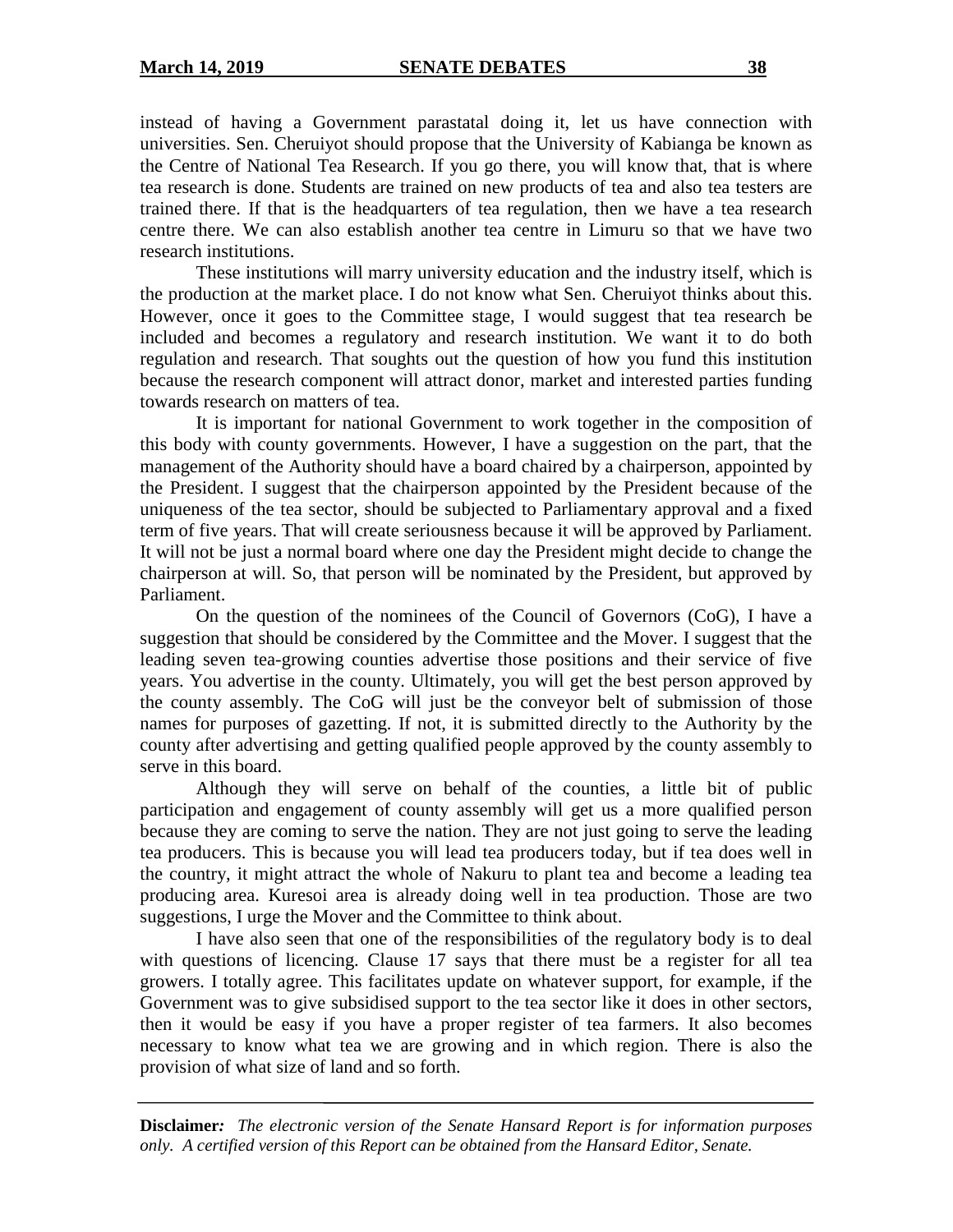Another provision says a person shall not export, import, market, or process tea or tea products unless he has applied for and obtained licence from the Authority. There is a sense of argument on both sides. On one hand, it is important because you are protecting people by telling them they must have licenses and so on. The only thing I am asking myself is the criminalisation of this. To what extent can we say that you punish someone for exporting tea without a licence?

Maybe we need to separate the question of export, import, and market and the question of processing tea and tea products. This is because processing tea and tea products has certain consequences in terms of consumption. However, the issue of licencing needs to be analysed further. We were having a high-level conversation somewhere with some of the leaders of this country. They are saying that regulation is part of the reason why some of these sectors are less successful. Someone said in Uganda - the Committee should find out whether it is true - that when they deregulated their coffee sector, it tripled its production. Unlike ourselves where we have to get licence for this and that.

My suggestion to the Mover is that the regulatory authority should not end up becoming a cartel of some sort. It should not be an alpha and omega in so far as the tea sector is concerned. Kenya is now working so hard to remove licences. In the ranking of doing business index by the World Bank, we have improved so much. I think we are now number 50 or 60 in the world. I saw there was an improvement last year, although I do not remember the statistics. Every time we pass legislation, we must be careful not to take our country back to the licencing era.

Madam Temporary Speaker, this Bill is commendable. I urge that we support it. After we are done with this, we should revisit the one for the food sector which comprises of maize and the other food entities, so that they are regulated separately. We must also think about legislating for pyrethrum, potatoes and so forth. Let us remove this idea that we will have one entity.

There is no much reliance in terms of the source of the regulatory authority from money defrayed from Treasury. If we can create a model that those entities will be as independent as possible and raise their resources within the sector for management, then we should not fear about having an entity that will regulate the various sectors as long as returns will be as high as possible in the sector.

I totally support this. I want to congratulate Sen. Cheruiyot again and wish him well. I look forward to us passing this Bill in a record time.

**The Temporary Speaker (Sen. Halake):** Sen. Omogeni.

**Sen. Omogeni:** Thank you, Madam Temporary Speaker. First, I congratulate the Mover of this Bill; my neighbour, Sen. Sen. Cheruiyot, for a job well done. Other than Kericho County being a tea growing county for large-scale farmers, they are neighbours to the east of the highlands in Nyamira County, who are also tea growers, although they do it on a small-scale basis.

Tea as a commercial crop makes significant contribution to the economy of this country. So, the intervention by Sen. Cheruiyot is something that we should all applaud. I hope that with the passage of this Bill, we can have some benefits accruing to our farmers who eke their living from tea farming.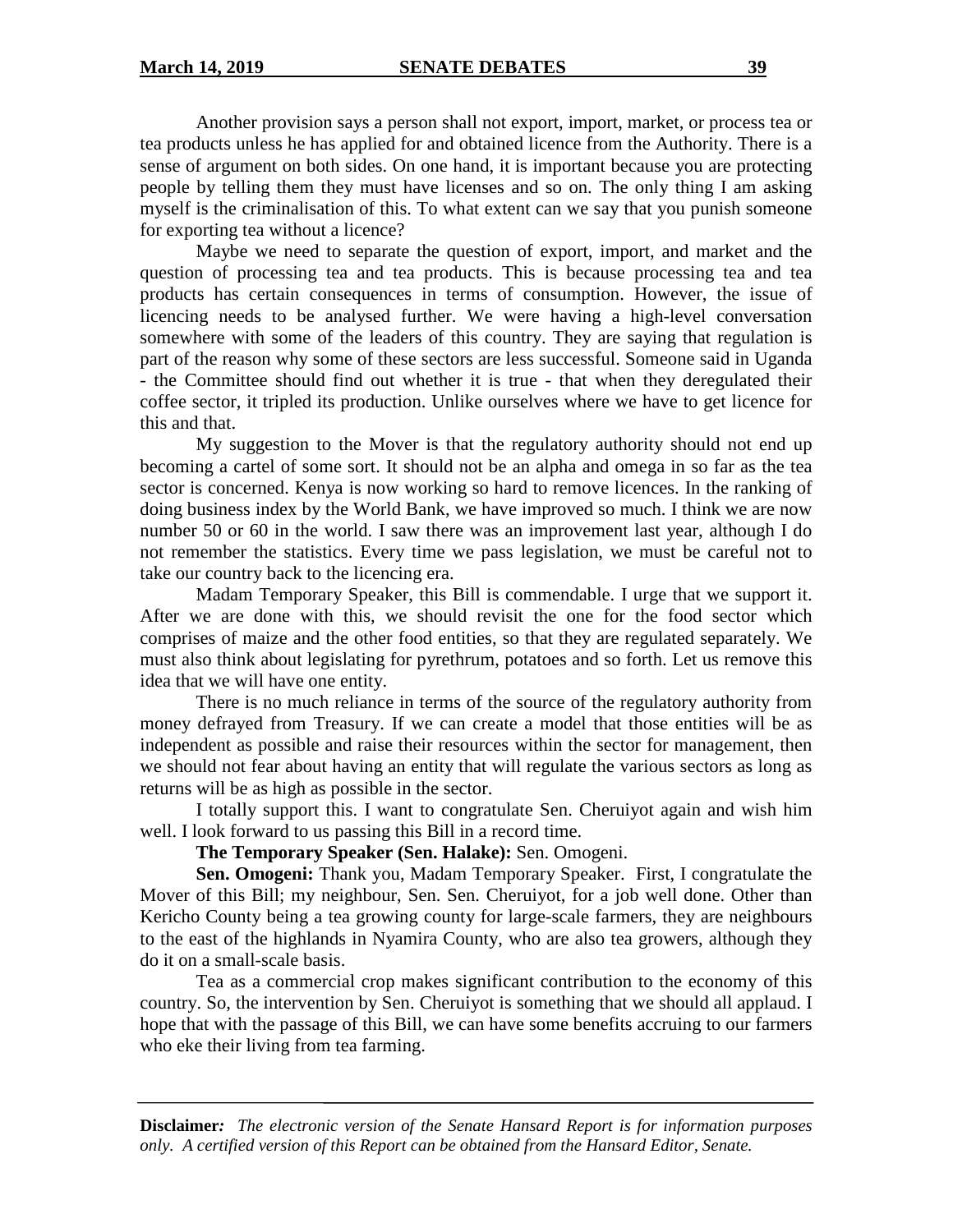Madam Temporary Speaker, tea has got a very long history from the date it was introduced in the country, way back in 1900. The first time the Government's attention was placed on tea, way back in 1964, the acreage on tea farming was 4,700. It has grown to the current about 100,000 hectares. So, you can see that there has been a lot of interest from Kenyans to engage in tea farming, which in itself is a good thing.

There is something that should capture our attention. We should not pay too much attention to only the large-scale farmers, but also give some due attention to the smallscale tea farmers. You will be surprised that from the total tea production in this country, 60 percent of that tea comes from the small-scale tea farmers. Together, they are the customers of over 60 tea factories in this country, which are under the management of Kenya Tea Development Authority (KTDA).

Madam Temporary Speaker, I am proud to say that most of us could not have gone to school or managed to have our fees paid if our parents were not tea farmers. So, we are people who have benefitted directly from the good returns of tea farming. Therefore, any tea initiative by this House to cushion the farmer and create incentives for them to continue engaging in tea farming, is something that I wholeheartedly support. I want to assure Sen. Cheruiyot that I am fully behind this Bill. I hope that this House will in the fullness of time enact it sooner than later.

Madam Temporary Speaker, a very good development has taken place in Kericho County, which under this Bill, is meant to be the headquarters of the agency that we are creating under this Bill. As you may be aware, the large-scale multinational tea farming takes place principally in Kericho County. Historically, the multinationals have been paying some nominal fee in terms of lease fee to the Government. But I am happy that some three weeks ago, I read in the newspapers - I believe that was factual news reporting, that going forward, the multinationals will pay lease fees to the county government that reflects the value of the land that they occupy. That means the indigenous people of those counties will now have some benefit accruing from their ancestral land.

Madam Temporary Speaker, when the colonizers came to this country and decided to settle, they picked the most productive parts of this country, and some of them are in Kericho. So, I also support the initiative by the good Governor of Kericho County to ensure that the inhabitants of those counties benefit from the profits that the multinationals, who are also doing a good thing to this economy by engaging large-scale farming. They are able to give back to community the profits that accrue from the largescale tea farming. That is something that we fully need to support.

Madam Temporary Speaker, going to the board that we have proposed under Clause 6, I want to persuade Sen. Cheruiyot to consider creating room for small-scale farmers to also get representation in this board. It says that there will be one person nominated by the association representing the largest number of tea growers in this country. As I have just said in my contribution, the small-scale tea farmers contribute about 60 percent of the tea production that goes to our tea factories. In total, there are more than 500,000 small-scale tea farmers. It is important that we add their voice in this board, so that they can also make some useful contribution in terms of the challenges that they face - there are many - in tea production.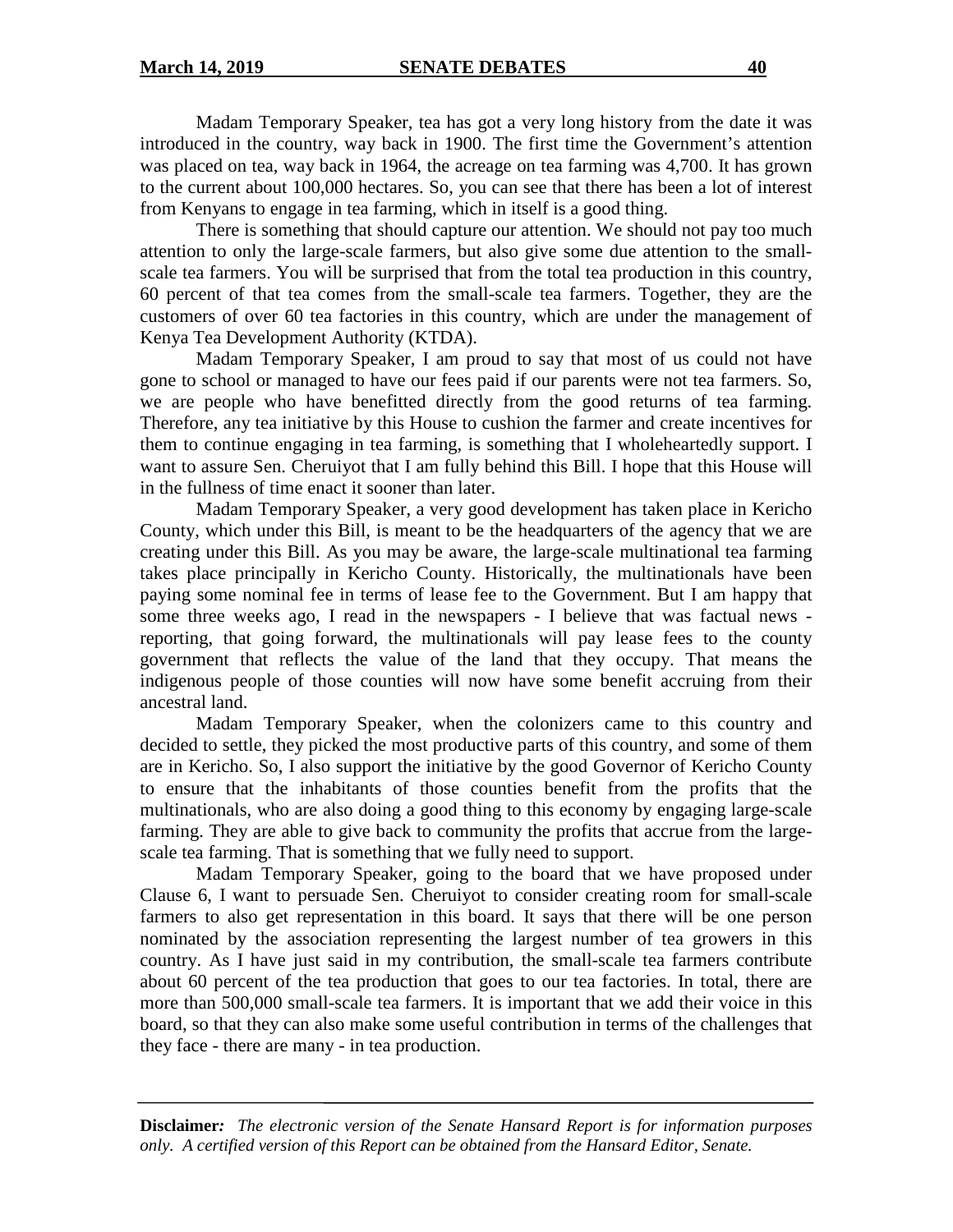Madam Temporary Speaker, one of the problems that have been recurring year in, year out, is the disparity in prices. Some farmers who grow tea around Mt. Kenya region earn bonuses which are double what the farmers in the Rift Valley, including my County of Nyamira, earn. When the bonuses are declared each year, you will find that farmers in Nyamira will be paid a tea bonus of, for example, Kshs20 per kilogramme. But tea farmers in counties like Murang'a or Nyeri, will attract a bonus of Kshs40 per kilogramme. This is demoralizing. Year in, year out these farmers keep on asking: "What is the difference between the tea that is grown in Kericho or Nyamira and the one that is grown in Murang'a and Nyeri?" There is no way these challenges will be brought to the attention of this agency, if we leave the small-scale farmers out of this board.

Madam Temporary Speaker, I fully support the suggestion by Sen. Murkomen that we should introduce the issue of research. The Government established a body called Tea Research Foundation of Kenya (TRFK) and the reason behind it was to ensure that they do research around tea production and pick the high yielding tea varieties. For example, if the high yielding variety is grown in Murang'a County, they can do research on that particular variety and it can be shared with other counties like Nyamira or Kericho. This will ensure that we have a variety that gives good returns that is more or less the same for all farmers in this country.

Tea auction that goes out of the country is done in Mombasa whether you are a farmer of Murang'a or Kericho. So, we want to see benefits accruing to farmers from both regions of this country. I, therefore, persuade my good friend, Sen. Cheruiyot, to consider introducing the issue of research in tea because we are now in an era where we have tissue culture. Even in banana farming, we now have varieties that mature early and give high returns. That is something that we should consider introducing for the tea industry.

Madam Temporary Speaker, there is something that is interesting. Remember we are dealing with farmers, but if you read the qualifications of people who should sit in the board, under Clause 6, it says that they should at least have a university degree. I do not know what the experience is from my neighbouring county of Kericho, but if you go to my county of Nyamira, the best tea farmers never went up to university level. You are putting a qualification of a degree here; you will be picking people who have very good papers but they will have very little understanding about tea farming.

The people who run millions of shillings under the National Government Constituency Development Fund (NG-CDF) have a minimum qualification of D-plus, yet we entrust them with more than Kshs100 millions in our NG-CDF. If we put a qualification that may be says; somebody who has secondary school education, that will take care of the farmer that we need in this Board. If we put a degree as a minimum qualification, I am yet to see in my county of Nyamira, a farmer with a degree, who has accepted that the best occupation is to engage in tea farming. Therefore, I want to persuade my good friend, the mover of this Bill – Sen. Cheruiyot, to be a bit flexible on the qualifications. Perhaps, we can say the chairman can be somebody with a minimum qualification of a degree academically. However, to take care of the interests of the farmer, secondary school education will be sufficient.

Madam Temporary Speaker, another issue is with regard to the functions. I want us to look at a way that we make it as one of the functions – the way support can be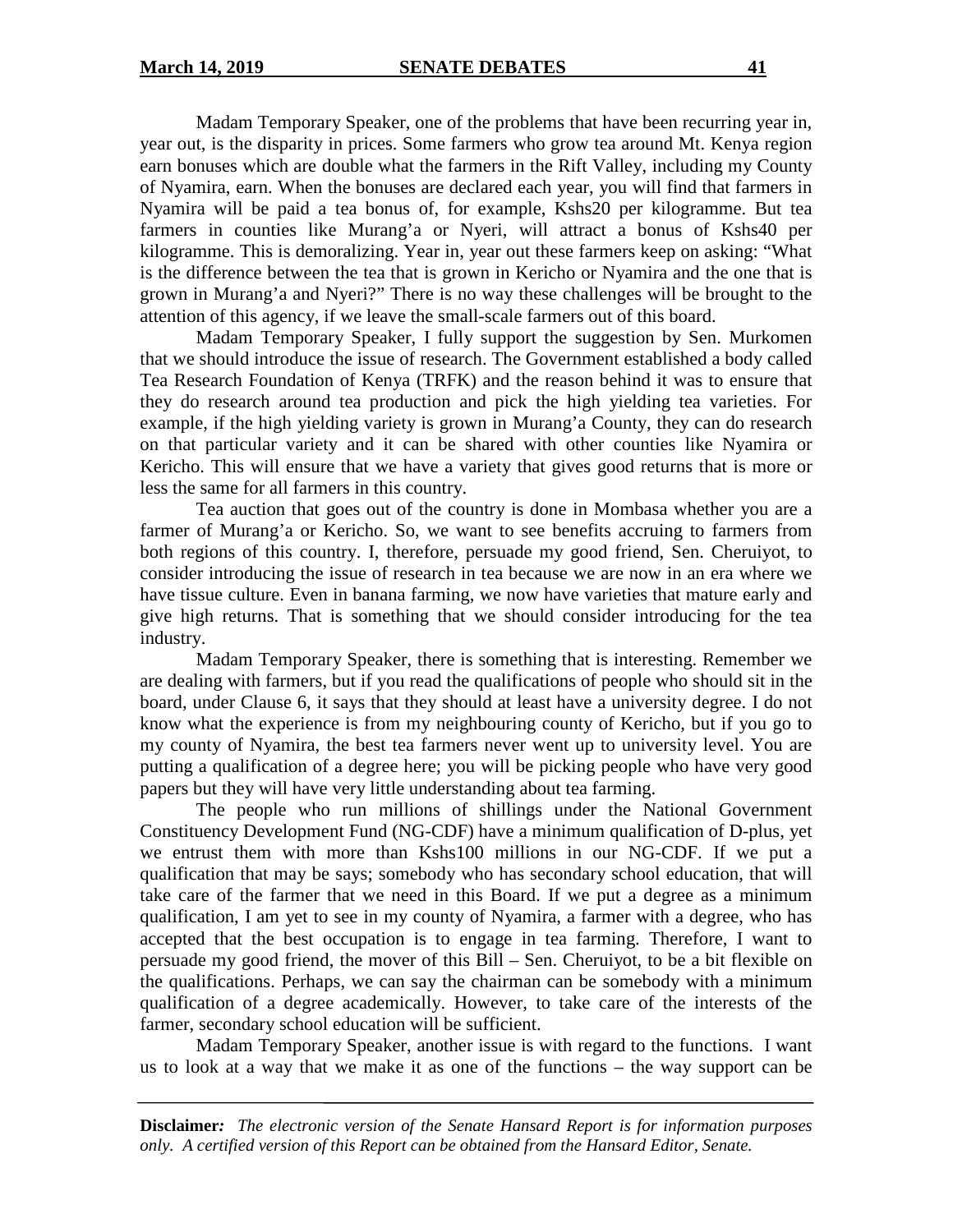extended to tea farmers in terms of subsidy. Year in, year out, I hear statements from the Government that there will be subsidized fertilizer that will be extended to the maize growing farmers. This is a good thing because we want to have food security and good production on maize, because that is our stable food, but we always forget the tea farmer year in, year out.

 I have never heard any initiative by the Government of extending subsidized fertilizer to tea farmers. I would propose that when we relook at the functions of the Authority under Clause 5, that is something that we should clearly capture, so that as we support our farmers, who engage in farming of other crops like tea.

Madam Temporary Speaker, if you go to these multinational factories and that is where our people work; the people we represent – the common *mwananchi –* you will find that some of them live in very deplorable conditions. You find that, the owners of the factories and the multinational managers stay in good compounds with electricity, but the workers, who stay in camps, have even been denied basic facilities like electricity. This is an issue of human rights.

If you own over 10,000 hectares of tea and you are earning profits that run into millions of shillings, and you have workers, who are facilitating the returns that you are getting; it is only fair and human that you ensure that they live in good conditions. These people have children who go to school but when they come home in the evening to do their homework, they do not have electricity connected to their homes where they live. These are estates that have been constructed by the owners of those multinational companies. How much will it take just to connect power to the workers who are working as tea pluckers for these multinational companies?

It is also good that we talk about the welfare of workers in those multinational firms, and this is something that I have seen personally. If you have employed people, it is also important that you ensure that they all have the National Hospital Insurance Fund (NHIF) cards, so that you take care health issues. A matter of having a healthy population is a matter of national interest.

This time when we are rolling the Universal Health Care (UHC) for all Kenyans, we need to loop in these guys so that they do not mistreat their workers. Some of the things that happen in this part of the world can never happen in places such as the United Kingdom  $(UK)$  – the headquarters of some of these multinational companies. There is no way you can have someone working for you and you are not taking care of his or her insurance. So, we need to bring those standards here, so that our people are also treated like human beings.

Finally, I have a genuine fear; that unless we protect the small-scale tea farmers, sub-division of land into small, uneconomic units is what poses a big danger to the future of the tea industry in this country. If you go round in Nairobi, some estates like Runda used to be coffee farms. However, because the coffee farmers were not getting good returns, they got tempted into subdividing those parcels of land, uprooting the coffee altogether and converting them into very good upmarket residential estates.

Madam Temporary Speaker, we are seeing an upsurge of growth of our economy in many counties. We may have a situation where if we do not have good incentives for farmers, people will be forced to do away with tea farming and go into other incomes like real estate, as it happened in Nairobi.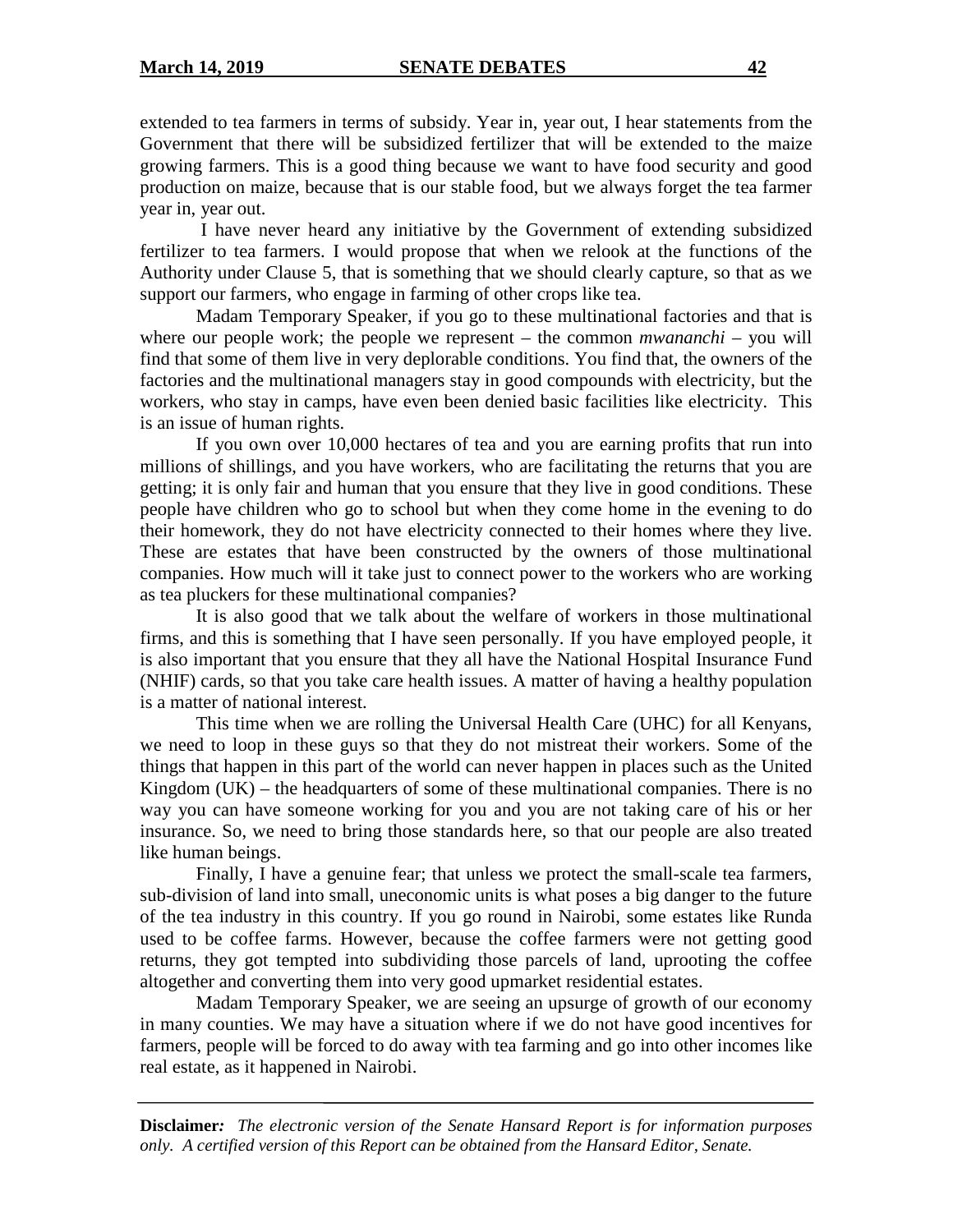If you know about our economy, in fact, tea is among the first in terms of foreign exchange earner. In terms of the world market, if I am not wrong, we are number three in terms of export. So, if we are not creating an enabling ground where the farmer feels that he is appreciated by the Government to ensure that there are good returns from their farming, it will come a time when even our number three will be overtaken within the world market.

Therefore, this initiative by my good friend, Sen Cheruiyot, will address all these concerns. I hope that Senators will support this initiative and ensure that the small-scale and the large-scale farmer will feel appreciated by the Government; will create an incentive for them, so that we can increase our tea production. We have 500,000 smallscale farmers, we should be aiming at increasing this number going forward.

With those remarks, I support this Bill.

**The Temporary Speaker** (Sen. Halake): Very well. Hon. Senators, there being no other requests, I now call upon the Mover to reply.

**Sen. Cheruiyot**: Thank you, Madam Temporary Speaker, and also my colleagues. I have sat pensively listening to all the contributions one by one, by each distinguished Senator, speaking passionately about an issue that I hold dear to my heart. Listening to them, it is clear that it is something they also value. This is something about legislators; putting right at the heart of their work, the needs of the people who sent us to represent them in this House.

Madam Temporary Speaker, I have noted many of the concerns, points of agreement and convergence that my colleagues have on this issue. Just as my colleagues were speaking, I kept on reading. I cannot get tired reading about tea each day and the more I read about it, the more I am fascinated about this lovely drink that we enjoy almost on a daily basis.

One of the facts that I read this afternoon from a very reviewed - not just those online journals that you read - medical journal from one of the leading medical universities of the world, it states that amongst the drinks that any person, who hopes to live a healthy life needs to take on a daily basis, tea comes only second to water. After water, tea should be your favorite beverage. I know it is a struggle for some of our colleagues, but they have recommended only three cups. The rest of the cups, you can enjoy the rest of the drinks that you think about.

Divergence is also important. When you give a proposal in this House, it is also important to listen to colleagues who do not agree with you. I have done that and picked a few of them. As we head to the weekend, I will take time to think through. By the time we will have the Committee of the Whole, I will have incorporated the changes they have proposed because some of the ideas are extremely brilliant. Like they say, good ideas must always give way to better ideas and sometimes better ideas must give way to the best ideas.

 I have listened to the people who spoke today and I have about five or six amendments that I am already considering, based on the contributions, the line of argument and persuasion of colleagues on this issue. Therefore, I wish to thank colleagues who have spoken. I want to assure them that it is not in vain. Tea farmers of this country will benefit immensely when we finish the work on this Bill.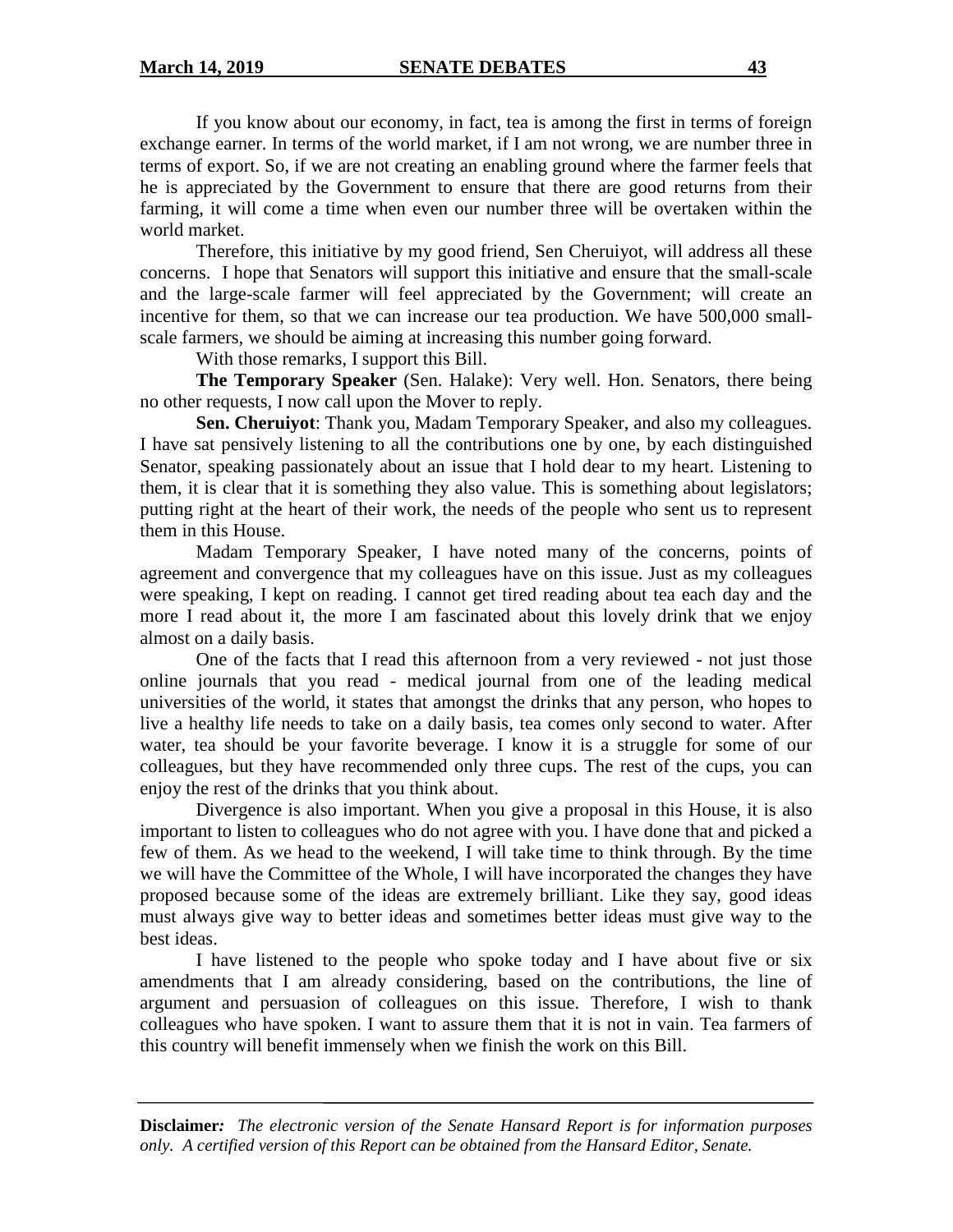I also know that a few colleagues had requested that we postpone debate on this Bill this afternoon because they wanted to contribute. Unfortunately, for one reason or the other, that was not possible. However, I will be reaching out to them to take note of the points of concern that they have and the things they feel we need to do to enrich this Bill.

 Interestingly, some people who have spoken strongly in an enriching manner come from non-tea growing counties. These are people you will never imagine they even know how a tea plantation looks like but their points have moved me greatly. Life is about learning and getting to know things in a better way.

 At an individual level, I will take time to respond to each of the Senators on some of the issues that I feel they have not properly understood what we intended to achieve. One of the issues that kept coming up was who represents small-scale farmers.

Kenya is among the top ten tea producers in the world. Kenya is unique because for the nine leading tea producing countries of the world, the tea is produced by multinationals. However, in Kenya, 65 to 70 per cent of our tea is produced by smallscale farmers. Therefore, that gives us a very unique experience, whereby, if we do not take care of this farming population, then we will lose our pride as a country. We come after China and India in terms of production. If we do not take care of small-scale farmers, we will lose that particular spot.

Perhaps what many of my colleagues did not understand is that by the representatives to the Board being nominated by the county government, it has to be someone who will represent the interests of small-scale farmers. Somebody posed the question on how to ensure that the person who will be nominated is not a friend of the governor, who could be a large-scale farmer. Somebody gave a brilliant idea that perhaps we may need to consider the names before being nominated by the Council of Governors (CoG) and approved by our county assemblies.

For sure, that is a good idea because occasionally even Members of County Assembly (MCAs) should be able to summon members of the Board to find out new developments at the Board level and share their concerns, so that when they sit at the board level, they can share and bring out the views of individual members of the public.

There was also concern about the issue of funding. It is an old debate that never ends in this House about Article 114 about money Bills. Therefore, we could not introduce the money element at this point. Otherwise, that would have meant that we sent the Bill first to the National Assembly before it comes to this House. We removed the element of how the Board will be funded but we have it in our onward transmission notes. Eventually, after we are done with this Bill in this House, we will suggest to the National Assembly what model we want this particular Board to have in terms of funding.

With those many remarks, I beg to reply. In line with Standing Order No.61(3), I request that you postpone subjecting this Bill to a vote until another time.

I thank you.

**The Temporary Speaker** (Sen. Halake): We will postpone putting of the question to Wednesday next week.

*(Putting of the question on the Bill deferred)*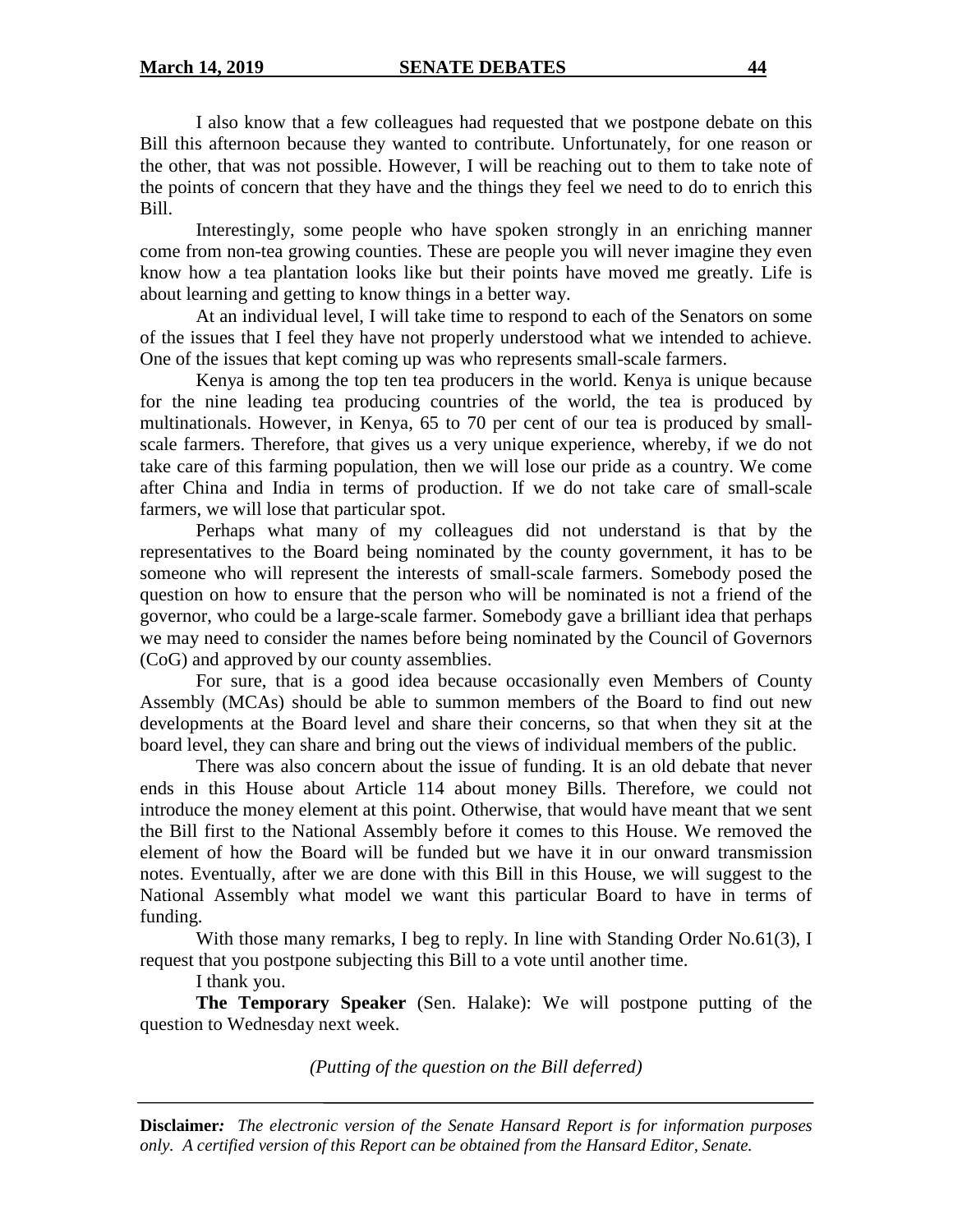Let us go to the next Order.

#### **MOTIONS**

### ADOPTION OF REPORT ON THE COUNTY GOVERNMENTS' INFRASTRUCTURE PROJECTS

THAT, this House adopts the Report of the Standing Committee on Finance and Budget on the County Governments' infrastructure projects comprising County Executive Headquarter offices, Assembly Chambers and offices and County State officers' residences, laid on the Table of the Senate on Thursday,  $29<sup>th</sup>$  November, 2018.

**The Temporary Speaker** (Sen. Halake): Since the Mover is not in the House, we will defer that.

*(Motion deferred)* 

Next!

### CREATION OF DISABILITY INCLUSIVE SCHOOL CLUBS IN ALL PUBLIC SCHOOLS

THAT, WHEREAS Article 19 of the Convention on the Rights of Persons with Disabilities (CRPD) affirms the equal right of all persons with disabilities to live in a community, with choices equal to others, equal access to services and facilities that are responsive to their needs;

AWARE THAT societal perception of disability is negative, mainly due to lack of socialization and integration during the formative years;

COGNIZANT THAT participation in school clubs provides important life skills that prepare children holistically for their future and plays a major role in transforming students' lives as they transit to various professions in adulthood;

CONCERNED THAT no policy exists addressing inclusivity in school clubs for persons with disability in the public school system;

NOW THEREFORE the Senate calls upon the coordinated effort of the National Government through the Ministry of Education, and the County Governments through the Council of Governors to develop policy that would ensure inclusiveness of special needs learners in school clubs in public schools beginning at the Early Childhood Development (ECD) level up to and including Secondary School level.

*(Sen. (Dr.) Musuruve on 13.3.2019)* 

*(Resumption of debate interrupted on 13.3.2019)*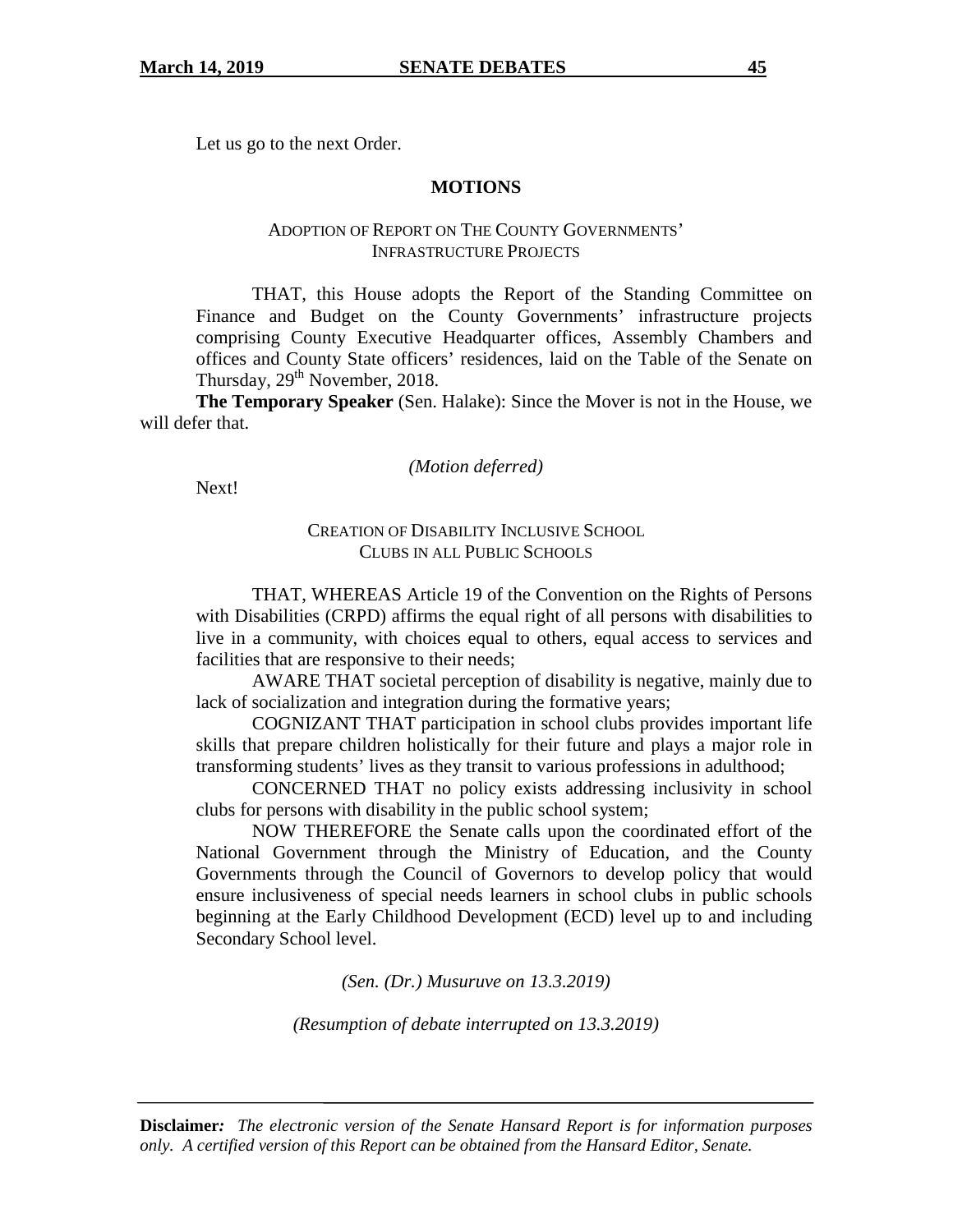**The Temporary Speaker** (Sen. Halake): Sen. (Dr.) Musuruve, you had 12 minutes left. Please take the Floor.

**Sen. (Dr.) Musuruve:** Madam Temporary Speaker, thank you for giving me the opportunity to continue with this Motion. Just to ensure that strings run evenly, this Motion is about creating of disability inclusive clubs in all public schools.

Clubs are very important in schools because they are co-curricular activities that help even teachers to impart educational perceptions, skills and right attitudes to learners. There are very many ways through which children grow up while in school during their formative years. We have lessons that run from 8.00 a.m. to 3.20 p.m. and then after that, there are co-curricular activities like clubs. It is in the clubs that what is happening in the outside world is emphasised.

At an early age when children in school are sensitised or made aware about issues of disability, they grow up knowing that Persons With Disabilities (PWDs) are just like anybody else. That is a better way of creating awareness on issues of disability. It is in school clubs that children get to know about the careers in life. For example, we have mathematics and physics clubs. When students join such clubs, eventually they end up going for career-related areas in those subjects such as mathematics and science.

When it comes to inclusivity, we need to do it right from school. We have to get it right so that we send the right perceptions that PWDs need to be embraced. There are some people who imagine that disability is contagious. I remember there is a time I went somewhere and I was walking with crutches. When a small kid saw me, she ran away. I tried to smile but the kid did not even come to me because she had never seen someone walking on crutches. Therefore, we need to make the society aware, from an early age, that disability is not contagious and Persons Living with Disabilities (PWDs) can make a meaningful contribution in life. That, it will champion issues of disability.

Madam Temporary Speaker, I have evidence. For example, I got disabled when I was a lecturer at Jomo Kenyatta University of Agriculture and Technology (JKUAT). However, when I went back to teach, my students who had known me without disability helped me to carry books or drive the vehicle. They were helping me so that they could get the best from me. Therefore, we can help the society to know from an early age that PWDs can contribute positively to the country.

Madam Temporary Speaker, when learners exit school, they do not remember what they learnt, for example, mathematics, science *et cetera*; they remember what they did in school clubs. Therefore, they will remember that PWDs are just like anybody else. They can learn, live, work and marry them. There are some people who imagine that PWDs are not marriageable and cannot be wives or husbands because they have not been sensitized. They imagine that PWDs are sick. For example, if they marry a blind person, they will end up getting a blind child or they will not know how to make love, or if it is a disabled woman, she will not know how to manage a family or carry a pregnancy to term.

Madam Temporary Speaker, a good way to sensitize the society is in school clubs. It will be powerful and people will not segregate PWDs. Also, when children exit schools and become managers, they will carry out their Corporate Social Responsibility (CSR) on PWDs by helping them to have sustainable development that will help them break the cyclic nature of poverty. CSR on PWDs is mostly handouts. They are given food, water or fish which is not sustainable. If a person wants to sustain another person,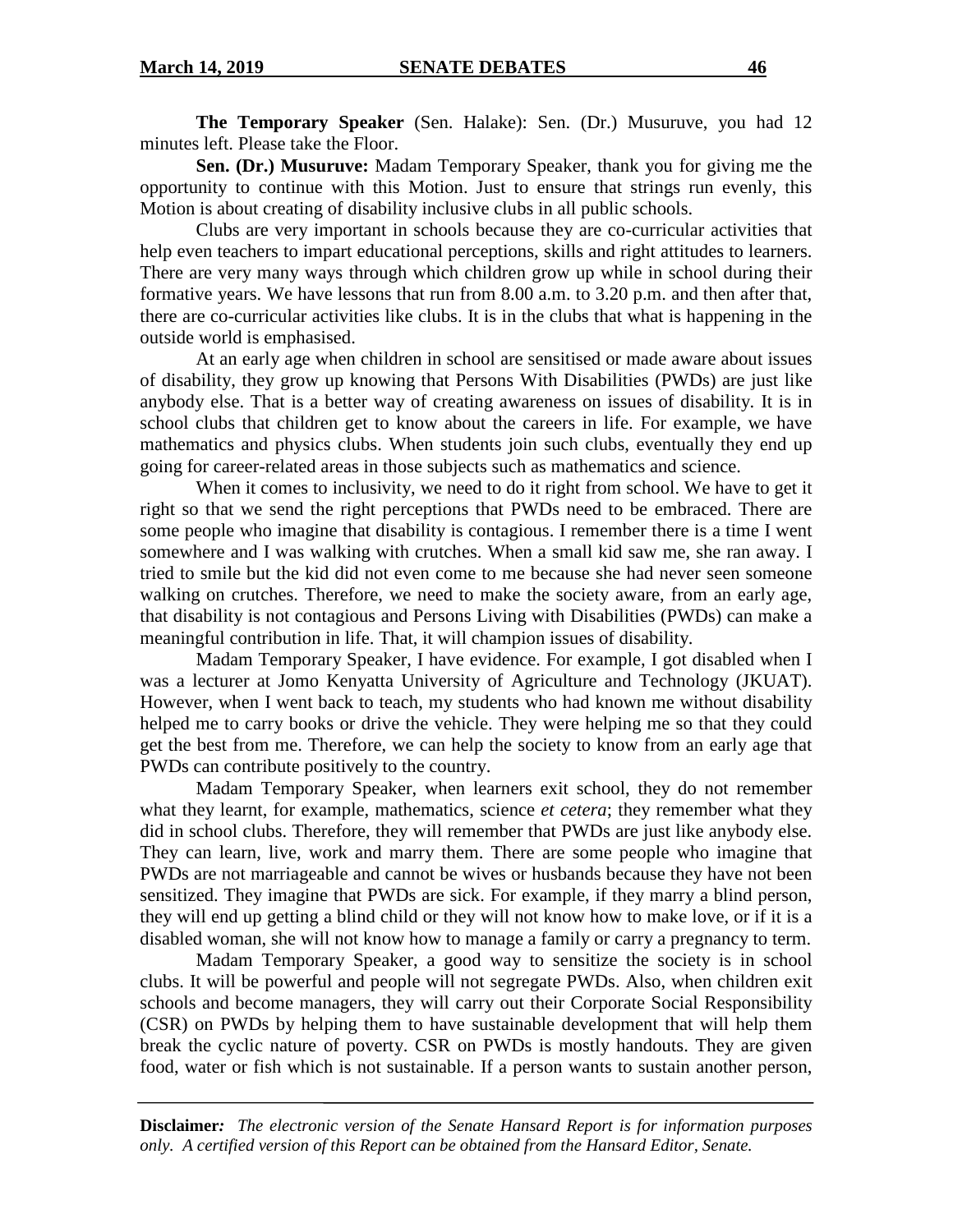they should take them through capacity building on how to fish then give them a net to fish.

Therefore, the person will not go back to the person who helped them because they would have already known how to fish. However, most CSRs are about donating money, water and fruits which are forgotten and not sustainable. Therefore, we need to ensure that we sensitize everyone about issues of disability.

Madam Temporary Speaker some people get disabled through accidents. A person can wake up one morning and a tree falls on their hand and they lose it. A person can also have a road accident and lose one leg then he or she joins the club of PWDs. Therefore, there is need to sensitize everyone without leaving any population behind.

The people who knew me before I became disabled knew that I could perform. That is why they helped me. I have a lot of confidence in myself because of the people around me. They gave me a reason to press on. They made me believe that I can make a significant impact in this society. The students of JKUAT also helped me a lot.

Madam Temporary Speaker, I will be brief because I want other people to contribute to this Motion. This Motion suggests that we need a clear policy to inform the nation on the need to have a PWDs inclusive club which will help to create awareness and manage issues of inclusivity from the formative years. This will run across all the sections.

Madam Temporary Speaker, there is need for concerted effort of the national Government through the Ministry of Education working in collaboration with the county governments through the Council of Governors (CoGs) to come up with a policy that will ensure that disability inclusiveness is done in schools and becomes law. This is because we do not want to leave any section or population behind; we have to move with everyone. The disability inclusive clubs should start from primary all the way to secondary schools, Teachers Training Colleges (TTCs) *et cetera.* We do not want a society that is ignorant and unaware of issues of disability.

The entire world is becoming inclusive of PWDs. We do not want to continue to have special schools where PWDs are excluded. For example, we should not have churches or schools for PWDs. This is because, once we do that, there will be name tagging, labeling and all that. Once a person is labeled as disabled, people will not see their ability. Instead, they will only see their disability, for example, if a person is blind, it means that he or she cannot do anything. Therefore, that will make people to get into pity-paradigm. We are far from that. We should not allow pity-paradigm with regards to issues of disabilities.

I beg to move this Motion and ask Sen. (Dr.) Milgo to second.

**Sen. (Dr.) Milgo:** Thank you, Madam Temporary Speaker. I wish to second this Motion by speaking to a few things. First of all, I wish to thank Sen. (Dr.) Musuruve for thinking about another avenue through which we can help PWDs which is away from the formal learning in schools. Education is the only equalizer irrespective of an individual's nature, for example, class, creed or gender. Therefore, when it comes to formal learning, we should provide a platform to defeat inequality by removing every barrier that can affect children living with disabilities.

Another important factor is that education inculcates cohesion in children. Therefore, when it comes to school-going children, it is in the formative years where they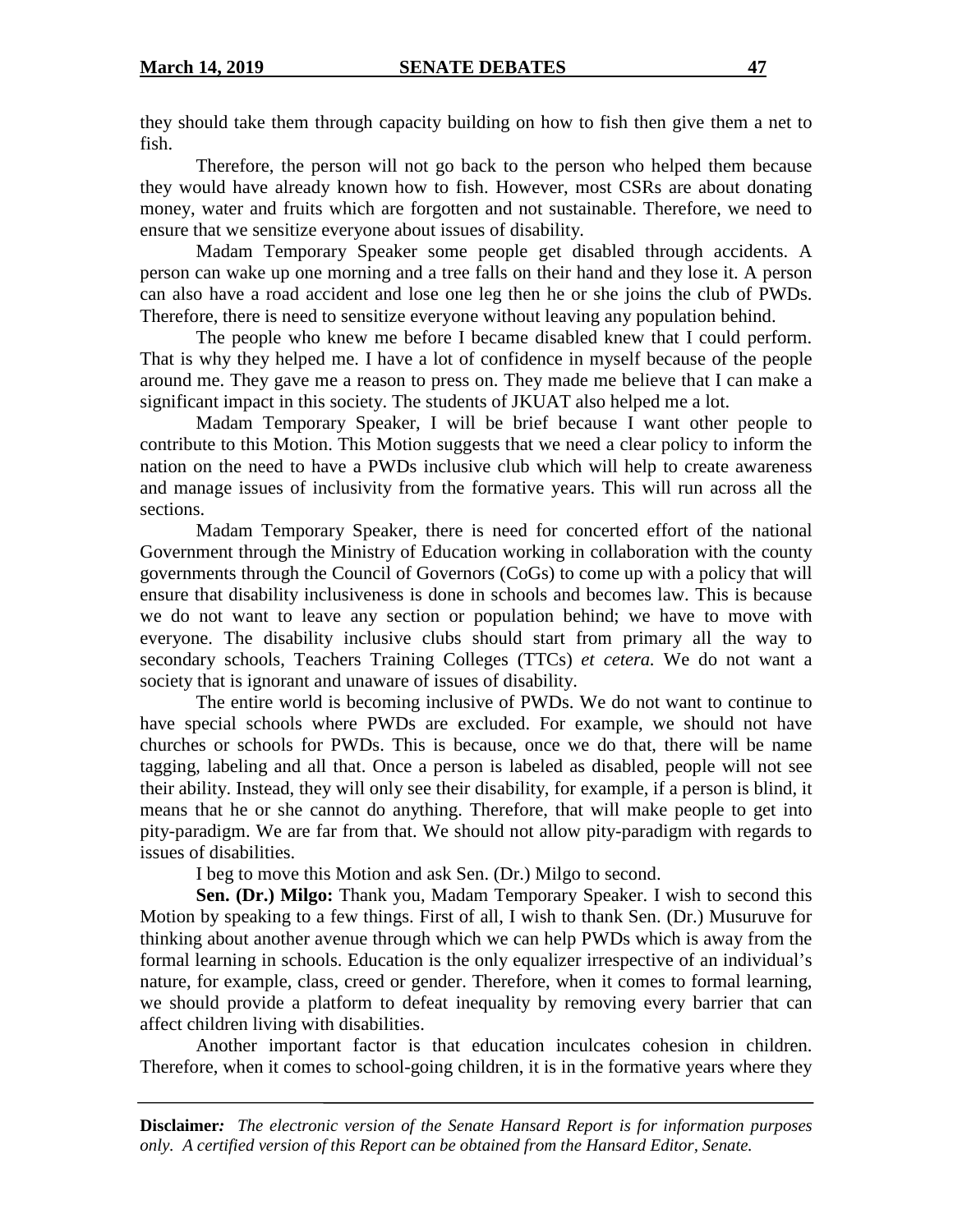learn to coexist with others, not only children of different ethnic grouping or tribes but also with children with disabilities.

Madam Temporary Speaker, it is in school where children also interact for the first time. Therefore, they should learn that PWDs are abled differently. School clubs are an informal way through which a school can assist its children to learn ideas that they cannot access through the normal classroom.

As per the Ministry of Education requirement, every school is required to be child friendly. This is where the environment is friendly to every child by providing facilities that can enable even Persons with Disability's (PWDs) access to all learning areas, dormitories, toilets; name them. In any case, this one goes a long way to even include school clubs. We used to say that societal perception of disability, in this case as a negative vice, can be removed or rather treated very early. In this case, aspects of socialisation and integration in the formative years of the children can, in this case, be inculcated into the school-going children so that they will know that PWDs or challenged children can do what the other normal children can do.

 Madam Temporary Speaker, there are very many types of school clubs; they are as many as one can think about. Normally, clubs may focus on issues of interest, ideas and imparting skills as well as talents on the children. It is a way to provide children with experiential skills within the school setup. It is here that children will learn leadership and decision- making skills. One good thing with the clubs is that, once schools have formed them, they are normally allowed to be semi-autonomous units where children are taught to care for one another's welfare.

Madam Temporary Speaker, children are encouraged to also bring on board activities that will attract PWD children to the clubs. That is why we have even realized that various institutions and employment circles have employed PWDs. For example, we already have a Cabinet Secretary (CS) in the Cabinet; and we have PWDs in our Parliaments. Such very special people should challenge those children that are physically challenged in whichever way they are able to go through various activities.

 Madam Temporary Speaker, school clubs would normally focus on such interests as drama, ball games, music and environmental activities such as tree planting. I am sure that it is through schools that we normally get children to go to paralympic games. Those games have been developed as a result of introducing clubs in the school set-up that take part in these particular activities. We have seen PWDs even participating in the World Cup and world games. We want to praise those schools that were able to train those particular children to the extent that they were able to join those activities.

 Children in clubs also learn such activities as music and drama. In this case, once school children are informed that PWDs are the same as normal children and, as such, can participate in activities such as music. That is why I still remember one very famous singer called Mary Atieno who was able to learn and become a musician. I still remember that while at the Kenyatta University, there was one PWD who was blind – I forgot the name – and he was a very good pianist as well as a musician. That case shows that so long as we are provided with the enabling environment within the school, these children will be able to take part in these various projects.

 Madam Temporary Speaker, on issues of the environment, such planting trees and cleaning, I am sure that as long as we are challenging the schools' leadership and boards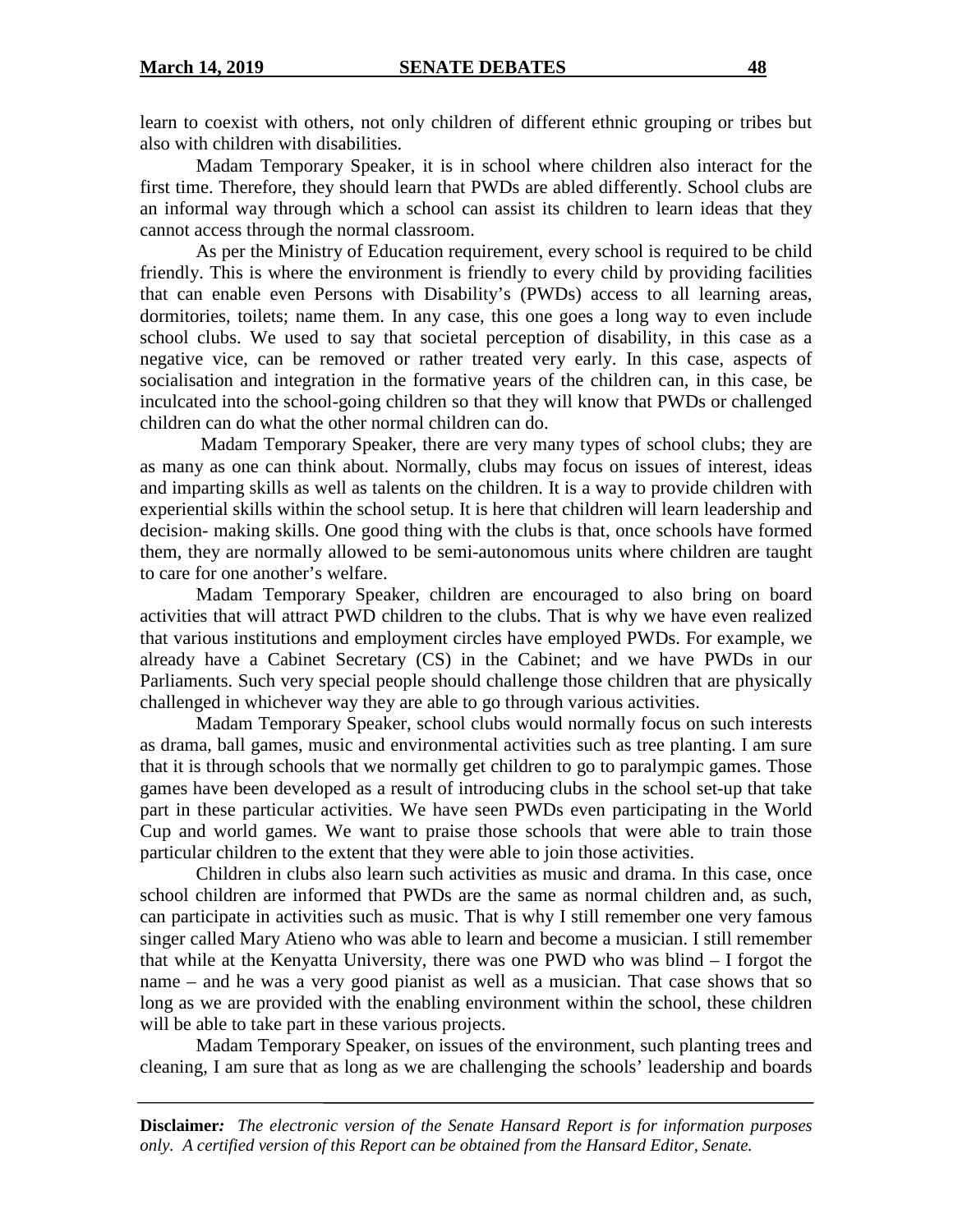of management to ensure that children are taught very early to ensure that they assist PWDs to take part in the agricultural and environmental clubs, and in tree planting, that will touch on others. I was a principal before joining this honourable House, and I tried to inculcate in the students the issue of appreciating PWDs. Every time the students came from home, we would visit a school with physically challenged children. They would go there, observe and assist them to clean. By the time they were coming back, they would explain to me how even some of the PWDs were able to wash and do various activities. That way, I would then have a place to input my thoughts, and tell them that those children are enabled differently.

 Madam Temporary Speaker, I thank Sen. (Dr.) Musuruve once again, because it is through the school clubs where we can have membership and relationships where we can develop a case of remembering one another. That is peer to peer mentorship. We, therefore, need to encourage college and school principals and headteachers to assist students to develop what we call peer to peer mentorship. This is where a student will take up a PWD child and walk them around, mentor them and help them to take up various skills based on what is going on within the school. By the end of it all, that physically challenged student will feel that they are appreciated and that they are part of the society.

Finally, there is need for our country to put in place a policy framework, through the Ministry of Education, to ensure that clubs and societies in schools are all-inclusive. This is because inclusivity is what we are crying for everywhere. We, as women, have been crying for inclusive laws, and PWDs are no exception. We are supposed to bring them on board so that we talk about clubs, academia and whatever else.

They should be able to use clubs to gain talents and skills to even solve their own problems. It is through clubs that children can also be allowed to communicate, as happens in debating clubs. Actually, some of the greatest debaters in Parliament have been members of debating clubs. In the same way, we can enable PWDs to express themselves; that way, they can even be allowed to explain how they are feeling. It is through this that they learn problem-solving skills such as communication, decisionmaking and so on, and so forth.

Madam Temporary Speaker, there are also clubs that are subjects-related. From here, PWDs can be enabled to learn and excel such that in the future, they can join institutions of higher learning or, in this case, they can excel and be able to join the job market like any other person.

Madam Temporary Speaker, with those few remarks, I beg to support this Motion. It should be taken up seriously; I even wish that it was a Bill so that it will be implemented within the school environment. This is because in the  $21<sup>st</sup>$  century, it is long overdue that, as a democratic country, we must have an all-inclusive learning environment in schools.

Thank you, Madam Temporary Speaker.

### *(Question proposed)*

**Sen. Farhiya**: Thank you, Madam Temporary Speaker, for allowing me to contribute to this Motion.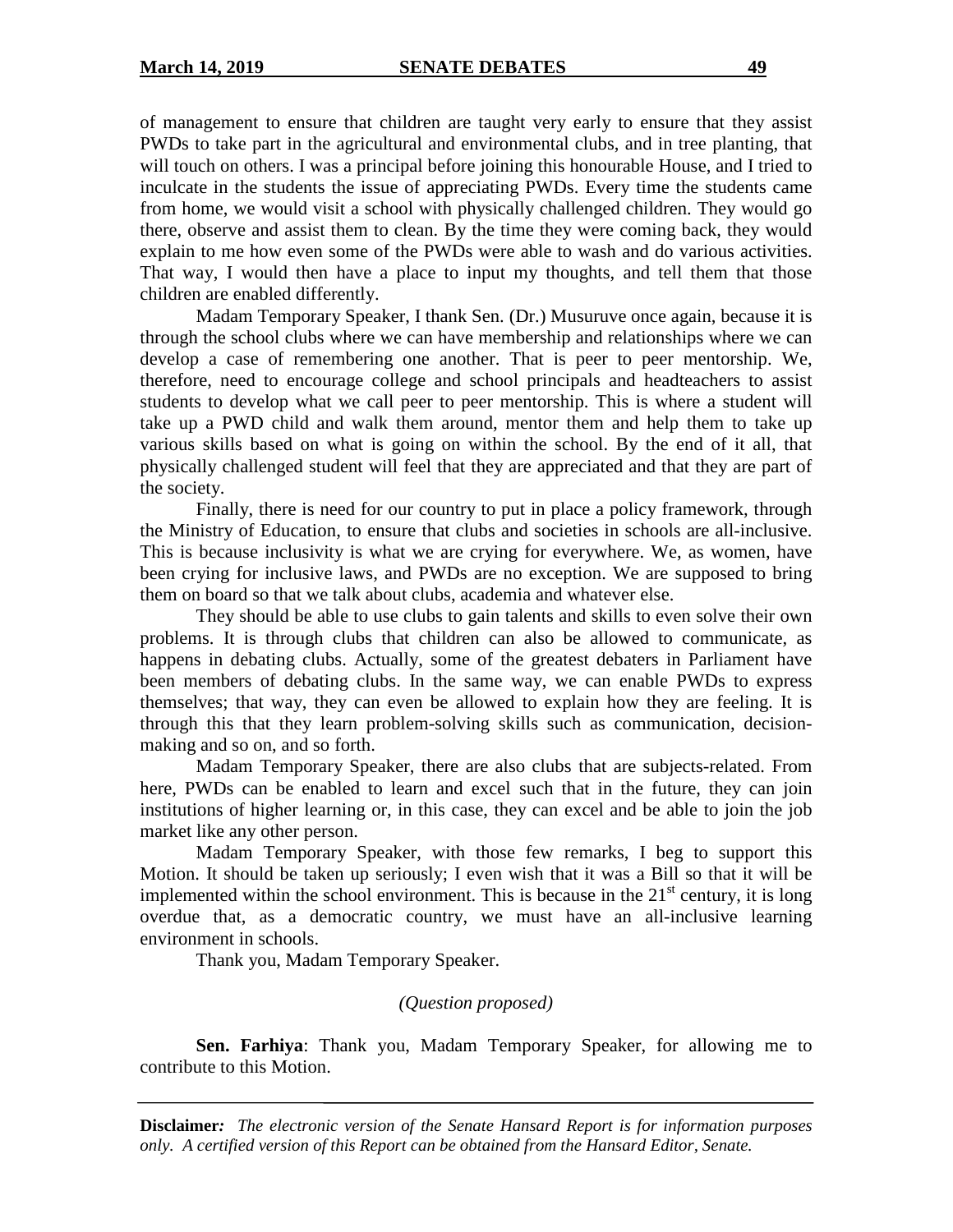From the onset, I support this Motion because it speaks to the heart of our Constitution. In the Bill of Rights, Article 27 on Equality and Freedom from Discrimination says:

"Every person is equal before the law and has the right to equal protection and equal benefit of the law."

Equally, Article 27(4), says:

"The State shall not discriminate directly or indirectly against any person on any ground, including race, sex, pregnancy, marital status, health status, ethnic or social origin, colour, age, disability, religion, conscience, belief, culture, dress, language or birth."

Madam Temporary Speaker, if the Constitution has recognized the rights of everybody in the Bill of Rights, then who is a school or anybody else to go against that?

Given that this is entrenched within our Constitution, every person in the society or every public school is obliged by the Constitution, which is the superior law in this country. Therefore, nobody else has any grounds to stand by and not providing an enabling environment or discriminating persons with disability.

Article 27 (6) of the Constitution states:-

"To give full effect to the realization of the rights guaranteed under this Article, the state shall take legislative and other measures, including affirmative action programmes and policies designed to redress any disadvantage suffered by individuals or groups because of past discrimination."

Let me also commend Sen. (Dr.) Musuruve because she is effecting the legislative part of the people living with disability. The party that nominated Sen. (Dr.) Musuruve did not go wrong in their choice. I am saying this because people with disability in this House are over-represented by one lady, Sen. (Dr.) Musuruve.

Madam Temporary Speaker, there is a saying in my language – and allow me to translate directly - that goes: Any person as long as they are alive should contemplate in their mind that one day they can be disabled. Given that anybody can become disabled at any time in their lives, who are we not to support that?

People with disability should be supported by everybody who has the right thinking and mind. Kenyans are brilliant people and given the weighty matter in terms of disability and the impact it has in our society, it was entrenched in our Constitution. The schools should be able to ensure that we have an inclusive society that involves people with disability in all the clubs and the society.

We had a blind champion who used to run 200 metres. If people living with disability are developed, just like anybody else, they can meet their potential. People with disability give their best. It is my belief that they can even give better in terms of results. Therefore, nobody has the right to discriminate them, especially in our schools.

A student could be blind, but their ability to speak is clear. We could teach such a student French and make him or her part of a French club. The Chinese are taking over the world. Teach them Chinese and let them join those clubs. There could be those who have abilities in mathematics and science. We are told that Albert Einstein was not even able to speak properly at the age of 10. If he lived in a society where people were shunned, probably, all the physics discoveries that we have through him would not have been possible.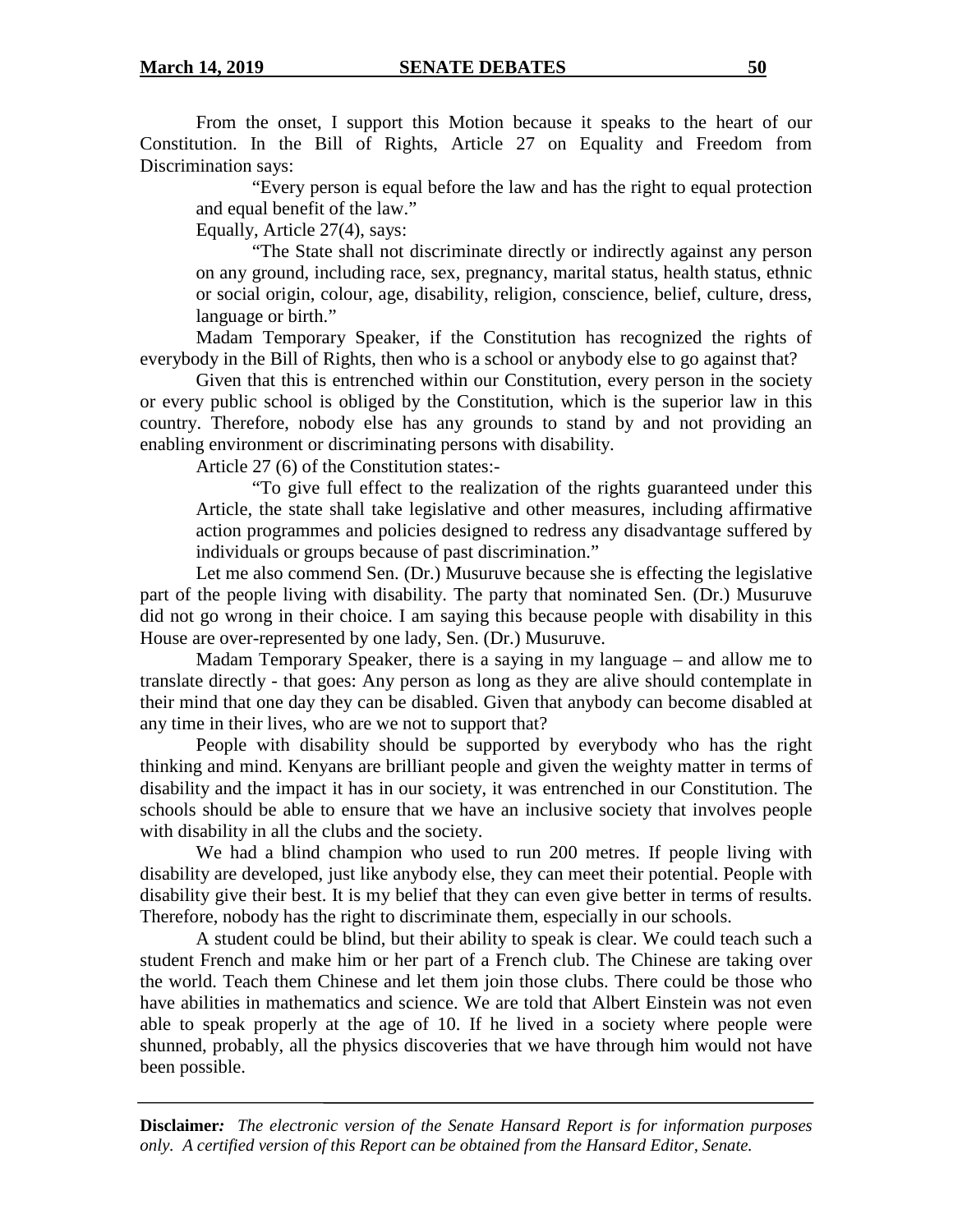In some communities whenever a child is born with disability, he or she is discriminated. Sometimes it is associated with a curse. However, we thank God that because of education, many people are more informed. If we allow disabled people to be included in everything, the society will let go some barbaric beliefs. I do not have a better word for it, because of the magnitude of the issues.

Therefore, because now there are such inclusions in schools, even people who come from such communities with very bad beliefs will be better informed that these are human beings like the rest of us and they have dreams and inspirations like anybody else. Then because of the learning and of the inclusion, such persons if they ever have a child who is disabled, they will treat that child differently from their societal beliefs.

 Madam Temporary Speaker, we should pass this Motion because it creates the background and the environment that is so enabling, inclusive, and that will make a difference to a whole society. It is my belief that the people who are living with disability should actually form their own constituency and elect Sen. (Dr.) Musuruve as their Member of Parliament (MP). You know why? She constantly keeps this House to never forget that people with disability are here to be represented and are here fully.

 As Senators, who are specially elected, we also represent them. That is why you can see in this House, there are only women left to discuss this issue. When people call us slay queens and that we came here the wrong way, I think they should come to this House because they will be informed differently because we speak to the issues that affect our society. In the same breath, marginalised people or people who are discriminated; the other time there was a court ruling regarding hijab.

 There are a couple of schools, students have been sent home because of wearing religious attires. In our religion, wearing hijab is not an option, it is a religious requirement. So, in the same breath of us representing people who are marginalised for the sake of inclusion and even extended beyond that, then the Ministry of Education should fast-track policies that clearly spell out people with disabilities are included in clubs and in education, among other things.

In the same breath, people are also discriminated because of their religious beliefs. In the same Constitution, in the Bill of Rights, religion is one of the issues that you cannot be discriminated against. We have seen schools sending away girls because of wearing hijab, which is compulsory in our religion – we do not have a choice in terms of our religious beliefs.

In terms of inclusion of people with disability and people who are discriminated, the Ministry of Education should fast track policies around those issues so that schools do not send students who are dressed like me because of their religious beliefs or because somebody with crutches like Sen. (Dr.) Musuruve is empowered to go about her business in terms of where she needs to go in terms of access of access in schools and students getting what they need to thrive as a society and in terms of their dreams and inspirations.

Just like everybody else, people with disabilities need their space as well. They are part of this society and the earlier we include those policies in schools and the Ministry should develop those regulations or policies to ensure that schools take care of that. By this House passing this resolution through this Motion, I believe there will be changes in our society in terms of how we view our people with disability who are part and parcel of us because we are their sisters, mothers, brothers, sons or fathers. There is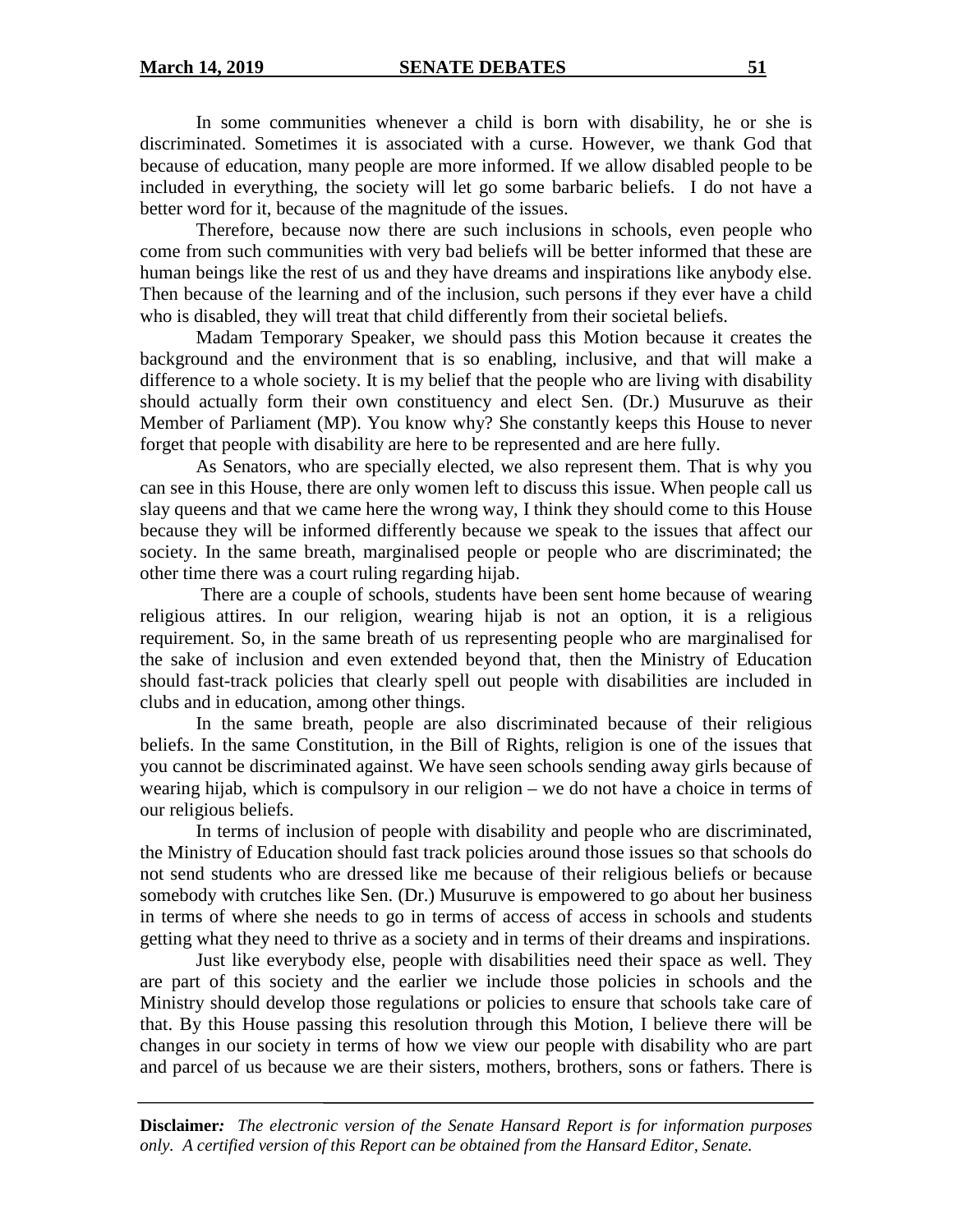no way we can just ignore a whole constituent of people who need to be addressed through different approaches in terms we how--- we only do it slightly different, but inclusion is a must; we do not have a choice. This is because the Constitution of this country never gave us this choice.

Madam Temporary Speaker, I support the Motion.

**Sen. (Dr.) Zani:** Thank you, Madam Temporary Speaker. I will speak for a few minutes so that I can allow Sen. (Rev.) Waqo, who I think is also trying to put in a word.

Madam Temporary Speaker, the important processes that sociologist always talk about and the impact of sociologists and socialization is key. How you socialize, how you are meant to feel and how people respond to you is very critical. I was very privileged to listen to both Sen. (Dr.) Musuruve and the Principal Secretary (PS) in Charge Special Programmes in the Ministry of Devolution and ASALs, Madam Mukobe, last week at a Mombasa function, where we were addressing young accountant women.

I listened to their story and it was a story of transformation. Therefore, one, it is very important to have role models in your life. Two, it was very important to hear about the need to be loved and accepted for who you are. Three and most important are the enormous achievements. This was a sample of only two leaders but from across the world. I was looking at a caption just a few days ago, of a young very short man who did not have limbs and he is managing, and another one with a family; it is all in the mind. We say that anybody can become disabled at any time, although there are those who are born with. However, the worst thing that people can do is to create disaggregation and try to make people feel different.

Madam Temporary Speaker, one of the principles of equality across the board is inclusivity. The many groups that we talk about, which are not included in that inclusivity are women, if you are looking at the gender question. We also have Persons with Disability (PWDs) and other different sorts of discrimination based on age. You will, therefore, find that maybe the youth are discriminated across the board.

As Sen. Farhiya has said, the Constitution was very cognizant of this and tried to ensure that we have equality because we are also trying to address the key thing of marginalization. It is unfortunate that in many societies, it is a struggle for that inclusivity. It should be natural, because when you look at the benefit that is brought on board by having PWDs and members of different groups who are not included, it is enormous. They can make a big contribution to development, and they have made a contribution to development. In fact, most of the times, they tend to be very cognizant and sensitive to issues that broke others, because they have experienced and lived through this.

Madam Temporary Speaker, I am happy we have the champion of PWDs in Sen. Musuruve. I do not think we can have any Motion or Bill without that voice being heard. It is always being heard, and it is very important because this is what representation is all about. That aspect of inclusivity, right from the beginning, is crucial.

The Motion clearly says:-

"Let us have inclusivity and let us not have special schools, for example; let us have them mainstreamed."

We have been to various schools; I remember when we went to Uasin Gishu, as the Senate, we went to visit one of the schools. We found children living with albinism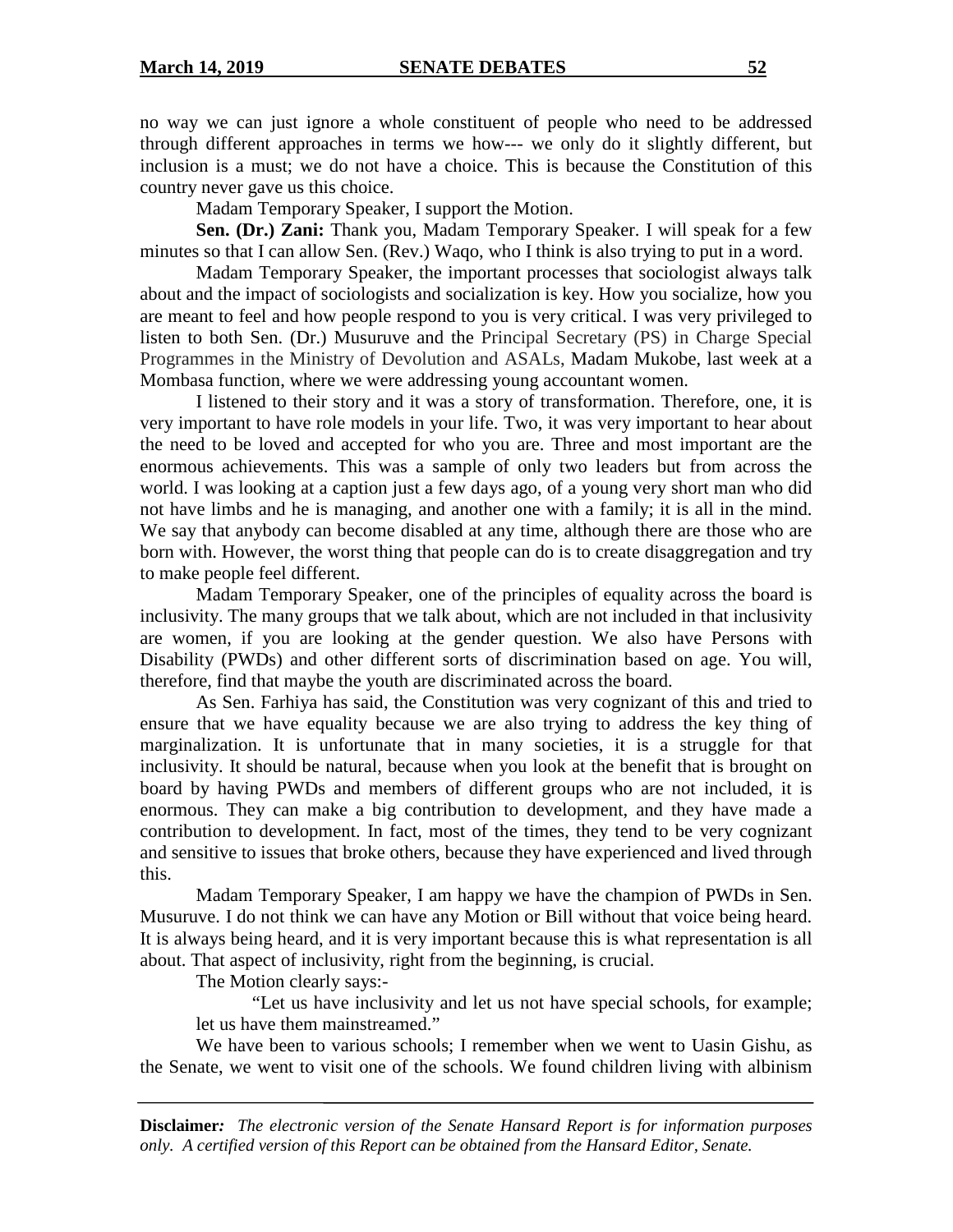and the other children there and everyone there was very happy and they coexisted with each other. In fact, the best remedy and gift you can give to a PWD is to show them that you do not even see that disability. In fact, many do not want to have that reference to the disability. When you have just absorbed and included them fully, then you make a big difference and unleash their potential in the process.

I beg to support this Motion.

**Sen. (Rev.) Waqo:** Thank you, Madam Temporary Speaker. I know I have very few minutes remaining, but I will be as fast as I can. I stand to support this Motion on the creation of disability inclusive school clubs in all public schools. As one of the mothers in this nation and a woman leader, I stand to support this Motion because our children who are born with different disabilities, are not able to get opportunities that other children get. In the entire world, according to some report, 15 per cent of the world's populations are people living with disability. In Kenya, for example, they are about 3.5 per cent. If we, as a nation, cannot take care of our people, we will not be doing the right thing.

When God created us, He created us the way we are, so that we can be our brothers' keeper, and we can take care of one another. However, most of the time, as human beings, we are tempted to go the other way round. Even when parents give birth to children, sometimes they admire those who look very good and those who are admirable. Sometimes, when you have a child with disability, even parents themselves cannot accept; leave alone the society.

I thank our hon. Senator for thinking about thousands and thousands of children who were born with disability and asking that they be treated in equal manner in schools and be given this opportunity. To me, it is a great idea. I want to congratulate Sen. (Dr.) Musuruve for always standing up and fighting for the right of the disadvantaged.

Madam Temporary Speaker, the success of every one of us, or every person depends on education. We are who we are because of the education that we went through. We are who we are because of the experience that we have had in our schools when we were growing up. If it were not because of that, we would have been completely different. Today that process has moulded us to be what we are. That is why, the issue of having clubs in all public schools, is something that the Senate should fight and stand for, because this will give an equal opportunity to the ordinary, and the children that are born with different disabilities. This will open up their mind, give them opportunity to interact and accept one another. That will also----

**The Temporary Speaker** (Sen. Halake): Hon. Senator, conclude as quickly as possible so that she may reply.

**Sen. (Rev.) Waqo**: Madam Temporary Speaker, I support this Motion. I wish I had more time. I pray that all the policies that are relevant will be put in place.

**The Temporary Speaker** (Sen. Halake): I now call upon the Mover to reply. Senator, organize your thoughts and do it very quickly because time is not on our side.

**Sen. (Dr.) Musuruve:** Thank you, Madam Temporary Speaker, for giving me this opportunity to reply to this Motion. I want to thank all the Senators who have contributed to this Motion. I want to thank Sen. (Dr.) Milgo for seconding, Sen. (Rev.) Waqo, Sen. Haji, and Sen. (Dr.) Zani for their contributions.

All the speakers affirmed the fact that clubs are important if we are to assist children with disabilities in schools. This will ensure that we meet the constitutional